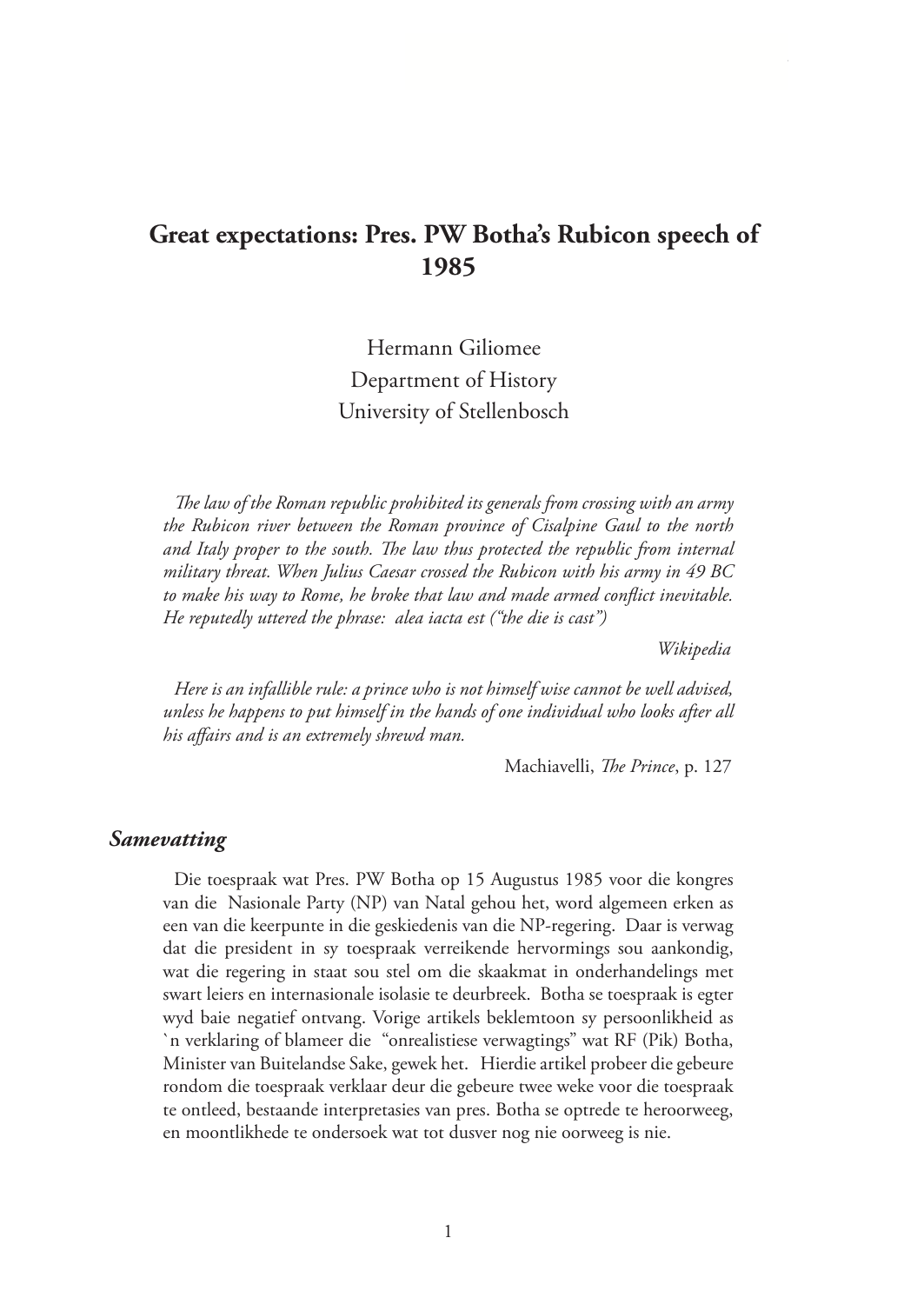#### **Introduction**

President PW Botha's speech on 15 August 1985 to the National Party (NP) of Natal was the turning point at which white rule in South Africa failed to turn. Botha was expected to use the speech, broadcast to a huge international audience, to turn around the South African crisis that had worsened after the outbreak of uprisings in the townships in September 1984. Spurning the expectations of bold reforms, Botha projected himself as the uncompromising leader of a white minority determined to fight to the end for its survival. The speech triggered a massive outflow of capital and intensified sanctions against South Africa. A line in Botha's speech, "Today we have crossed the Rubicon", promptly became the object of scorn and ridicule.

Today it is still a major question why Botha refused to give a speech that the world would have considered as a true crossing of the Rubicon. A journalist recently speculated that Botha's courage deserted him at the last moment,<sup>1</sup> while two historians attribute Botha's Rubicon speech to the "evolutionary regression" of his character.<sup>2</sup> FW de Klerk,<sup>3</sup> Botha's successor, and Andreas van Wyk, Director General of Constitutional Development and Planning at the time of the Rubicon speech, $\frac{4}{3}$  both believe that he was irked by the high expectations raised by RF (Pik) Botha, Minister of Foreign Affairs, in a visit to Europe a week before the speech. Robin Renwick, British ambassador to South Africa, maintains that the security chiefs had persuaded the president to enforce the status quo with strict security measures.5 Anton Rupert speculated that a critical intervention was a threat by De Klerk, Transvaal NP leader at the time, to withdraw his party from the NP's parliamentary caucus. $^6$ 

This article reviews the existing explanations for Botha's stand and adds another two. One is that Pik Botha, in briefing American, British and German diplomats on the pending speech, presented a package of reforms that the cabinet had recommended to the president as a *fait accompli* in order to force his hand. Another interpretation is that Pres. Botha had accepted the package, but decided to spread the announcement of it over the four NP provincial

<sup>1</sup> C Naudé, "Walg-video beklemtoon behoefte aan leierskap", *Die Burger,* 4 March 2008.

<sup>2</sup> LA Barnard en JA Stemmet, "PW Botha's Rubicon Speech of 15 August 1985", *Journal for Contemporary History,* 27(1), 2002, pp. 119-35.

<sup>3</sup> FW de Klerk, *Die laaste trek – en `n nuwe begin* (Cape Town, Human and Rousseau, 1998), p. 121; CA Crocker, *High Noon in Southern Africa* (New York, Norton, 1992), p. 275.

<sup>4</sup> A van Wyk, "Chris Heunis: Onderskatte voorloper van hervorming", *Die Burger*, 4 February 2006.

<sup>5</sup> R Renwick, *Unconventional Diplomacy in Southern Africa* (London, Macmillan, 1997), p. 110.

<sup>6</sup> E Dommisse, *Anton Rupert: `n Lewensverhaal* (Cape Town, Tafelberg, 2005), p. 369.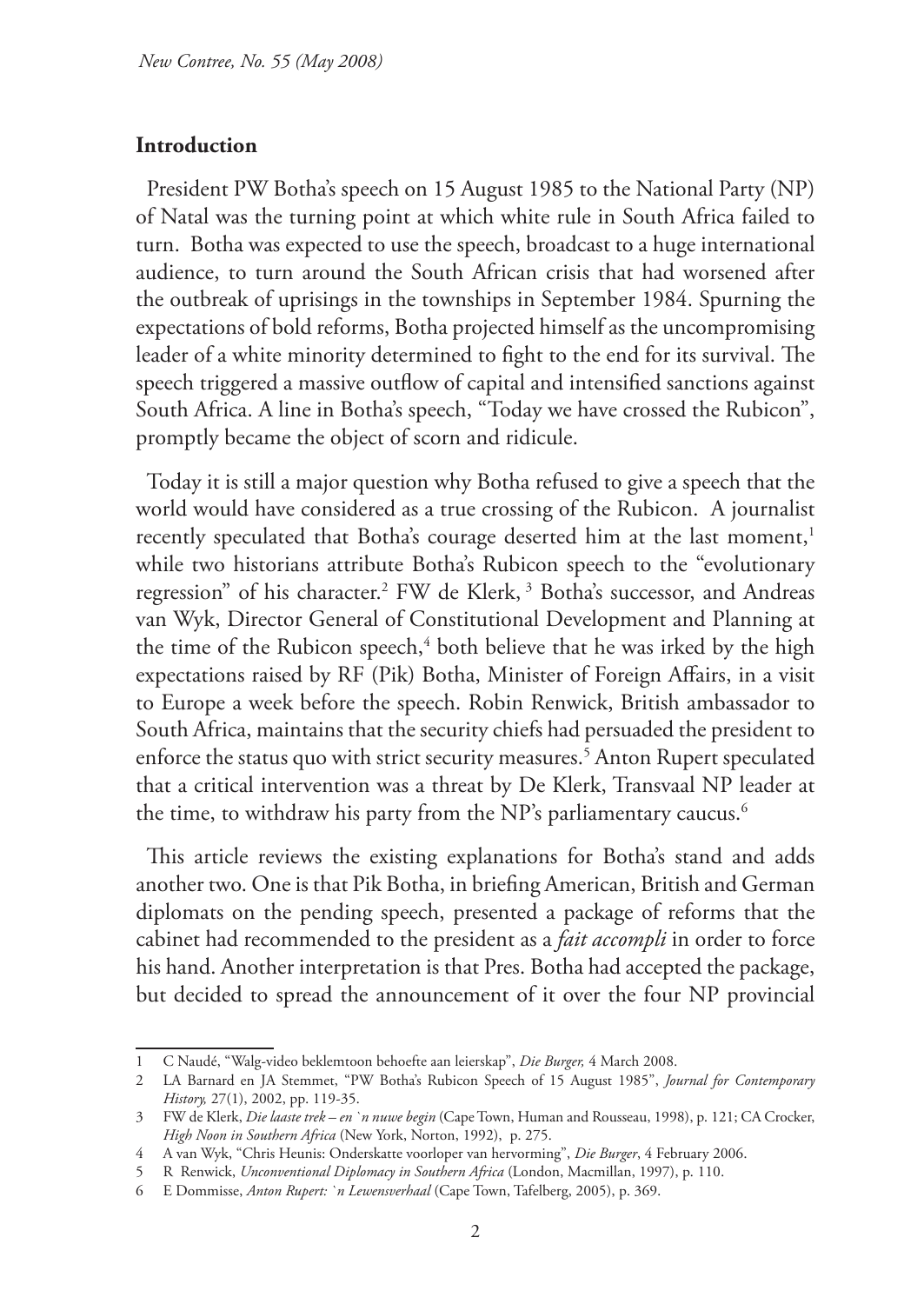congresses. The alternative interpretation is that Botha was shocked by the groundswell of sanctions his speech had triggered and then announced the entire package in an attempt to salvage the situation.

# **A feared leader**

PW Botha, who became Prime Minister in 1978, was strongly influenced by the Westminster-style of politics that characterized the political system from 1910 to the end of the 1980s. Politics was a matter of the winner-takes-all, demolishing the opposition rather than building alliances and consensus. A pragmatist rather than a reformer, he saw his challenge as strengthening the Afrikaner-dominated state through a slow but steady process of deracialisation. He was determined to make Afrikaner control more broadly based rather than introduce a liberal democracy.

Botha's political ideology consisted of three main elements. The first was that racial and ethnic groups formed the building blocs of the political and social system, and that there could be no interracial democratic competition.<sup>7</sup> Another core belief was that Afrikaner leadership alone could bring about orderly change. He knew full well that the Afrikaners would lose most by ceding control over the state. Hence the government had to retain their trust in every move it made. He told two biographers: "We must not yield our leadership. You can only lead when you make it possible for people to trust you."8

Having started his career as a party organizer, he kept a close watch on the swings in the white electorate and among Afrikaner voters in particular. He was acutely aware that reform was eroding his Afrikaner base. The proportion of Afrikaners supporting the NP dropped from 85 per cent in the 1977 election to the low 60s in the early 1980s. In the early 1990s it would drop to approximately 50 per cent.

Thirdly, Botha believed that the Soviet Union, using surrogates in the Third World in its rivalry with the United States, caused most conflicts in the world. He even suspected it of pursuing a master plan for bringing South Africa, with all its mineral riches, under Soviet control. In his view it was not

<sup>7</sup> K van Wyk and D Geldenhuys, *Die Groepsgebod in PW Botha se politieke oortuigings* (Johannesburg, Randse Afrikaanse Universiteit, 1987), p. 47.

<sup>8</sup> D de Villiers and J de Villiers, *PW* (Cape Town, Tafelberg, 1984), p. 367.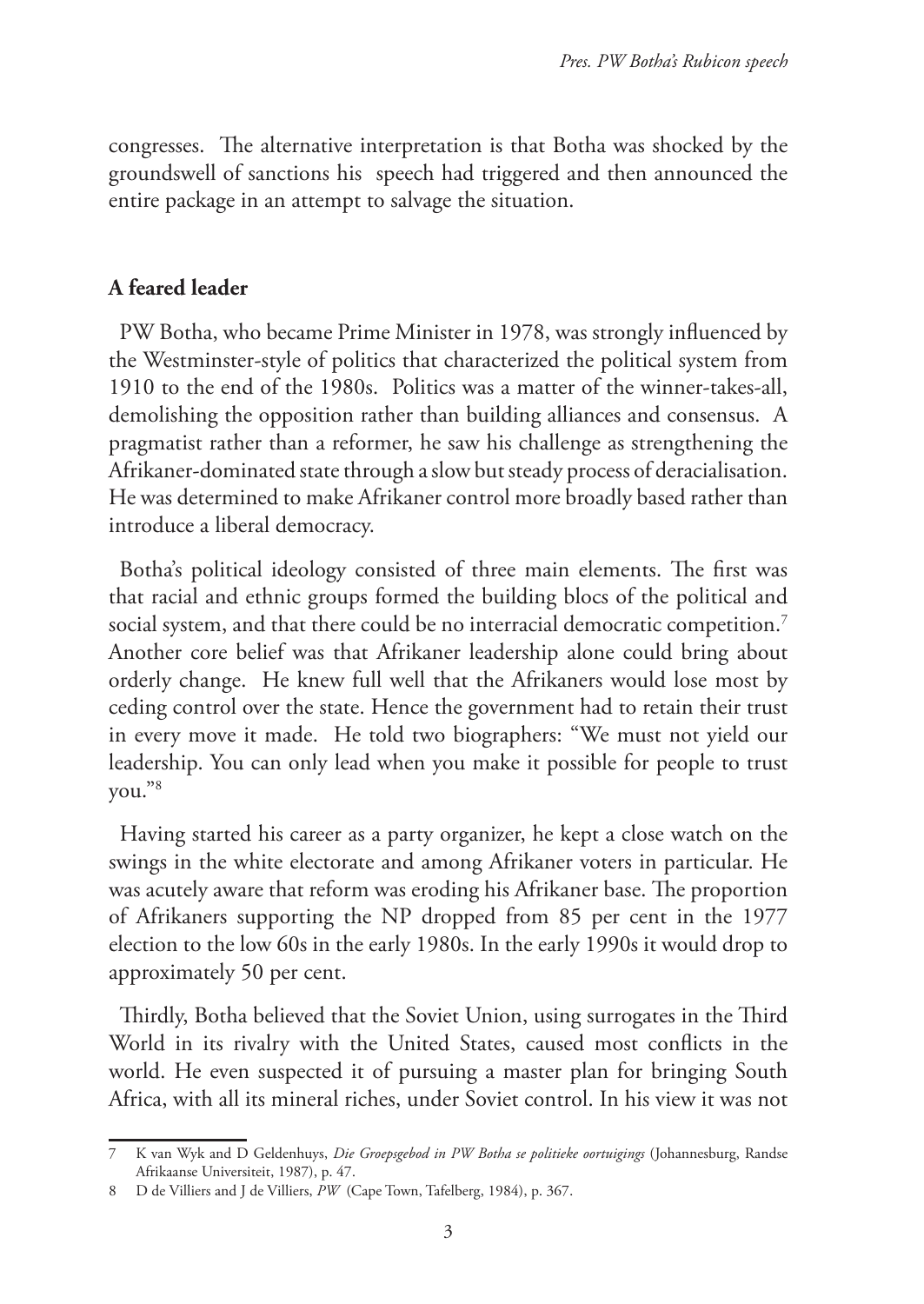apartheid that in the first place was causing the conflict in South Africa, but Communists who had infiltrated black political organisations and the African National Congress (ANC) in particular.<sup>9</sup> In 1977, when he was Minister of Defence, his department published a White Paper spelling out the belief that South Africa faced a "total onslaught" in virtually every area of society. He turned the State Security Council (SCC) into the main body where security issues were discussed.

#### **A stroke kept secret**

Within his first three years in office Pres. Botha imposed his authority over the party and the government. Ambassador Renwick noted that Botha was "prone to furious rages" and that "his ministers were terrified of him." Through eruptions of his fierce temper, he intimidated any challenger.<sup>10</sup> In 1982 or 1983 Botha apparently suffered a stroke, after which his outbursts of temper became worse. This stroke was probably a precursor of the one he suffered in 1989. In the earlier stroke he was rushed to hospital in secret following the rupture of a cerebral blood vessel. Neurologists who studied the scan after this episode remark that such a lesion is often accompanied by a lessening of the inhibition of traits such as outbursts of temper. Another symptom that may occur is a suppression of some sensory stimuli, as, for instance, in the left visual field. This was reported in Botha, who failed to notice stimuli in the peripheral visual field on his left side.<sup>11</sup>

Yet Botha continued to do his work effectively.<sup>12</sup> He came well prepared to any meeting, but did not exert power like a Hendrik Verwoerd through intellectual domination or like a John Vorster, who always sought consensus at the expense of bold moves. His power was more direct and personal; he was a straight talker, tough, brutal, overpowering and, at times, thuggish, vindictive and petty. He was far from convinced of the need for fundamental political reform that would bring the black community into a common system. He opposed not only some of the proposals for reforms, but also being sucked by

<sup>9</sup> C Alden, *Apartheid's last stand: The rise and fll of the South African security state* (London, Macmillan, 1996), pp. 41-50.

<sup>10</sup> R Renwick, *Unconventional diplomacy*, p. 114.

<sup>11</sup> Interviews, two neurologists who studied the scan by H Giliomee, 20 March 2008. Except where otherwise indicated, all interviews cited were conducted by the author and all e-mail communications were addressed to him. Copies are lodged in the library of University of Stellenbosch.

<sup>12</sup> Interview, J Roux (Roux had specialised in clinical psychology), 30 November 2007.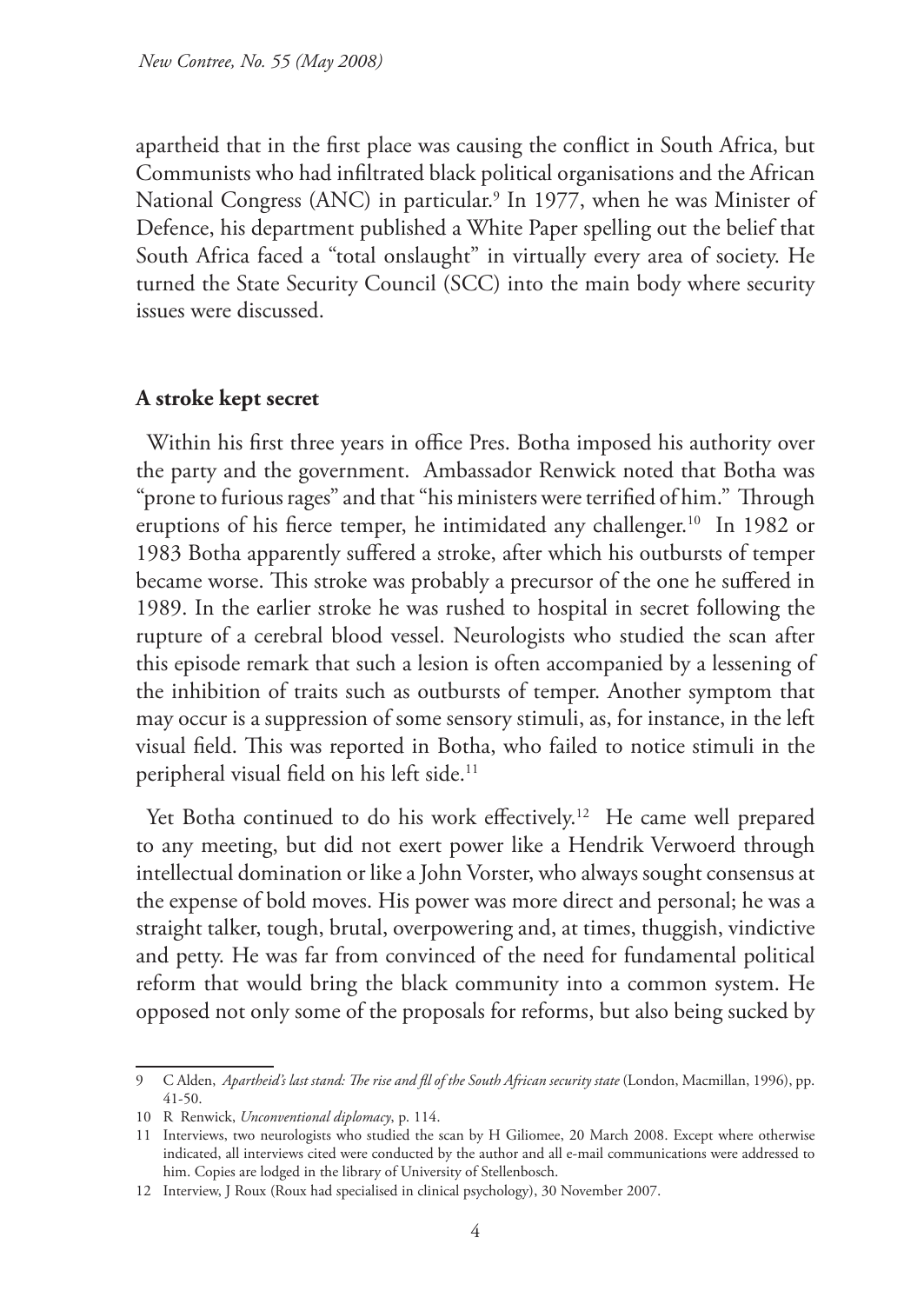stealth into reforms he rejected. According to Magnus Malan, he would crush any person who was not open with him but tried to bypass him.<sup>13</sup>

Jannie Roux, Director-General in his office and cabinet secretary, sums up Botha's hold on power succinctly: "He was not afraid of taking decisions and he disliked long discussions in cabinet. He looked people straight in the eyes and told them just what he thought. He had no secret agenda and never pulled any punches."14 After a visit to the country in 1983, Perez du Cuellar, UN Secretary General, remarked: "Two world leaders have made a big impression on me: China's Deng Xiao-Ping and South Africa's PW Botha. They understand power."15

#### **Confronting the black challenge**

Botha was fully aware of the fact that the NP's support was ominously on the wane, with the government unable to suppress the revolt in the black townships that broke out in September 1984. Between September 1984 and mid-1985 the image of government had deteriorated rather than improved in a ratio of roughly 40 to 25 per cent.<sup>16</sup> The electorate showed strong opposition to the political incorporation of blacks. A 1987 poll revealed that only a quarter of Afrikaners and a third of English speakers agreed with a fourth chamber for blacks. A mere three per cent of Afrikaners and eleven per cent of English speakers wanted a single mixed Parliament with the majority in control.17

By the mid-1980s the military leadership had little doubt that South Africa faced a revolutionary challenge. In August 1985 the SCC discussed a document stating that the UDF and its affiliates were directly and indirectly promoting the goals of the ANC and the South African Communist Party. They were trying to create "free zones" and " no-go areas" and make the country ungovernable. At a meeting of the SSC, held on 18 July 1985, twelve principles were listed for countering "the revolutionary onslaught." They included the need for government to retain the political initiative, to improve the life of the population and to re-impose its authority. Principle number 8

<sup>13</sup> Interview, M Malan, (Minister of Defence), 9 February 2008.

<sup>14</sup> Interview, J Roux, 30 January 2008.

<sup>15</sup> A Ries and E Dommisse, *Leierstryd* (Cape Town, Tafelberg, 1990), p. 45.

<sup>16</sup> L Schlemmer, "Message received: Now let us face these realities", *Sunday Times*, 18 August 1985.

<sup>17</sup> "Market and Media Research poll of 1988", H Giliomee and L Schlemmer, *From Apartheid to nation-building* (Cape Town, Oxford University Press, 1989), p. 156.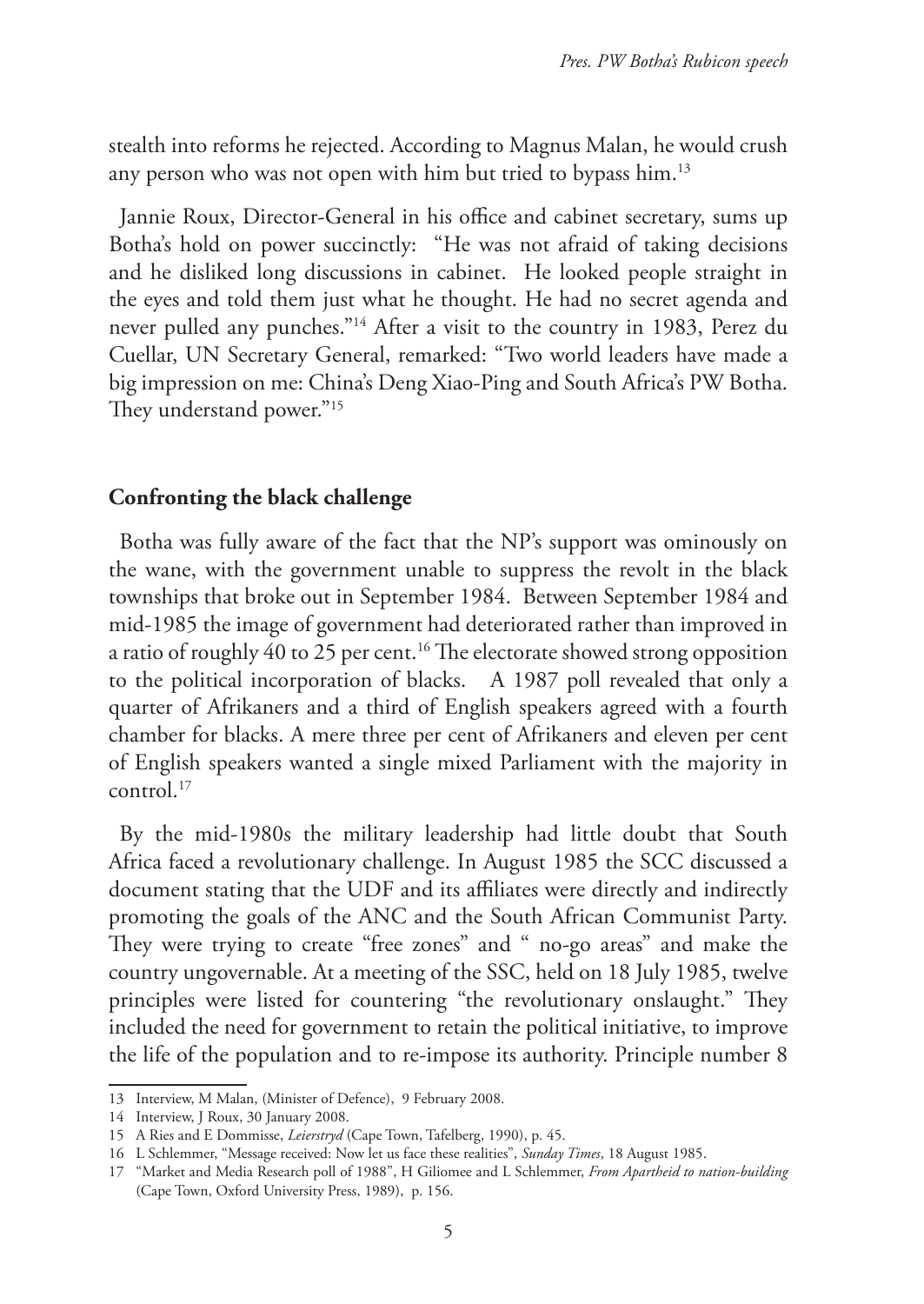reads: "A government's goal should not only be to exterminate insurrectionists but also to eradicate their influence over the people."18

A bold reformer in many ways, Botha was at his wits' end in confronting the issue of black rights. On more than one occasion he challenged his cabinet: "Is there anyone among you who believe we can overcome this crisis without having to fight?"<sup>19</sup> No one dared to reply. But if Botha was willing to fight, he did not know how to fight, except through repression. Only two alternatives existed to his government drifting ever further into a state of indecision and vacillation. The one was to re-unite Afrikanerdom and prepare for a prolonged state of siege; the other was to try to split the ANC. The one was as difficult as the other. The Conservative Party was itself split between a faction prepared to enter a struggle to the bitter end and those wishing to negotiate a deal with blacks that left whites a substantial degree of "self-determination". All that united the CP was its undying hatred of Botha, who precipitated the NP split in 1982 by humiliating Andries Treurnicht, who served in his cabinet.<sup>20</sup>

Fighting the ANC had become considerably more difficult after the organisation had in the late 1970s adopted the North Vietnamese model of avoiding direct military conflict in favour of mass popular campaigns and struggles. The leadership of the ANC in exile was still determined to pursue a strategy of weakening the state until it was forced to negotiate for the transfer of power. Enjoying large-scale support from the Soviet Union, it had little interest in negotiations before that point had arrived. "The government could have negotiated with the ANC in the mid-1980s if it really wanted to do so", Magnus Malan recounts, "but the ANC could not. Why would it take the chance?"21

In retrospect it is clear that if the ANC had rejected a government offer to enter into open-ended negotiations in 1985 or 1986, it would have found it much more difficult to attain the moral high ground in the Western world that it did a few years later. But this is conjecture. The only conceivable circumstances in which the ANC would split was a government offer to negotiate without the condition that it forswears violence. Botha could never bring himself to make such an offer.

<sup>18</sup> Institute of Contemporary History (ICH), University of Free State, Gerrit Viljoen papers, Extraordinary meeting of the State Security Council, 18 July 1985; Circular to Members, August 1985.

<sup>19</sup> Interview, RF Botha (Former Minister of Foreign Affairs)/H Giliomee, 30 November 2007.

<sup>20</sup> Interview, JH (Koos) van der Merwe (MP for the Conservative Party), 3 April 2008.

<sup>21</sup> Interview, M Malan, 9 February 2008; RF Botha, 30 November 2007.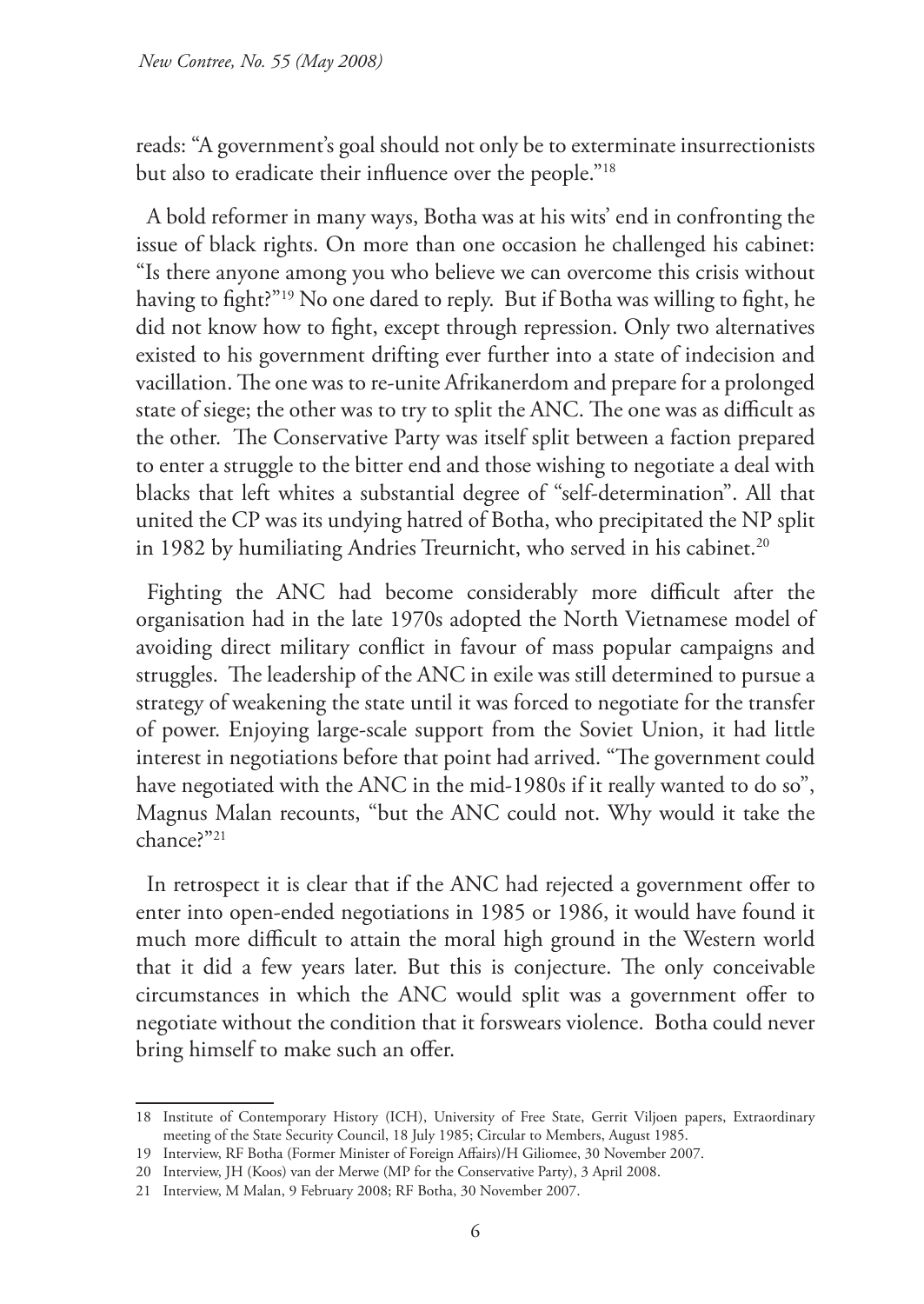The security forces did not favour negotiations with the ANC. Johan van der Merwe, who was head of the security police in the mid-1980s, recounts: "Electorally the NP would have committed suicide to start negotiations with the ANC."22 The memory of the ANC bomb in Church Street, Pretoria killing 18 people was still fresh. At its Kabwe conference, held in June 1985, the ANC decided to attack soft targets as well as hard targets and to make the country ungovernable. The Cold War was still a reality. Ronald Reagan and Mikhael Gorbachev had not yet met at Reykjavik for mould-breaking talks and the Berlin Wall had not yet fallen. The presence of a large number of Cuban troops in Angola, the dominance of Communists in the ANC decision-making structures, the increasing use of ANC symbols in the mass protests of the mid-1980s all created a situation where the government would have found it very difficult to justify to its constituency negotiations with the ANC. It was only towards the end of the decade, when the popular uprising had largely been crushed, that NP leaders came to consider it as an option.

#### **The Machiavellians of Pretoria**

Pres. Botha was much more of a modernizing technocrat than John Vorster, his predecessor. He appointed Chris Heunis as Minister of Constitutional Development and Planning and allowed him to appoint experts from the universities to facilitate reform. In the first phase Heunis made extensive use of Prof. Ben Vosloo, Professor of Political Science and Public Administration at the University of Stellenbosch, to help conceptualise a Tricameral Parliament. He also recruited to his staff Ig Rautenbach and Rassie Malherbe, law professors from the Rand Afrikaans University, and Willie Breytenbach, a political scientist in Botha's office.

In the second phase, starting at the end of 1984, Heunis appointed a prominent legal scholar, Andreas van Wyk, as Director-General of his department. Joh van Tonder, a contemporary of De Klerk as a student in Potchefstroom and later professor of Political Science, became chief director of constitutional planning, and Fanie Cloete, an ex-student of Vosloo and Van Wyk and an academic authority on public administration, a director of constitutional planning.

<sup>22</sup> E-mail: J van der Merwe (MP fot the Conservative Party)/H Giliomee, 24 March 2008.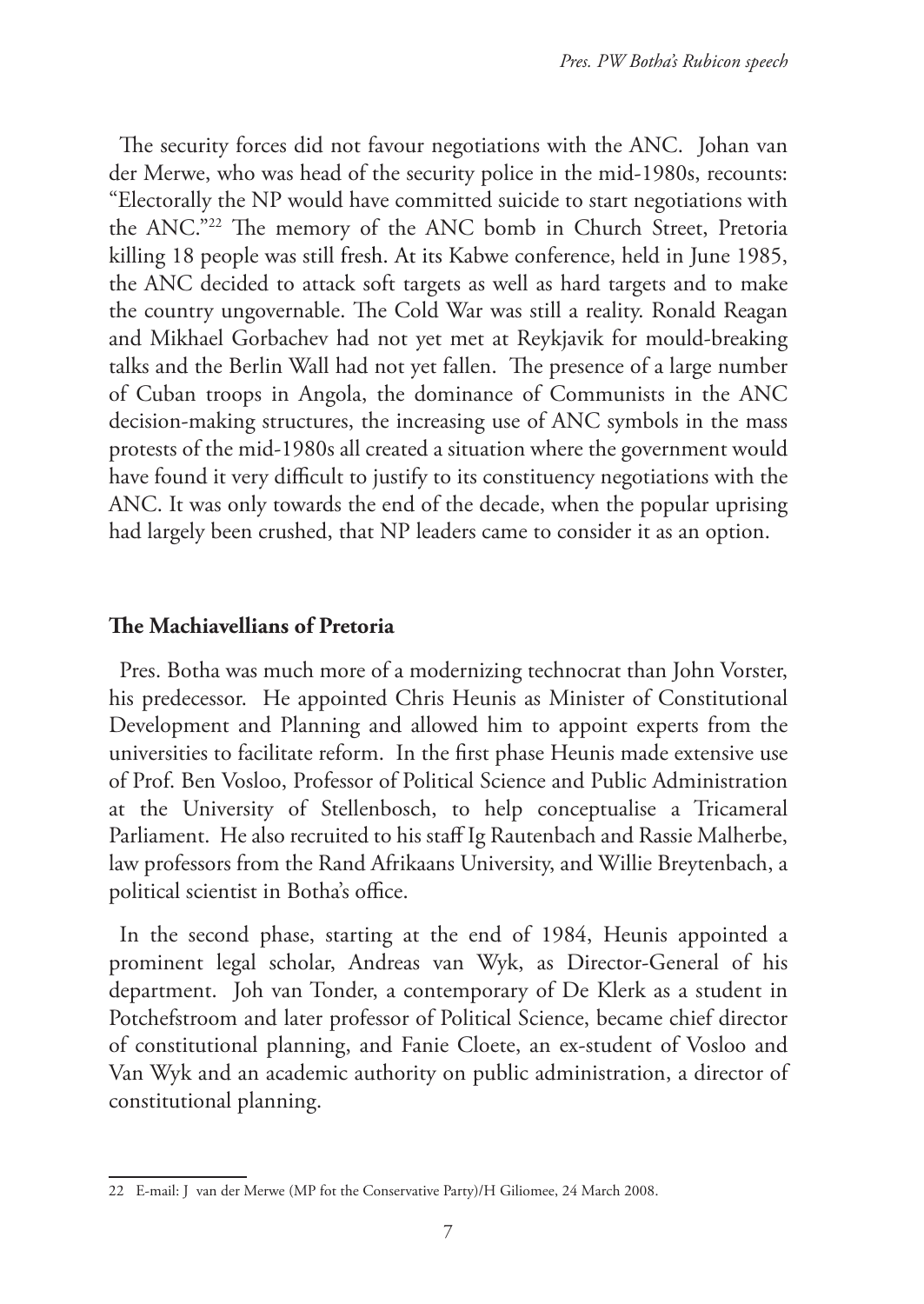In the place of the bureaucrats there were now scholars who had studied the advisers of rulers and governments since the late Renaissance in Europe on how to reform in the face of stiff resistance. Given Botha's reluctance to accommodate blacks in a single political system, the reformists in the Department of Constitutional Development and Planning followed what Cloete called a strategy based on the ideas of Niccolo Machiavelli (1469 – 1527). He had grappled with the task of building a state in northern Italy strong enough to impose its authority on a hopelessly divided society. This is a challenge that countless regimes have faced in history. For instance, during the 1960s Brazilian elites, living under the dictatorship of President Getulio Vargas, declared that they wanted the government "to make the revolution before the people do."23

# **Reform by stealth**

In his study *The Prince* Machiavelli warned that a precarious moment arrived when a ruler embarked on reform with the common good in mind. He risked making enemies of "all those who prospered under the old order", while gaining only lukewarm support "from those who would prosper under the new."24 To succeed, he must first concentrate all power in himself. He may be compelled to use violence and other "reprehensible actions", but "their effects" may justify such steps. It is the ruler who uses violence "to spoil things" that is blameworthy, not the man who uses it to mend them.

Thus for Machiavelli the key question is not whether the prince's actions meet the standards of Christian morality; it is whether he takes appropriate action in cases where he was "compelled [*necessitato*] to act without mercy, without humanity, and without religion."<sup>25</sup> He warns against the prince lending his ears to different advisers with different agendas. The ideal was for him to listen to a single, astute adviser.

For the Pretoria reformists the two main contemporary academic authorities were Samuel Huntington, a Harvard political scientist, and Arend Lijphart, a Dutch political scientist based at the University of California, San Diego.

<sup>23</sup> S Huntington, *Political order in changing societies* (New Haven, Yale University Press, 1968), p. 359.

<sup>24</sup> N Machiavelli, *The prince* (Harmondsworth, Penguin Books, 1961), p. 51.

<sup>25</sup> N Machiavelli, *The discourses*, (Harmondsworth, Penguin Books, 1970), p.132; JM Coetzee, *Diary of a bad year*  (London, Harvill Secker, 2007), p. 18 citing *The Discourses*, sections 20, 23.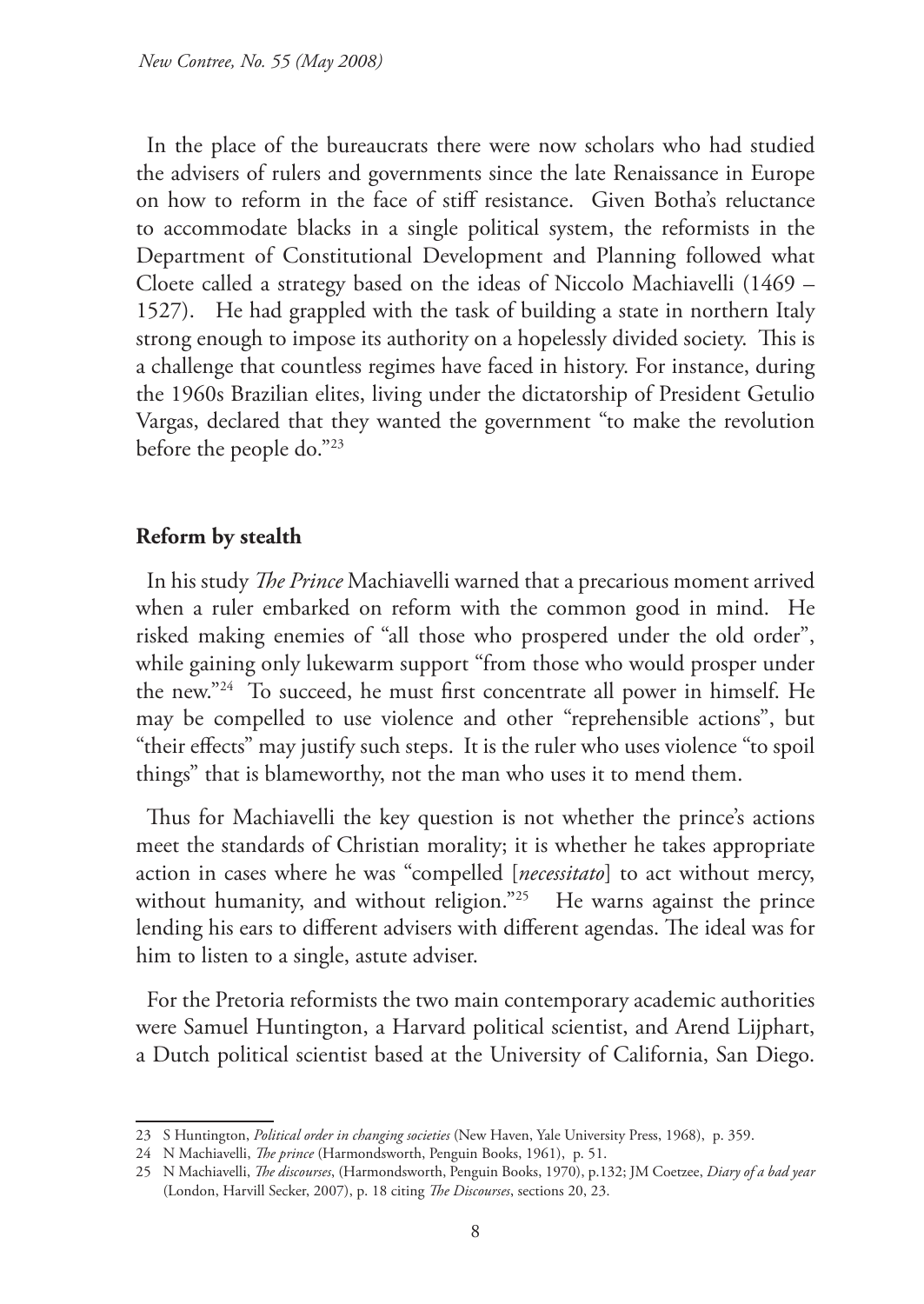Although some label him an "ultra-Machiavellian",<sup>26</sup> Huntington uses as his main example the Fabian Society in London during the 1880s and 1890s. The Fabians desired to build representative democracy and reformist socialism through gradual, piecemeal, evolutionary change. $27$ 

For Huntington there are two possible reform strategies. One is for the reformer to make known all his goals at an early time and then try to achieve most of them (he calls this the *blitzkrieg* approach). The alternative is that of the Fabian strategy, which he describes as "the foot in the door approach of concealing aims, separating the reforms from each other, and pushing for only one change at a time."28

As a guest of the Department of Foreign Affairs, Huntington visited South Africa in 1981 and addressed a conference where Heunis also spoke. Here he warned that at some point in the following decade or two a combination of challenges would make it very difficult for the white minority to hold on to power. "Revolutionary violence does not have to be successful to be effective. It simply has to cause sufficient trouble to cause divisions among the dominant group over the ways to deal with it."29

#### **Huntington in South Africa**

To avert a situation where a government loses the initiative, Huntington proposes combining the *blitzkrieg* and the Fabian approaches. Power must be concentrated in the hands of the government, which at all times had to retain the initiative. The reform package has to be broken up into distinct elements, which then have to be introduced separately. New allies must be sought for each stage of the reform process, culminating in a grand reform coalition of the NP leadership, moderate blacks, business leaders and key managers in the civil service and semi-state corporations. Most of the work of winning support for reforms had to take place in secret.

Applying this technique to South Africa was not without major problems. Both Pres. Botha and Heunis were Cape-based politicians who had a fairly good knowledge and even an emotional tie with the coloured community.

<sup>26</sup> D O'Meara, *Forty lost years: The Apartheid state and the politics of the National Party, 1948 – 1994* (Athens, Ohio University Press, 1996), p. 263.

<sup>27</sup> V Bogdanor (ed.) *The Blackwell encyclopaedia of Social Science* (London, Blackwell, 1991), p. 267.

<sup>28</sup> S Huntington, *Political Order …,* pp. 346-347.

<sup>29</sup> S Huntington, "Reform and Stability in a Modernizing, Multi-Ethnic Society", *Politikon*, 8, 1981, p. 11.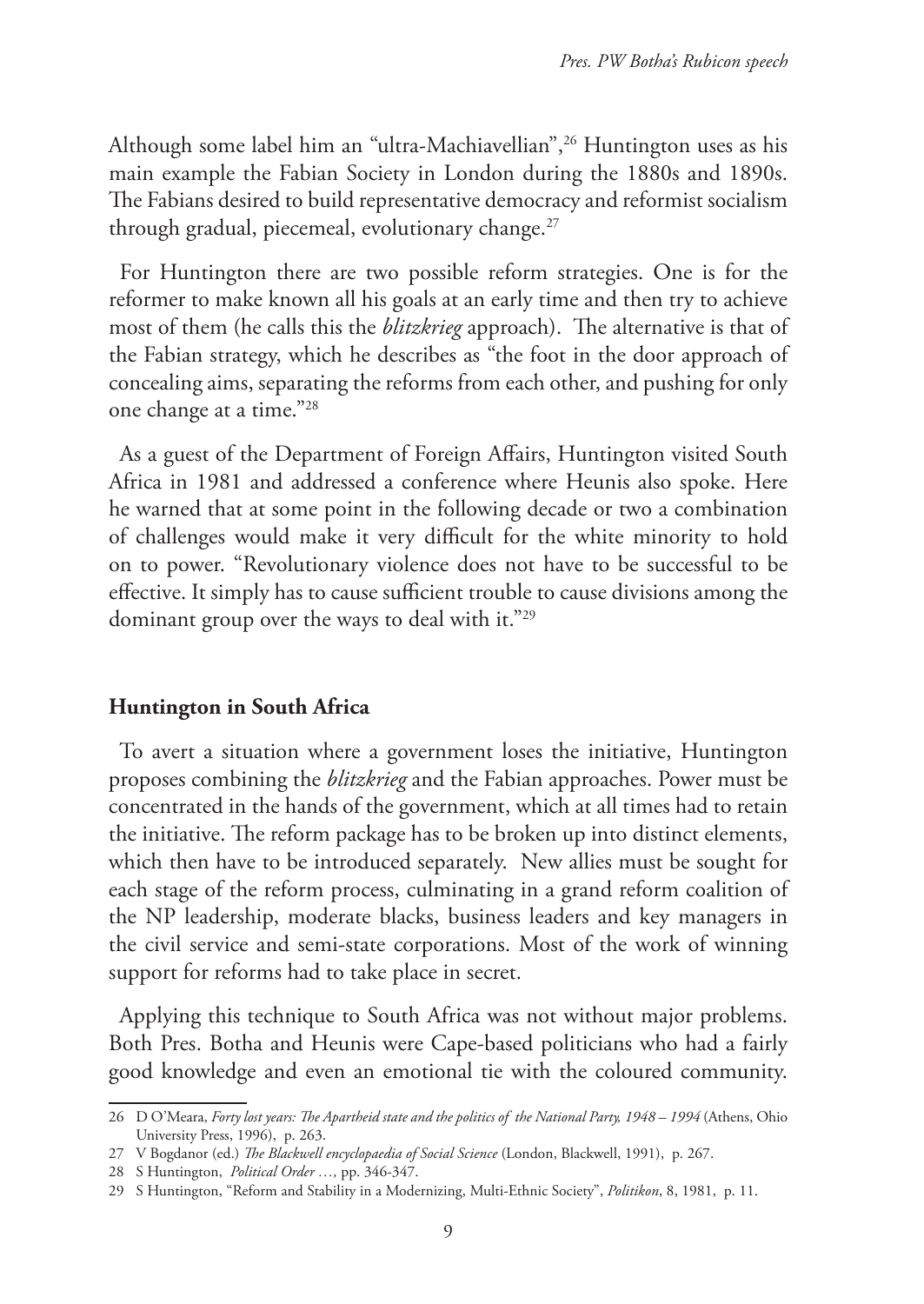However, neither knew blacks well nor had any idea of the increasing hold the African National Congress and its internal ally, the United Democratic Front, had acquired over the better educated blacks, coloured people and Indians.

Pres. Botha also had to face the fact that he was accountable to his party, which insisted that the removal of blacks from the political system was the surest way to secure white political survival. He lacked the free hand of a Reza Pahlavi, the Shah of Iran, or the military-based dictators of Latin America. Heunis and his advisers and Pik Botha and his senior staff were all ready to apply the approaches of Machiavelli and Huntington, but Pres. Botha listened not only to them but also to the "securocrats", particularly Magnus Malan, the Minister of Defence, Pieter van der Westhuizen, chief of the SCC's secretariat, and to Niel Barnard, head of the National Intelligence Service. Also influential was Jack Viviers, a journalist who had been seconded from the Nasionale Pers group to Botha's office as his chief communications adviser.

In the absence of commonly agreed principles or priorities, Heunis and his advisers fell back on delicately steering and prodding the debate to a point where the president could buy into their proposals. The situation calls to mind Huntington's observation: "The problem for the reformer is not to overwhelm a single opponent [in this case Botha] with an exhaustive set of demands but to minimize his opposition by an apparently very limited set of demands."30 Alternatively, the proponents of substantial reform had to secure agreement for some abstract principles, hoping the President and the conservative faction of the cabinet would not discover their concrete implications until it was too late.

Heunis considered himself as a political leader who, as he called it, "shifted boundaries", by using ambiguous wording for ambivalent proposals. "'Got that one past them', [Heunis] once chortled after a speech by Pres. Botha had announced a fairly significant shift in policy in such a way as to have escaped the attention of the Conservative Party."31

The ex-academics in his department backed Heunis to the hilt. Fanie Cloete, one of the ex-academics in the Department of Constitutional Development and Planning, formulated the strategy as follows: "We had to get the politicians to make piecemeal concessions on principles in order to achieve greater openness or flexibility and afterwards to provide concrete details and

<sup>30</sup> S Huntington, *Political order…,* p. 347.

<sup>31</sup> B Pottinger, *The imperial presidency: PW Botha –The first ten years* (Johannesburg, Southern, 1988), p. 82.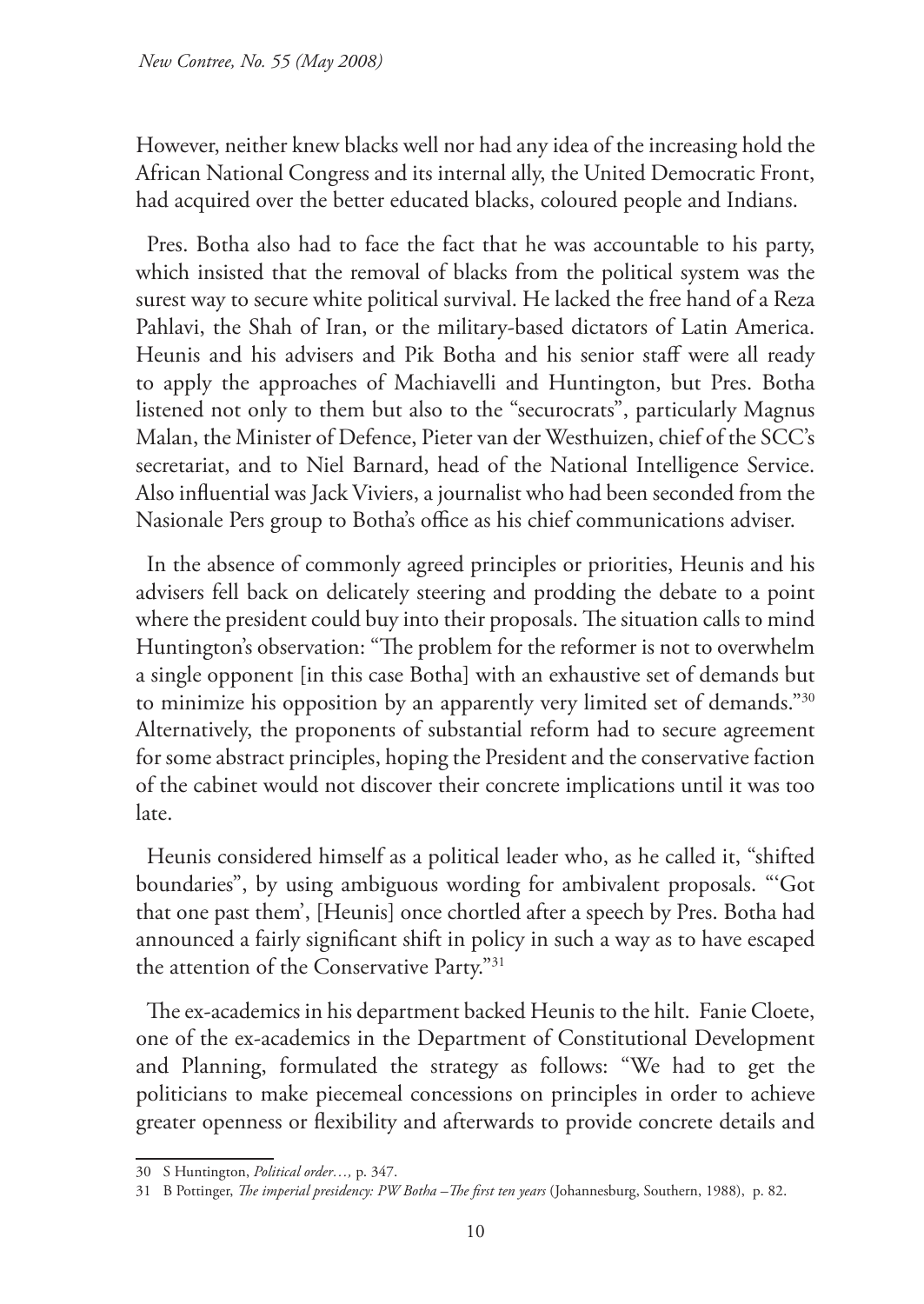to make sure that the new principles were irreversible. This process, however, slowed down as the decision on the key principle, namely power-sharing with blacks, approached."32

Their best case for far-reaching reform was to develop the argument, backed by hard data, that the white power base was inexorably weakening. The white proportion of the population was steadily shrinking, the economy was stagnating and international pressure was growing. Joh van Tonder recounts: "We showered them with data. We got experts from other departments and from the business sector. We even coached them what to say." The name of the game was incrementalism – to engineer a common political system step by step, preferably by forcing the conservatives to accept the implications of abstract principles they had accepted or the rhetoric they had used without grasping the practical implications. P.W. Botha once complained: "I only later realised what some of the things you have made me say actually mean."33

Pres Botha's support was based on three pillars: the NP constituency across South Africa, the NP of the Cape Province, of which he was long the leader, and the military. The messages he received from these sources of support were not always consistent. By mid-1985 he had not yet made up his mind between intensified repression and reform. It was indeed an open question whether major political reform was advisable in the unstable environment of the mid-1980s. Many townships were out of control and the trade unions were beginning to challenge the political order.

In similar vein Botha told Parliament: "There is clear evidence that the vast majority of the [black urban] areas support the government's action to maintain order and are themselves beginning to oppose the elements of crime and violence that are thwarting efforts to improve the quality of life and participation in political processes."34 Genl. Malan and senior military officers believed that improving the living conditions in the townships and the black schools would go a long way towards persuading blacks not to press for a government dominated by the majority. Had Botha read Machiavelli, he could have quoted back at the reformists a passage in *The Discourses*: "[The prince] will find that a small section of the populace desire to be free in order

<sup>32</sup> Interview, F Cloete (Official, Dept. of Constitutional Development), 20 December 2007.

<sup>33</sup> Interview, J van Tonder (Official, Constitutional Development), 11 January 2008.

<sup>34</sup> Republic of South Africa, *Parliamentary debates*, 25 January 1985, Col. 6, (Government Printer, Pretoria, 1985).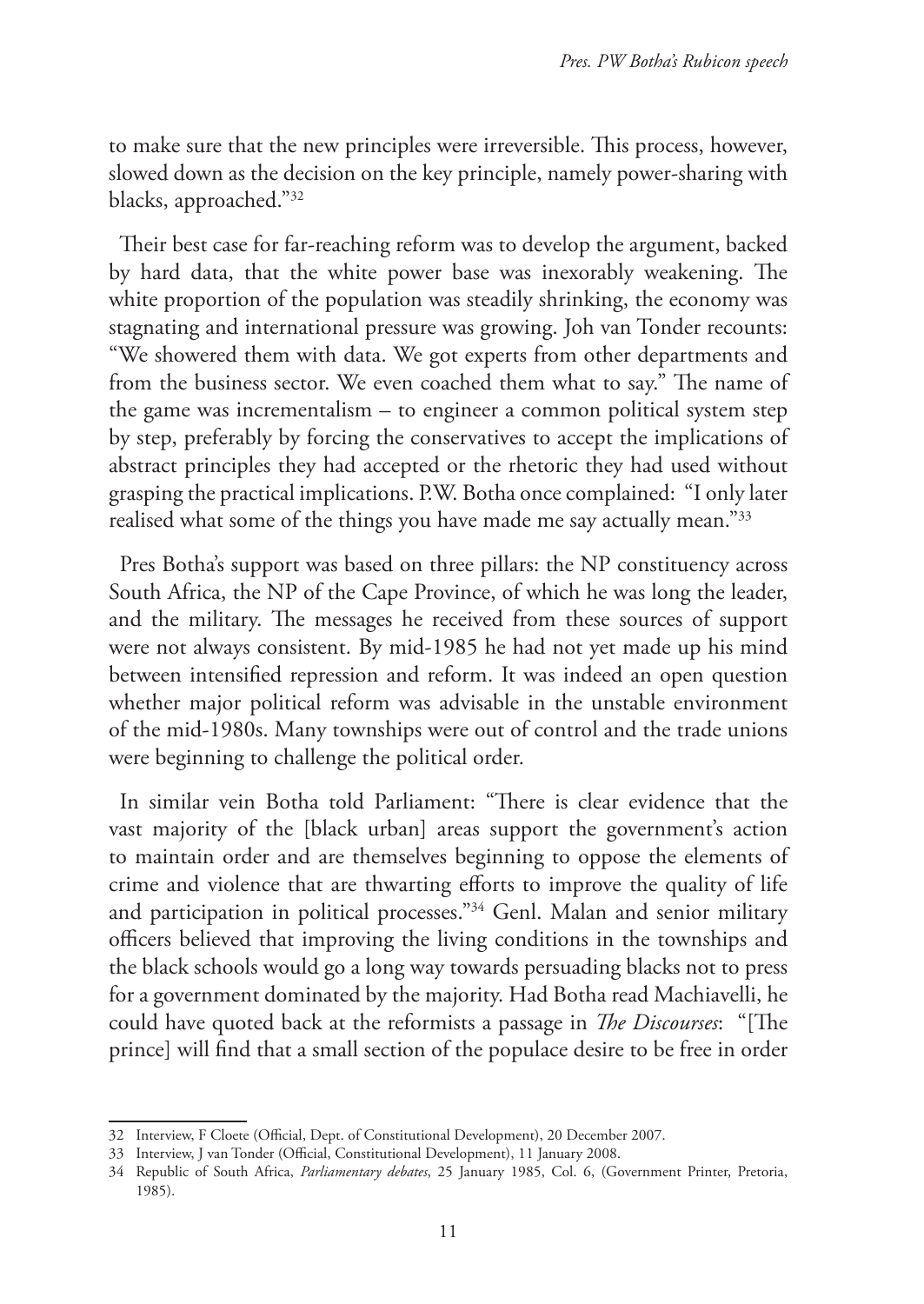to obtain authority over others, but that the vast bulk of those who demand freedom, desire but to live in security."35

 If Machiavelli and Huntington suggested a method for bringing about reform by stealth and cunning, Arend Lijphart proposed a constitutional formula. Since the early 1970s scholars working on South African politics had been advocating "moving away from the Westminster model", by which was meant a simple form of majority rule where the winner takes all. As an alternative, Lijphart proposed consociationalism, a term that he later replaced with power-sharing. He used it in his book *Power-sharing in South Africa*, published in 1985 just when the debate within government about bringing whites and blacks into a common system had started. The key idea was limiting the largest party's power. Mechanisms included a grand coalition in which parties are represented in proportion to their vote, concurrent majorities and federalism. His essential power-sharing requirement is the existence of groups or parties formed on the principle of free association. In fairness to Lijphart, it must be said that all the existing and subsequent constitutional plans of the South African government in the 1980s violated this principle.

In 1978 the PFP accepted a new set of constitutional proposals. It favoured a genuine consociational approach, providing for free association of people and communities, and a power-sharing cabinet with its head appointing members proportional to the strength of the relevant parties.<sup>36</sup> The PFP leader, Van Zyl Slabbert, in a book co-authored by David Welsh, emphasized powersharing "among groups" as an alternative to "simple majoritarianism", which, it argued, has failed to produce a democratic outcome in any deeply divided society. $37$  All parties with a minimum of 10 or 15 per cent of the vote would be entitled to representation in cabinet and there would also be a minority veto.

# **"Power-sharing" in a Tricameral Parliament**

Between 1977 and 1982 the government took a crucial step away from apartheid by conceding that there could only be only one sovereign parliament in which people other than whites could also be represented. The original idea

<sup>35</sup> N Machiavelli, *The discourses*, p. 156.

<sup>36</sup> A Lijphart, *Power-sharing in South Africa* (Berkeley, Institute of International Studies, 1985), p. 67.

<sup>37</sup> F van Zyl Slabbert and D Welsh, *South Africa's options* (Cape Town, David Philip, 1979), pp. 67, 133.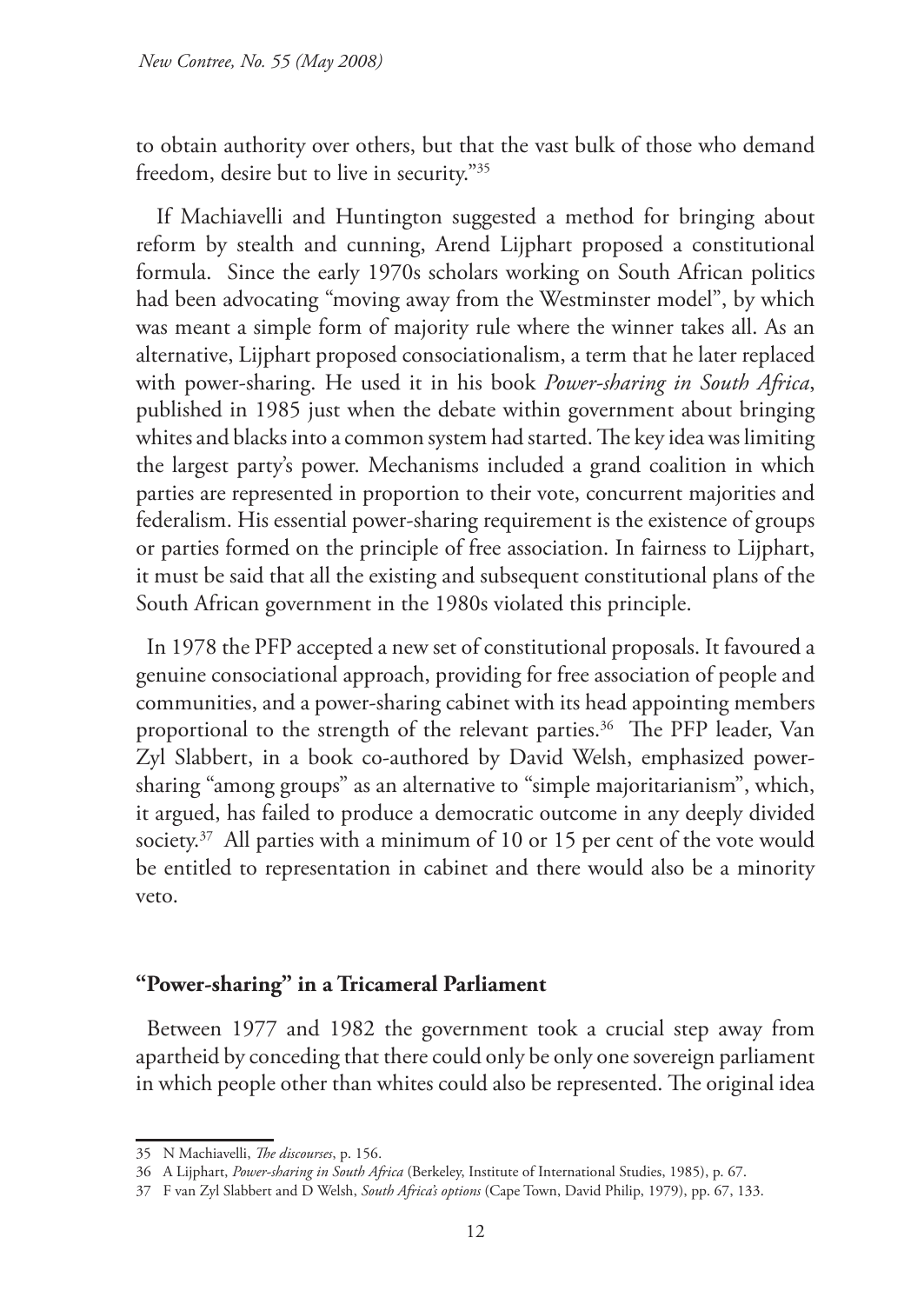of three separate Parliaments was replaced by that of a single Parliament for whites, coloured people and Indians. The Tricameral Parliament, introduced in 1984, gave representatives of whites, coloured people and Indians, each in their own chamber, jurisdiction to administer their "own affairs". "General affairs" would be discussed in joint committees of the three houses and joint sessions of Parliament. Consensus was the goal, but the deadlock-breaking proposals all favoured the white ruling party. There was to be common debate about "general affairs" and bills could be delayed, but there was no way in which the majority white party could be outvoted in the joint sessions.

The government and its supporters in the Afrikaans press called this the "politics of consultation and joint decision-making", but it is more appropriate to call it "sharing power without losing control". Like Pres. Botha, Heunis saw firm control of the state by a fairly unified Afrikanerdom as the stable centre of South Africa. An Afrikaner leadership was seen as the only one that can both enjoy the trust of the "core ethnic group" and successfully direct all the technocratic skills and abilities that serve the material welfare of everyone in the country.38

There was a marked ambivalence in the way the government attempted to sell the new Parliament. To the more *verligte* voters it stated that including the coloureds and Indians in a common system was simply "a step in the right direction", leading to the incorporation of blacks as well. In campaigning for a Yes vote in the 1983 referendum on the constitution, Botha called it "a new basis for national unity upon which reform along evolutionary lines in a stable environment could take place."39

# **"Dividing" and "Sharing power"**

But to its more conservative supporters the NP leadership projected the Tricameral Parliament as an effective way of shoring up white power. It maintained that blacks would be accommodated separately through the homelands system and the soon to be introduced new system of black local authorities. The NP's chief information officer wrote to Andries Treurnicht, leader of the right-wing faction of the party that rejected the plan: "I would like to know your view on the idea that we at any price have got to associate

<sup>38</sup> H Giliomee, "The Botha quest: Sharing power without losing control", *Leadership SA*, 2 (2), 1983, pp. 27-35.

<sup>39</sup> D de Villiers and J de Villiers, *PW* , pp. 210-211.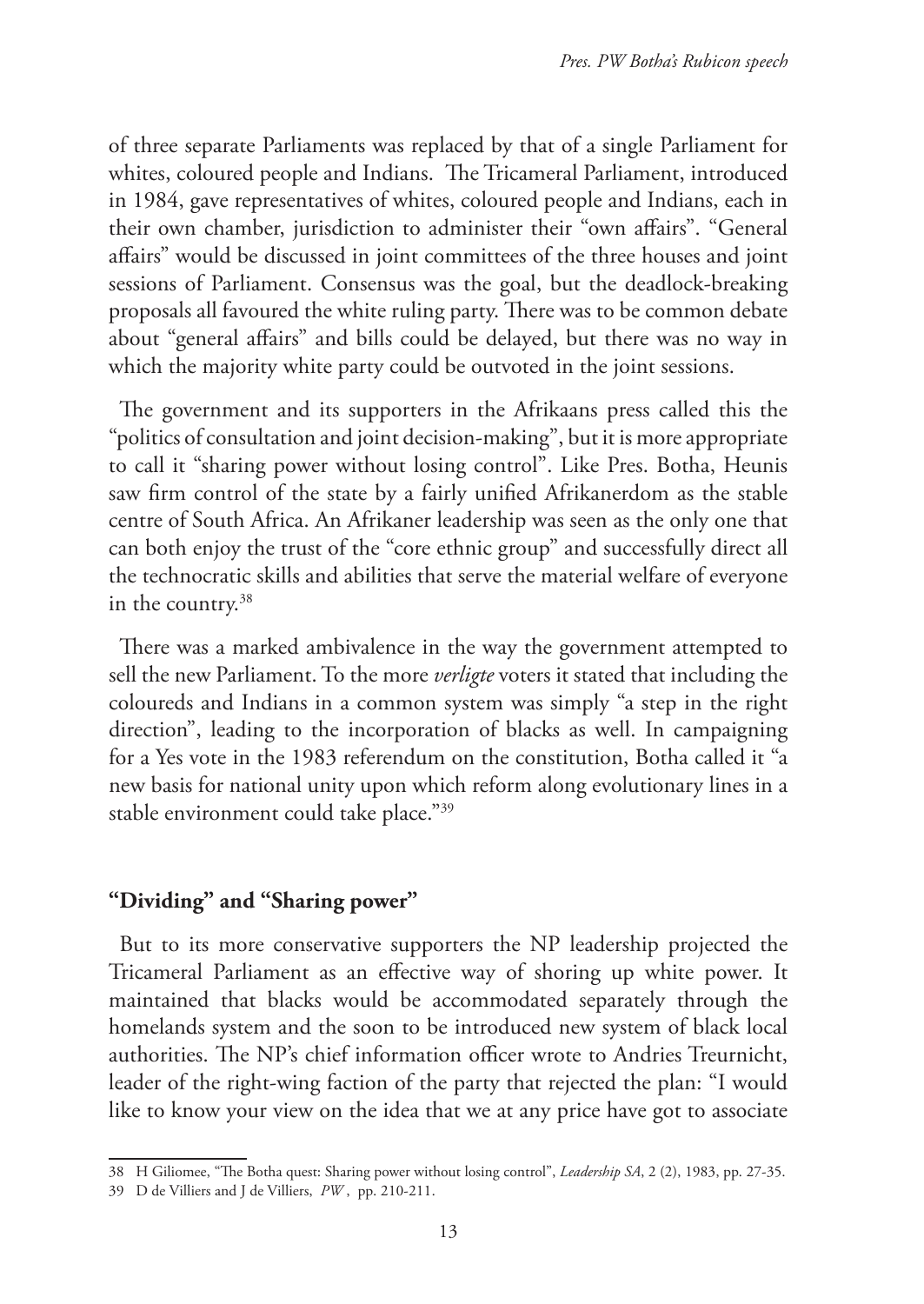the coloureds, as a bloc of 2.5 million, with the whites in order to broaden our own power base, and not surrender them to the 'black-power' situation."40

To give the plan a measure of respectability the NP had to compromise on its core principle of "white self-determination". As NP leader Botha warned from the start that a white power monopoly was outdated, but he advocated the division, not the sharing, of power. In a well- publicized speech in Upington in July 1979 he said: " I reject mixed political parties and power-sharing because it is Prog policy."41 When Alex Boraine, a member of the Progressive Federal Party (or Progs for short), asked him two years later if he believed in power-sharing, he told him not to talk nonsense.42

Now, with the NP having accepted a single Parliament for whites, coloured people and Indians, Botha could no longer duck the question whether the Tricameral Parliament entailed power-sharing. When Parliament opened in January 1982, tensions between the followers of Botha and the right wing under Treurnicht had reached fever pitch.

# **A system with a heavy price**

On 22 February Botha summoned a special cabinet meeting. After an extensive debate he stated that the government accepted power-sharing, but that this should not conjure up "too many ghosts". The government used the term quite differently from the Progressive Federal Party, the official opposition. While the Progs did so in the context of a unitary state and a liberal democracy, the NP refused to emasculate "white selfdetermination".<sup>43</sup> But the genie was out of the bottle. This was the first time an NP leader had used the term power-sharing.<sup>44</sup>

Treurnicht had remained quiet in the special cabinet meeting, but in the NP caucus meeting of 24 February he threw down the gauntlet by denouncing Botha's acceptance of power-sharing as "collaboration with Prog policy". Suddenly open revolt loomed large. Fanie Botha, a senior cabinet minister, moved a motion of confidence in Botha as chief leader and his right to formulate policy. When Treurnicht and 21 other members walked out, one

<sup>40</sup> A Ries and E Dommisse, *Broedertwis* (Cape Town, Tafelberg, 1982), p. 112.

<sup>41</sup> *Die Burger,* 29 July 1979.

<sup>42</sup> *Die Burger*, 27 August 1981.

<sup>43</sup> *Die Burger,* 23 February 1982.

<sup>44</sup> A Ries and E Dommisse, *Broedertwis*, p. 115.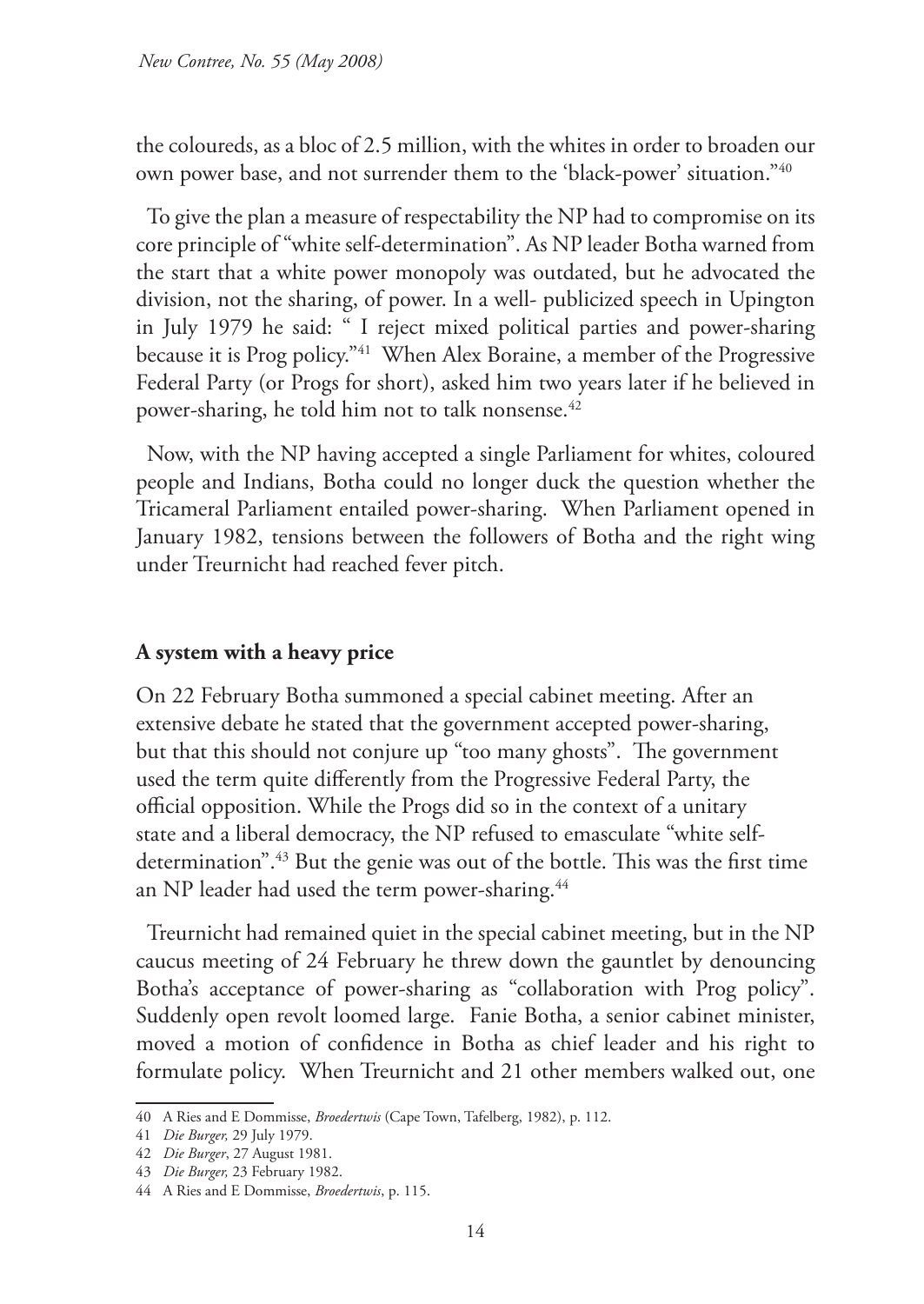of them, JH (Koos) van der Merwe, told journalists waiting outside: "I have done with the Prog PW Botha".45 The Conservative Party, which would soon be formed under Treurnicht's leadership, would attract close to half of the Afrikaner support over the next ten years.

To rub salt in the NP's wounds, John Vorster, the previous prime minister, said in a statement that he could not fault Treurnicht's rejection of powersharing and his actions. Significantly, it was the speculation that he would announce power-sharing with blacks in his "Rubicon speech", held four and a half years later, that would ignite Botha's notoriously short fuse, prompting him to abort the original plan for the speech. He would not repeat the mortal sin in the eyes of nationalists of splitting the party and the *volk*.

What Botha and Heunis failed to realise was that the government was paying a heavy price for bringing the coloureds and Indians into the system: it had virtually no credibility among blacks when it tried to incorporate them. Heunis, the same man who would in 1985 try to open negotiations with blacks, gave a categorical assurance in 1982 that blacks would not be part of a new dispensation. "If blacks were to become part [and with accepting a new system], the protection of minorities would disappear… This is an issue that is non-negotiable."46

The Tricameral Parliament sent a powerful negative message to blacks: they remained foreigners in their own country. They had to be satisfied with voting for governments in their respective homelands and accept a new system of black local authorities. To add to the combustible elements, the black local authorities, elected in 1984 on polls with a low voter turnout, were almost designed to precipitate an explosion. They would enjoy almost all the powers of their white counterparts, but were left without a viable revenue base. Few township residents owned property, with the result that the revenue that could be raised by rates was extremely limited. Many residents had indeed stopped paying house rents and the charges for water and electricity. Undeterred, the new councils sharply increased the price of rent and electricity.

In September 1984 riots broke out in the black townships of the Vaal Triangle, south-east of Johannesburg. The United Democratic Front (UDF), which was closely linked to the ANC, spearheaded the protests. They quickly spread to other parts of the country and would continue unabated for the next nine

<sup>45</sup> E-mail: JH van der Merwe (MP for the Conservative Party)/H Giliomee (Researcher), 6 April 2008.

<sup>46</sup> *Die Burger*, 21 August 1982.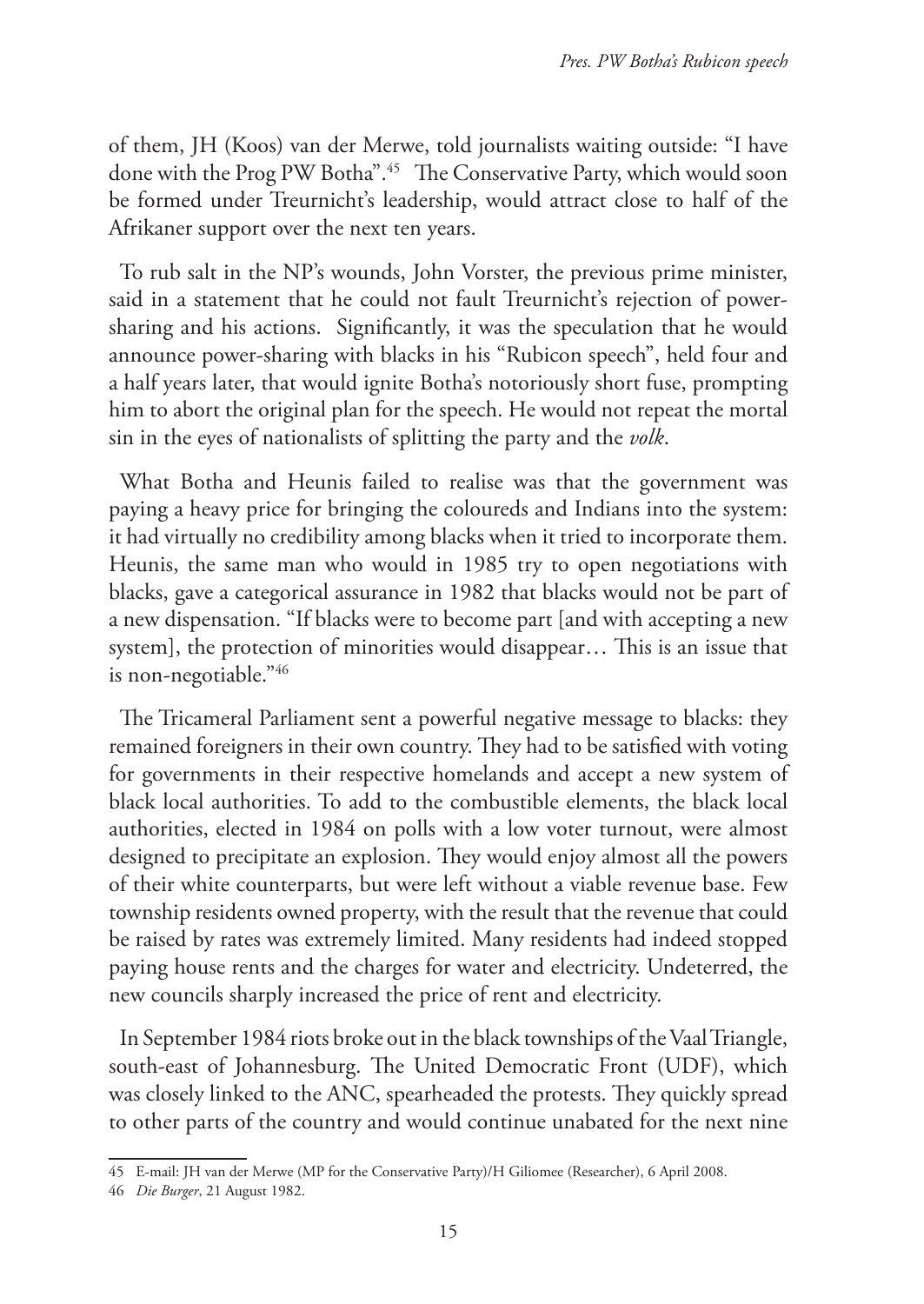months. On 20 July 1985 the government declared a state of emergency in 38 of the 254 magisterial districts. Two days later the ANC leader, Oliver Tambo, issued a call for the masses to make South Africa ungovernable. Abroad the proclamation of a state of emergency was seen as "the last attempt by a politically doomed and morally bankrupt regime to stave off the retribution that waited."47

The noose of international censure and sanctions tightened. Credit ratings dropped sharply. Several European countries recalled their ambassadors from South Africa. Increasingly, investors and foreign governments felt that only radical reforms would stave off the crisis.

# **The Special Cabinet Committee (SCC)**

In 1983 the government established a Special Cabinet Committee (SCC) to investigate closer co-operation between the RSA government and governments of the independent and non-independent homelands. For the handful of cabinet ministers serving on it the SCC would become the key forum for debating black political rights. FW de Klerk considered his membership of the SCC to be as important as his membership of the cabinet or his leadership of Transvaal.48

All the cabinet divisions were reflected here. On the one side there were the reformists (Chris Heunis, Pik Botha, and Barend du Plessis, Minister of Finance) and on the other side the conservatives who were sceptical about proposals for power-sharing (De Klerk, Louis le Grange, Minister of Police, and Gerrit Viljoen, Minister of Education and Training). What was even more important was the fact that every contender for the presidency once P.W Botha left office was a member of the committee. To a large extent the future leadership race was to be decided here.

# **Three contenders for the presidency**

Chris Heunis, the chairman, spoke with words pouring out in a torrent, often leaving his listeners suspended in bewilderment in trying to catch the

<sup>47</sup> *South African International Quarterly*, 16 (2), 1985, p. 111.

<sup>48</sup> FW de Klerk, *Die laaste trek*…,p. 118.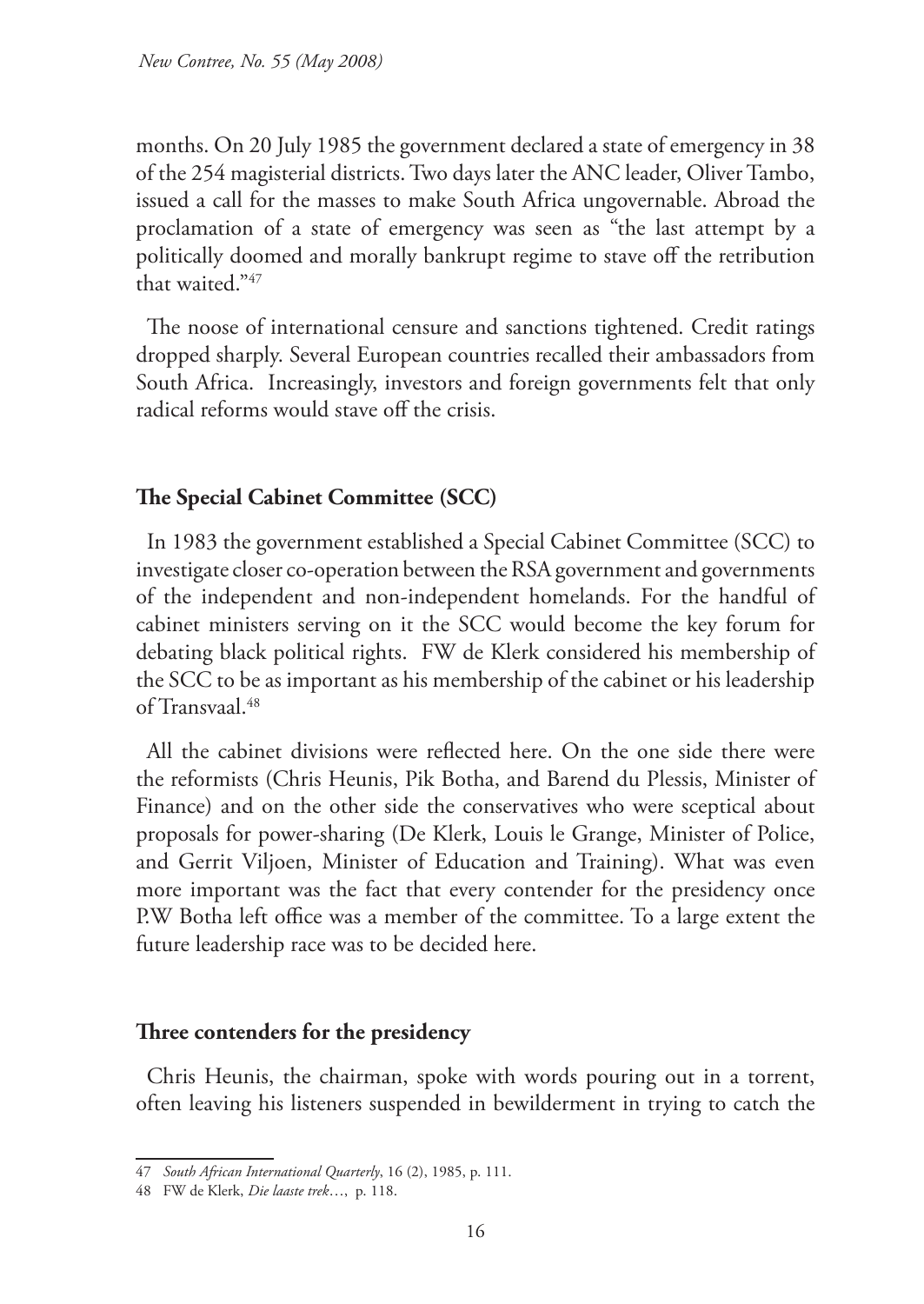argument. De Klerk described him as someone "whose brain worked faster than his tongue".49 The academics that worked for him found him accessible and often more than a match for them in debate. Andreas van Wyk describes him as the most *verligte* as well as one of the most intelligent members of the cabinet. "Intellectually and emotionally he was far more convinced of the need for change than the theatrical Pik Botha, the vacillating Kobie Coetsee and the still reserved FW de Klerk."50 But Heunis as a reformer was hamstrung by his strong emotional dependence on his political mentor and leader, PW Botha, who dominated the relationship. Botha was reluctant to walk the road of political rights for blacks, but until the Rubicon speech Heunis believed that he could take Botha along.<sup>51</sup>

Pik Botha was undoubtedly the most consistent reformist voice in government since the mid-1970s. He was a career diplomat from 1953 to 1970, when he became Minister of Foreign Affairs. He knew better than any of his colleagues how dangerously in conflict with world opinion South Africa was. The government's star performer on television, he was confident of winning the electorate over to far-reaching reforms. One poll after the other showed him to be the whites' popular choice to succeed PW Botha. While Pik Botha indeed identified genuinely with Afrikaner history, his choice to remain an NP member was purely strategic. In many ways he remained the diplomat, not the foreign minister. "I am not the South African government", he told a startled American diplomat in 1981.<sup>52</sup> Chris Heunis was fond of referring to him as the *foreign* minister.53

The third key member of the SCC was De Klerk. With his seat in Vereeniging far from safe, he knew that any brash move could mean defeat and the possible end of his career. As someone with his eyes firmly on the NP leadership, he positioned himself carefully in the middle of the conservative and *verligte*  wings of the party. Unlike Heunis, who pushed for the extension of general affairs in the Tricameral Parliament, he pleaded for extending the principle of "own affairs" as far as possible.<sup>54</sup> He rejected a fourth chamber for blacks, pointing out that the NP only accepted the Tricameral Parliament because the numbers favoured the whites.

<sup>49</sup> FW de Klerk, *Die laaste trek*..., p. 138*.*

<sup>50</sup> AH van Wyk, "Chris Heunis", "Chris Heunis: Onderskatte voorloper", *Die Burger*, 4 Februarie 2006.

<sup>51</sup> Interview, AH van Wyk (Director-General, Constitutional Development), 6 May 2008.

<sup>52</sup> CA Crocker, *High Noon*, p. 115.

<sup>53</sup> Interview, RF Botha, 30 November 2007.

<sup>54</sup> Interview, J van Tonder, 11 January 2008.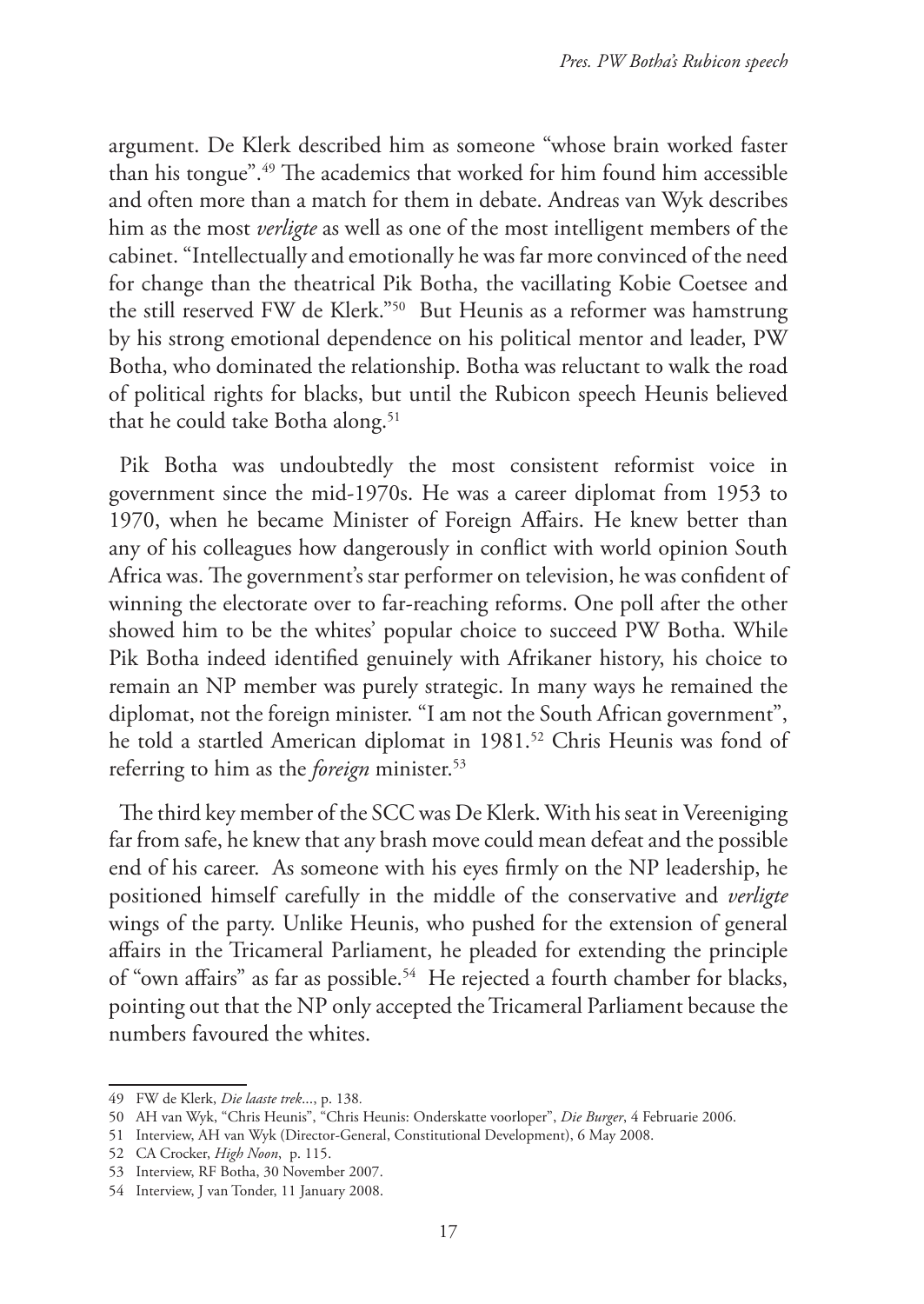According to Fanie Cloete and Joh van Tonder, who both sat in on SCC meetings, De Klerk wanted a "constellation of states", where representatives of the independent and non-independent homelands should meet with the NP government to take decisions without any votes being taken. Cloete states: "FW de Klerk was one of the most consistent, rational, goal-oriented politicians I have ever met. But the framework was a very conservative value system. His core values were order, discipline, own affairs and communal self-interest." The ethnic group enjoying "self-determination" trumped all other principles.55 Van Tonder agrees: "By 1985 and 1986 De Klerk was still sticking firmly to the fundamental NP policy position of separate nations with separate statehoods."56

But there was also another reason why De Klerk disagreed with Heunis. He intensely disliked reform by stealth and the obfuscation it entailed. He would later remark that he and Gerrit Viljoen were often the only SCC members who grasped what Heunis was driving at. De Klerk insisted that the reform proposals should be presented in unambiguous terms and that their logical consequences be thought through and clearly spelled out. Later Stoffel van der Merwe, a *verligte* cabinet member, remarked that once De Klerk had made clear the implications, "everyone shied away from their proposals." He was then considered a "spoiler".57 Yet De Klerk's strategy also was the classic one used by conservatives or what Huntington calls "stand-patters." By forcing the reformists to spell out their intentions, they could stop reform in its tracks.

When President Botha opened Parliament on 25 January 1985, the exacademics in the Department of Constitutional Development and Planning wrote the passages dealing with political reform. The speech carefully balanced the re-affirmation of existing government policy with proposals for reform. Structures had to be created for black communities outside the homelands through which they could themselves decide on their own affairs up to the highest level. The same bodies could co-operate with the RSA government and homeland structures on matters of common interest. A "national council" of representatives of the government and non-independent homelands and of other black communities would be established to advise on matters of common concern.

<sup>55</sup> Interview, F Cloete, 20 December 2008.

<sup>56</sup> Interview, J van Tonder, 11 January 2008.

<sup>57</sup> FW de Klerk, *Die laaste trek…*, p. 119.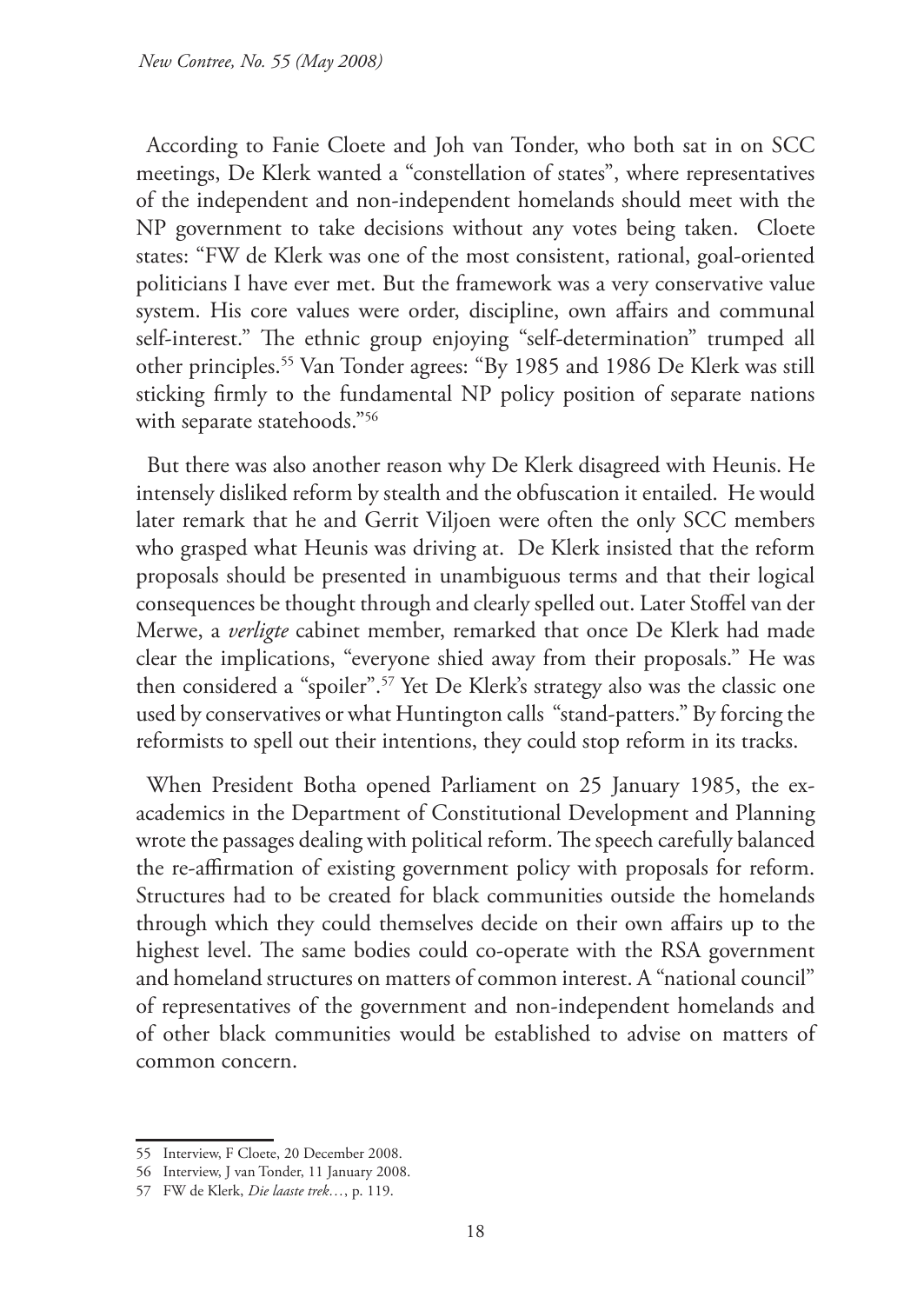Although lip service was still paid to the idea of independence for the "selfgoverning" homelands, the new constitutional goal was to balance co-operate by all groups on matters of common concern with "self-determination" for each population group on their "own affairs". The question of black citizenship would be reviewed. Also significant was the granting of full property rights to blacks in areas where they qualified for leasehold rights.<sup>58</sup>

In the first few months of 1985 Heunis proceeded on two tracks. The one was along confederal lines, which was the only option to which Pres. Botha was committed. He proposed to homeland leaders that they and government leaders work together on common issues. He hoped to widen the net to include those African leaders operating outside government structures.<sup>59</sup> Black leaders inside the system showed little interest. Mangosuthu Buthelezi, the one with the most credibility, had been rebuffed when the government paid scant attention to the Buthelezi Commission, which in 1981 proposed a power-sharing government for an integrated KwaZulu-Natal province. Buthelezi, who had no interest in a confederation, now demanded a statement of intent before any negotiations. Black leaders increasingly insisted that Nelson Mandela and other ANC leaders had to be released before talks could begin.

 Realising the futility of the confederal option, Heunis and his officials also tried to develop a more integrated system. In March 1985 he and his senior officials met at Warmbad in Transvaal and formulated a package of proposals. At the end of July Heunis submitted the package to the SCC, which approved  $it.60$ 

A month earlier Heunis had reported to the president that he could not make progress in getting black leaders to participate in the constitutional forum. Botha now offered to hold a meeting of the extended cabinet to discuss ways in which the government's position could be made more attractive. This meeting took place on 2 August in Pretoria in a building called the Old Sterrewag (Old Observatory), which served as a conference facility for Military Intelligence. The intention was that Botha would announce the decisions taken here to the congress of the Natal NP in Durban, which he was to open on 15 August.

<sup>58</sup> Republic of South Africa, *Parliamentary debates*, 25 January 1985, Cols. 11-16.

<sup>59</sup> C Alden, *Apartheid's last stand*, pp. 199-201.

<sup>60</sup> Interview, W Breytenbach (Official, Constitutional Development)/H Giliomee (Researcher), 20 November 2007; Interview, AH van Wyk, 7 May 2008.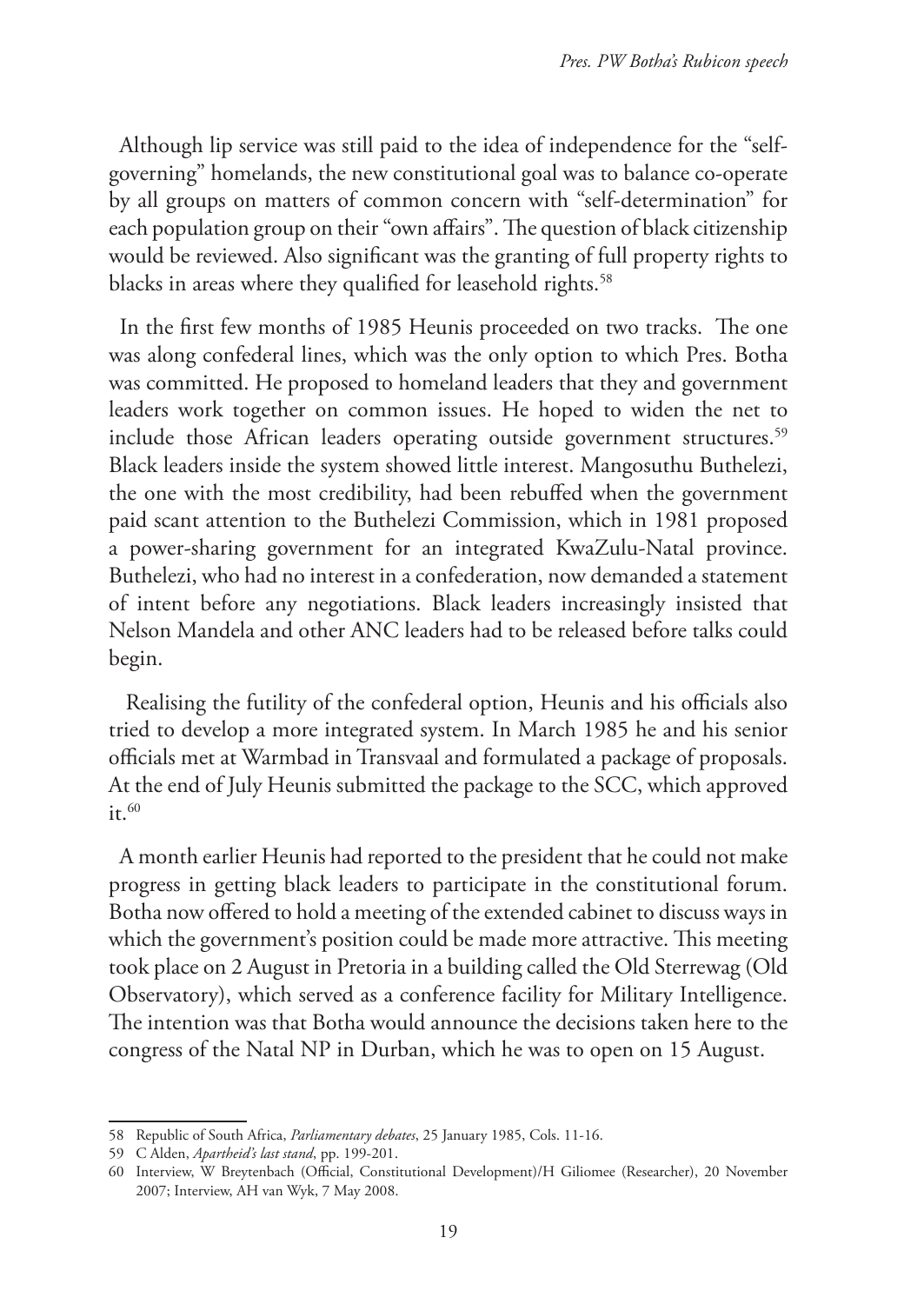According to Daan Prinsloo, Botha's biographer who worked closely with him on the book and ordered his papers after his retirement, the parameters laid down by the President were quite clear: "own affairs" had to stay, "one man one vote" had to be rejected, and the black communities had to be accommodated in a different way from that of coloured people and Indians.<sup>61</sup>

That meant a confederal model consisting of the Tricameral Parliament, the homelands and perhaps some black city states as subsidiaries. At the head would be a confederal cabinet to which homeland leaders could be appointed. Botha firmly rejected the idea of elected black representatives for multiracial bodies. The furthest he would go was the appointment in 1986 of blacks, coloureds and Indians on the executive council of bodies in local and provincial government.62 Dawie de Villiers, a cabinet minister, stated: "Botha often said the government could enter into negotiations with blacks but his bottom line was clear: there will be no surrender of power."63

What happened at the Sterrewag on 2 August is still shrouded in mystery. Those interviewed for this article agree that it was a low-key meeting with little participation from the floor. It was clearly more a party political meeting than a cabinet meeting. Some even described it as a team-building exercise. Since it was well known that Pres. Botha disliked extended discussions in cabinet, ministers who had to present a controversial reform initiative often cleared it with him before a cabinet meeting. Heunis clearly had followed this route and had received Botha's nod. With the package having been cleared by the SCC, none of the members challenged Heunis's presentation. Pres. Botha said little.

Immediately after the meeting the President wrote identical letters to Chancellor Kohl of Germany and Prime Minister Thatcher of Britain that breakthrough proposals had been made to him at Sterrewag, to which he was giving serious consideration.<sup>64</sup> Seven months later, when divisions were paralysing his cabinet, he looked back to the discussion at Sterrewag. According to the cabinet minutes, he said that the big problem was the accommodation of the black community and he also stressed that he was not in favour of one man, one vote in a unitary or federal state. He continued: "The [SCC] had made all sorts of inputs into his [Durban] speech, which had created

<sup>61</sup> D Prinsloo, *Stem uit die wildernis*, p. 211.

<sup>62</sup> Interview with D Prinsloo, 30 January 2008.

<sup>63</sup> Interview with J Roux, 6 May, 2008; Interview with Dawie de Villiers, 6 May 2008.

<sup>64</sup> D Prinsloo, *Stem uit die wlldernis,* p. 309.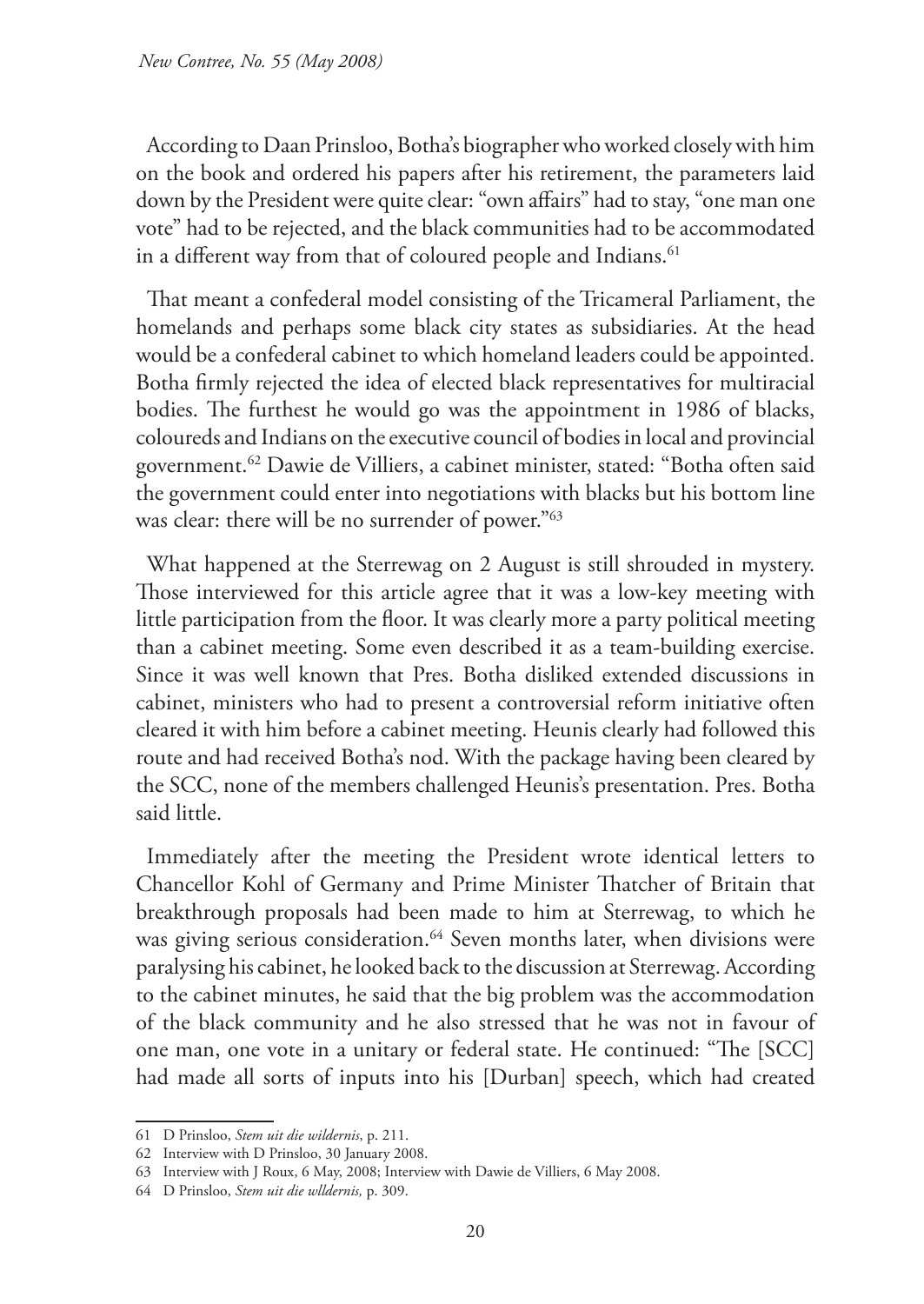confusion." He almost plaintively asked: "I thought on August 2 [at the Sterrewag] that we had clarity, but I do not think we have it anymore. Because you want me to say we stand for a unitary South Africa, you allow me to say it, you write it in my speeches, and I accept it, but what do we mean by that?"65

 Three accounts of Sterrewag participants exist. The first is a recorded interview with Chris Heunis by his son some twenty years after the event. According to him, the main decision was to include blacks in the cabinet, in anticipation of the outcome of negotiations over the constitutional accommodation of blacks.66 Asked whether that meant the unbanning of the ANC and the release of Mandela, he replied: "Not at that stage, but it would inevitably lead to that. Once you admit that they have to be included in cabinet, you also admit they are part of the South African citizenry and have the right to be part of government".<sup>67</sup> The proposals by Heunis also included the possibility of allowing the independent homelands to request their reincorporation into the RSA, but his department did not consider that a priority.<sup>68</sup>

De Klerk gives the narrowest interpretation of the decisions. According to him the meeting took certain decisions to enable Heunis to embark on a new initiative in negotiations with blacks. They were: the six non-independent homelands would "not necessarily" be expected to progress to independence; blacks outside the independent homelands would become South African citizens; and negotiations would take place with them on how they would be accommodated in a new constitution, including getting a say in decision making on all levels of government where their interests were involved. Black representation in the President's Council would be considered. De Klerk describes the Sterrewag decisions as the end of the whole ideology of grand apartheid and as an initiative that had the potential of persuading the world that real change was underway.<sup>69</sup>

If De Klerk's interpretation was the most restrictive, that of Pik Botha could be considered as a maximalist interpretation. At meetings a few days later with representatives of Western leaders he stated that at Sterrewag some far-reaching "recommendations" were made to Pres. Botha for his consideration. They

<sup>65</sup> Verbatim extract from cabinet minutes, published in *Sunday Times*. 28 August 1994.

<sup>66</sup> J Heunis, *Die Binnekring* (Johannesburg: Jonathan Ball, 2007) p. 78.

<sup>67</sup> Interview, C Heunis/Jan (the son of C Heunis), 2005.

<sup>68</sup> Interview, AH van Wyk, 9 May 2008.

<sup>69</sup> FW De Klerk, *Die laaste trek*, p.120.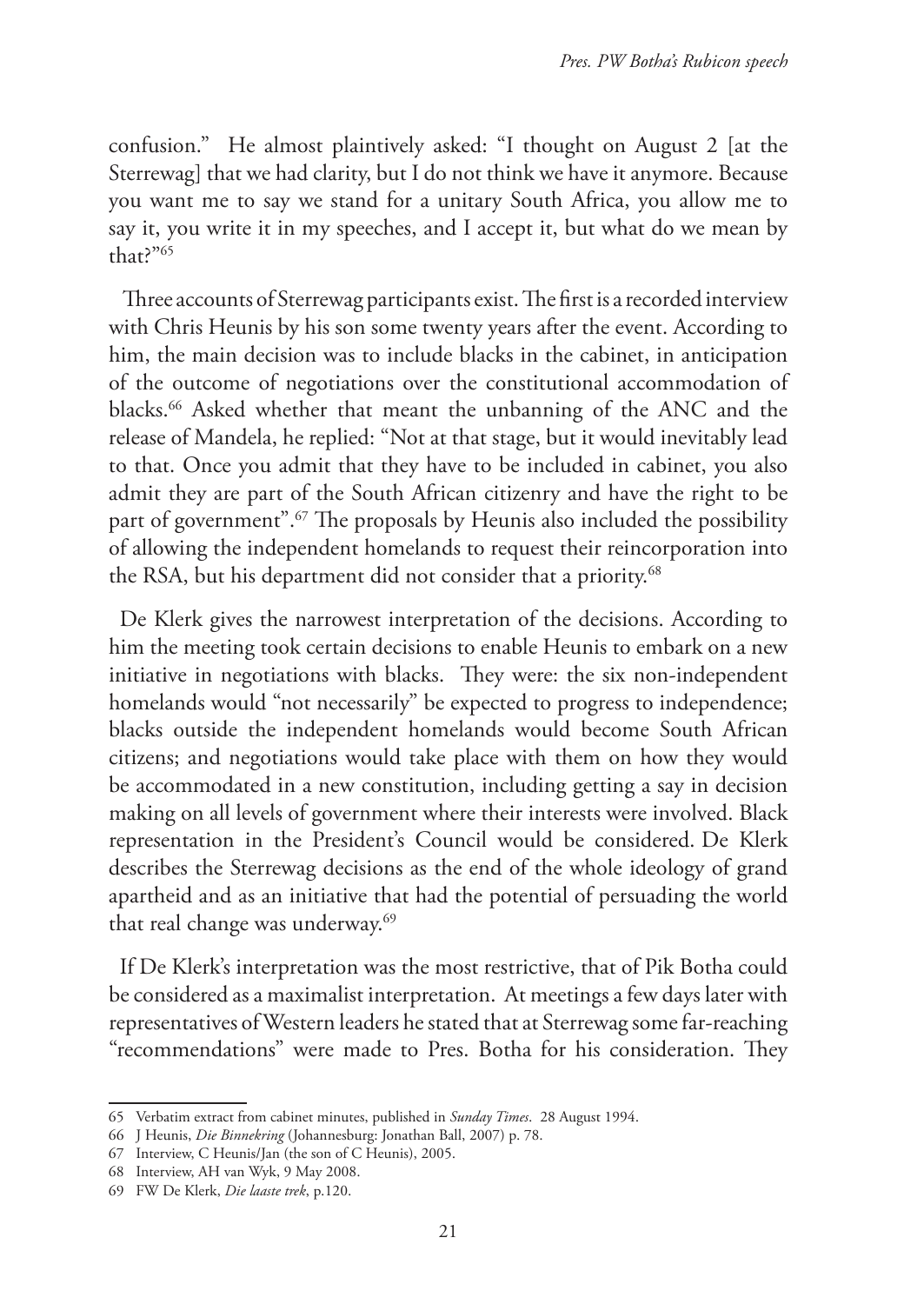included the political involvement of blacks at the highest level, citizenship for all South Africans, the concept of a single territory for the whole of South Africa, and negotiations with "responsible" black leaders on an open agenda. According to Botha, the meeting's resolutions constituted a single stream of sweeping change.<sup>70</sup>

A report in the *Sunday Times* of 11 August, clearly based on an informed source, reiterated the Foreign Minister's interpretation. It stated that the following was decided: South Africa would become a single constitutional unit again, the cabinet would be expanded to include black leaders, who initially would be the homeland leaders, negotiations would be take place with the true leaders, and influx control would be abolished.<sup>71</sup> This maximalist approach stressed the reintegration of South Africa into a single unit, which would symbolically signal the end of apartheid, while the minimalist approach of De Klerk still tried to keep some blacks out.

In the speech Pres. Botha would give at the Natal congress two weeks later, he would announce only some of the proposals. However, if his speeches at all four provincial congresses held in August and September are taken into account, he accepted (or would come to accept) virtually the entire package proposed by Heunis. Before discussing the Rubicon speech it is necessary to look briefly at Botha's speeches at the other three provincial congresses, which took place after the Natal congress. Here Botha proposed substantial reforms of NP policy. They were: the reincorporation of the homelands; negotiations, which included the issues of Nelson Mandela's release and the unbanning of the ANC; and the expansion of the cabinet to include black leaders.

As regards the first of the three issues, it is clear that Pik Botha, the minister who dealt with the independent homelands, was almost on his own in pushing hard for their re-incorporation. He had become exasperated with the financial profligacy of their governments. The Transkei had threatened to plunder the Transkei government pension fund if the South African government curbed overspending, and Lennox Sebe of the Ciskei had bought a snowplough for the local airport after a visit to Germany. Early in 1985 Botha asked the legal advisers of his department to prepare the necessary legislation to make it possible for the independent homelands to apply for re-incorporation into the RSA. He visited the leaders of the independent homelands and advised them

<sup>70</sup> D Prinsloo, *Stem uit die wildernis*, p.1362.

<sup>71</sup> *Sunday Times*, 11 August 1985.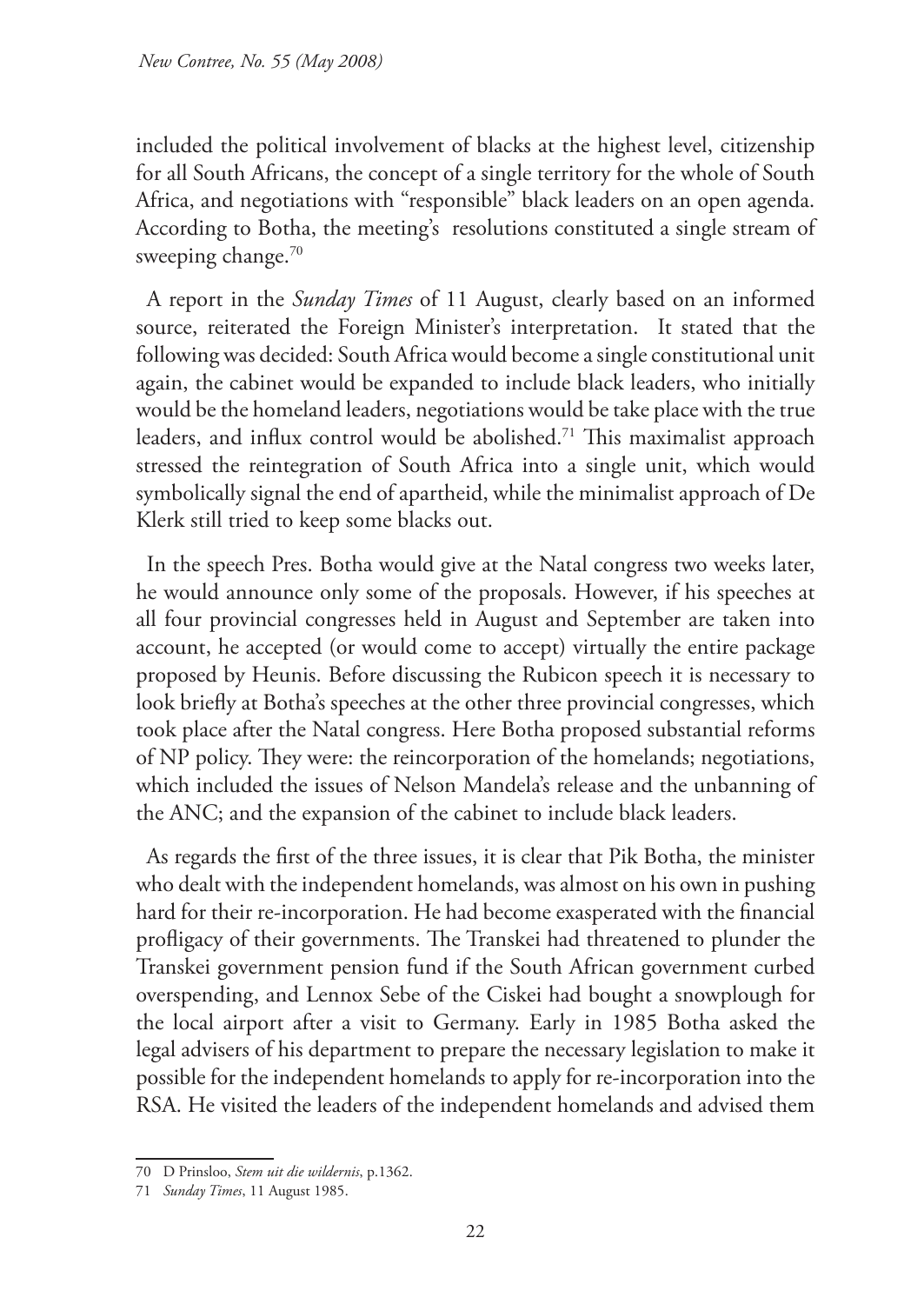that a policy change was in the pipeline in terms of which these homelands would be allowed to apply for their re-incorporation into the constitutional framework of the RSA. Making their citizens once again South African citizens would remove one of the major grievances arising from the apartheid policy.72

By trying to force this issue, Botha incurred the displeasure of Heunis's department, which did not consider it a priority.73 Yet Pres. Botha used the Free State congress to announce that his government was prepared to restore South African citizenship to all those blacks resident in "white South Africa" who had lost it on account of the granting of independence to some homelands. At the Cape NP congress he went further. He stated that his government was committed to an undivided South Africa based on the principles of one state, a common citizenship and universal franchise for all, but within structures that South Africans themselves would choose.74

 Secondly, there was the issue of negotiations with credible black leaders on the issue of black representation in cabinet. Van Zyl Slabbert, leader of the official opposition, remembers an exchange early in August at a meeting of a special parliamentary committee under the chairmanship of Heunis. Here Slabbert said: "The government talks of negotiations, but are you going to talk with genuinely representative leaders or are you going to choose the leaders with whom you wish to negotiate", to which Heunis replied: "We shall get to that". On his way to the meeting Slabbert ran into Pik Botha, who said: "Big things are coming. You must help us."75

Pik Botha was also busy on the issue of the release of Nelson Mandela. Early in 1985 Pres. Botha had made an offer to Mandela to free him should he renounce violence, but Mandela rejected this. Sensing that Mandela held what he called a "veto power" on both his release and future all-party negotiations, Pik Botha tried to get Mandela to foreswear violence "if only by implication". He hit on the idea of getting the leaders of the independent homelands and Buthelezi to give an assurance to the President that Mandela would not resort to violence and would respect the law. Pik Botha later wrote: "Ek onthou dat die idée PW geval het"76 (I remember that PW liked the idea"). But this is

<sup>72</sup> Interview, RF Botha, 30 November 2007.

<sup>73</sup> Interview, AH van Wyk, 6 May 2008.

<sup>74</sup> D Prinsloo, *Stem uit die wildernis*, p. 215.

<sup>75</sup> Interview, F van Zyl Slabbert, 1 August 2007.

<sup>76</sup> *Beeld*, 22 June 2007.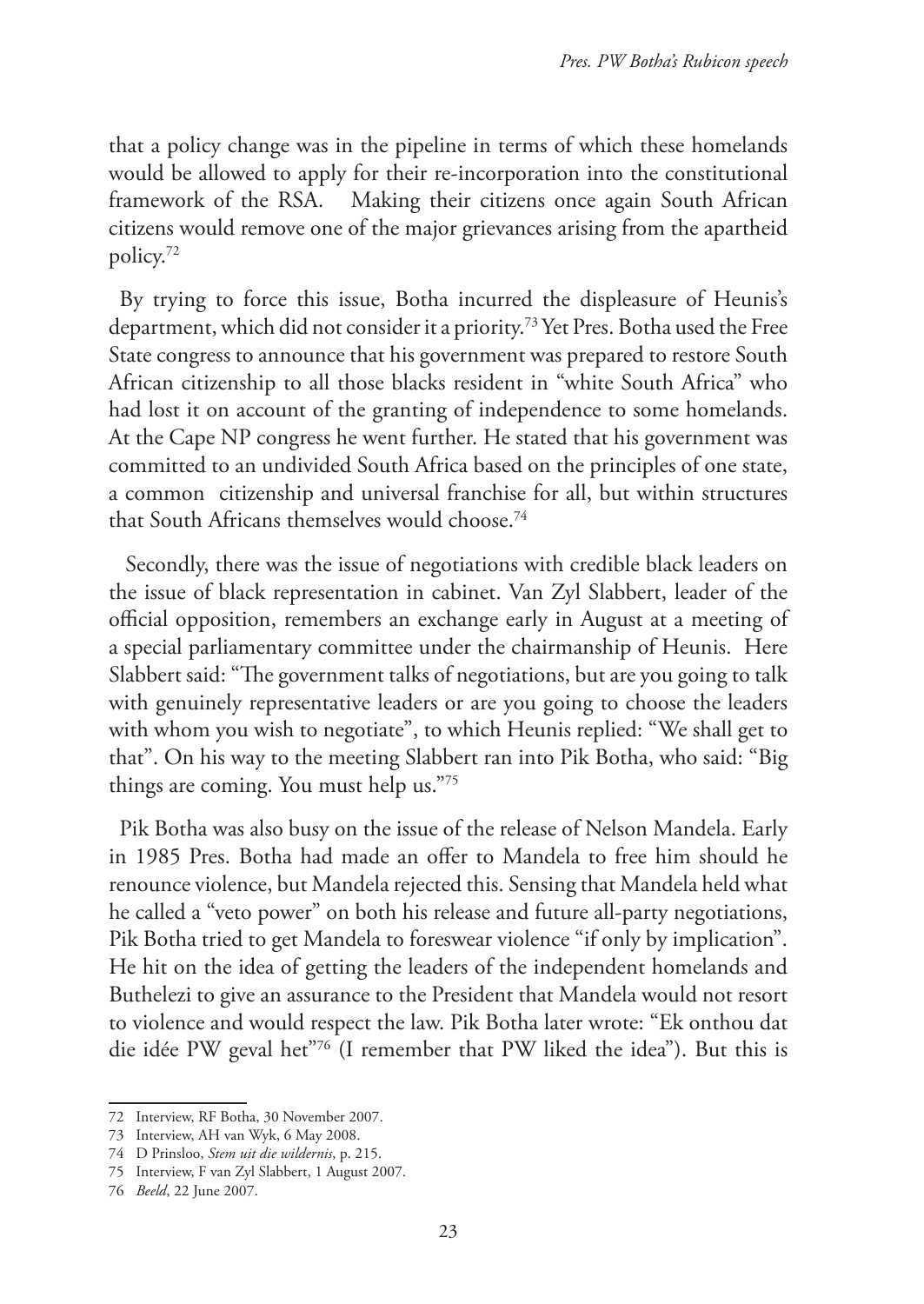stretching it a bit. The brutal way in which Pres. Botha rejected the demand for Mandela's unconditional release in his Rubicon speech leads one to conclude the Foreign Minister had assumed too much. It is also unlikely that Mandela would have approved of this plan.

At the Transvaal congress Pres. Botha committed himself to talks with the ANC provided it foreswore violence and detached itself from the South African Communist Party. "If the ANC makes such an announcement, they could come back to South Africa tomorrow. We shall not act against them. We shall negotiate with them."77

The most important issue for Heunis was that of black representation in cabinet. This was the so-called "power-sharing" part, which both Heunis and Pik Botha realised had to be carefully handled in view of the storm the use of the term had caused in 1982. In an interview with his son, Jan, who was a constitutional adviser to the government in the 1980s, he called the inclusion of blacks in cabinet the key element missing from the Rubicon speech, adding that the President later announced it at the Cape congress.78 Here Botha said that all groups and communities within the geographical boundaries of the RSA would get political representation at the highest level of government, but without one group dominating the other. On this occasion Botha also rejected apartheid if it meant the domination of one group over the other, and the exclusion of any group from decision-making and discrimination on the basis of race.

 Taking into account the announcements at all the provincial congresses, the *Sunday Times* report of 11 August, which spoke of the establishment of a single constitutional unit and the appointment of black leaders to cabinet as a first step to real negotiations, was not far off the mark.

Hence there was good reason for reformists like Heunis and Pik Botha to be very satisfied with outcome of the Sterrewag meeting. Dave Steward, a senior Foreign Affairs official who would accompany his minister on the trip to Europe a week later, recounts that after the meeting there was great excitement. There was a general feeling that at last the government had managed to extricate itself from the political deadlock in which it was caught. It was his impression that there was common acceptance of the idea that whites and blacks would share a common constitutional destiny, and that white and black leaders

<sup>77</sup> For a discussion of Botha's speeches at the party congresses see D Prinsloo, *Stem uit die wildernis,* pp. 211-215.

<sup>78</sup> Interview, CH Heunis/J Heunis, 2005.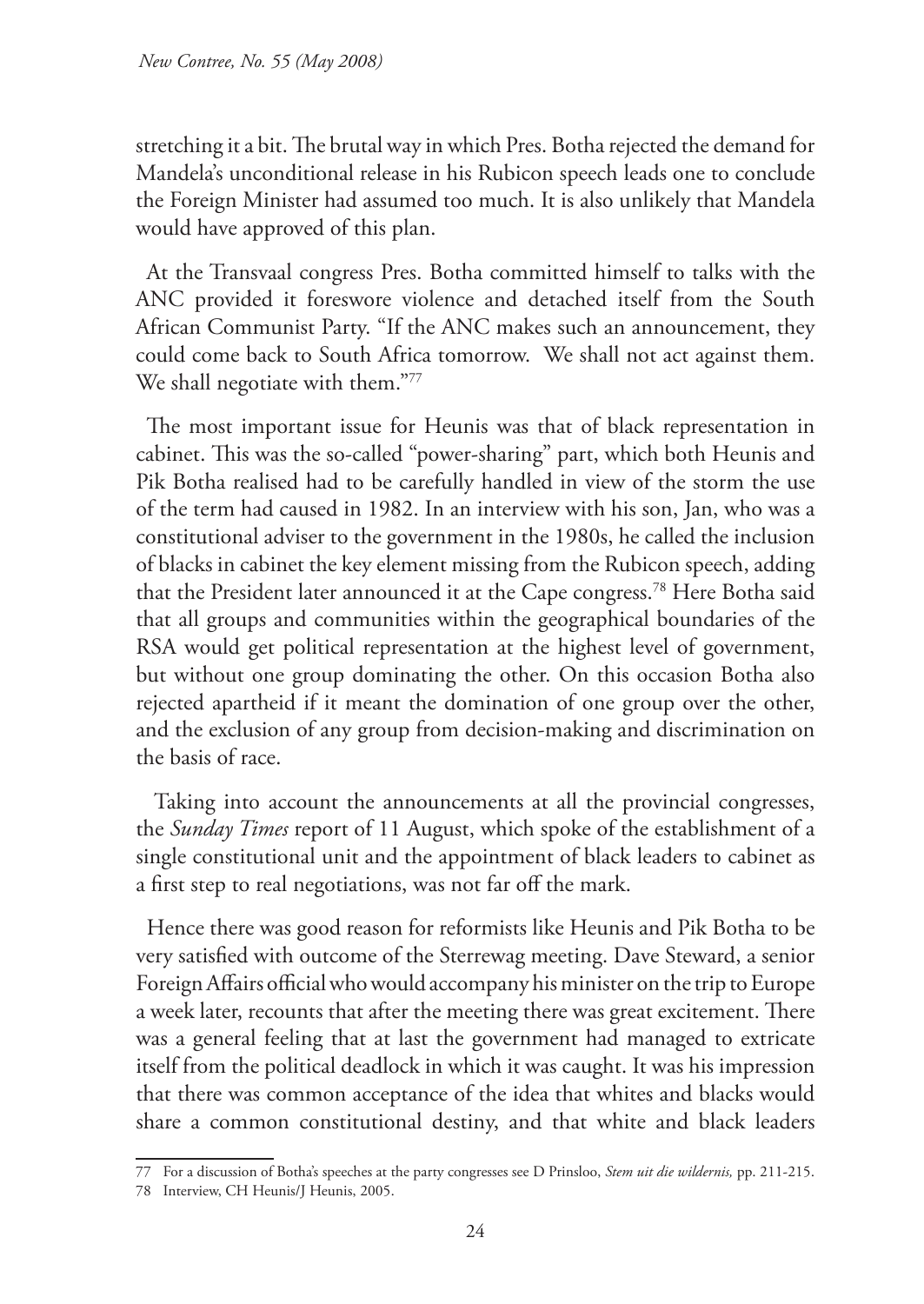would jointly make decisions on matters of common concern, while leaving it to the different communities to decide on their own affairs. There was also consensus that white and black leaders would soon meet to negotiate a system that would give constitutional expression to this idea.79

Carl von Hirschberg, Deputy Director-General of the Department of Foreign Affairs, recounts: "When I met Pik in his office after the Sterrewag meeting, he was bursting with enthusiasm. He could hardly contain himself. It was his account of the policy changes agreed to at the meeting that I used in the draft I prepared as an input for PW Botha's Durban speech. It is my clear impression that PW had agreed to these changes, so I was not particularly concerned that he might reject them."80

Von Hirschberg was not part of the Foreign Minister's inner circle. His colleagues regarded him as essentially a level-headed person who would not collaborate on something based on a misinterpretation or wishful thinking. He remarked recently: "I called for transcripts of all four speeches of the president at the end of the provincial congresses and analysed them with a fine tooth-comb. Sentences, even phrases lending themselves to more positive interpretation, I highlighted and extensively redrafted. I was surprised at the end of the process how much positive material the speeches had hidden in them. I used this material liberally in drafting replies to the letters that poured into the Presidency from Heads of Government like Thatcher, Kohl, Mitterand, Reagan and others. These were all referred to the Foreign Minister, who submitted replies for the President's signature. It is interesting that the President never once altered a single word in the replies. With each wave of responses and replies, we were able to extend the boundaries of Government policy."81

Von Hirschberg remarked twenty-three years later: "With the benefit of hindsight, it is a great pity that the proposed changes were so sensationalised before the Durban speech. PW Botha was an enigma if ever there was one. He was indeed a reformer - vide the positive elements hidden in his four speeches that we have already referred to; and his acceptance of the drafts we sent to him in reply to the letters from Heads of Government. They all contained some extension of Government policy."82

<sup>79</sup> Interview, D Steward (Senior Foreign Affairs Official)/H Giliomee, 21 April 2008.

<sup>80</sup> E-mail: C von Hirschberg (Deputy Director General, Foreign Affairs)/H Giliomee, 20 April 2008.

<sup>81</sup> E-mail: C von Hirschberg/H Gliomee, 28 April 2008.

<sup>82</sup> E-mail: C von Hirschberg, 30 April 2008.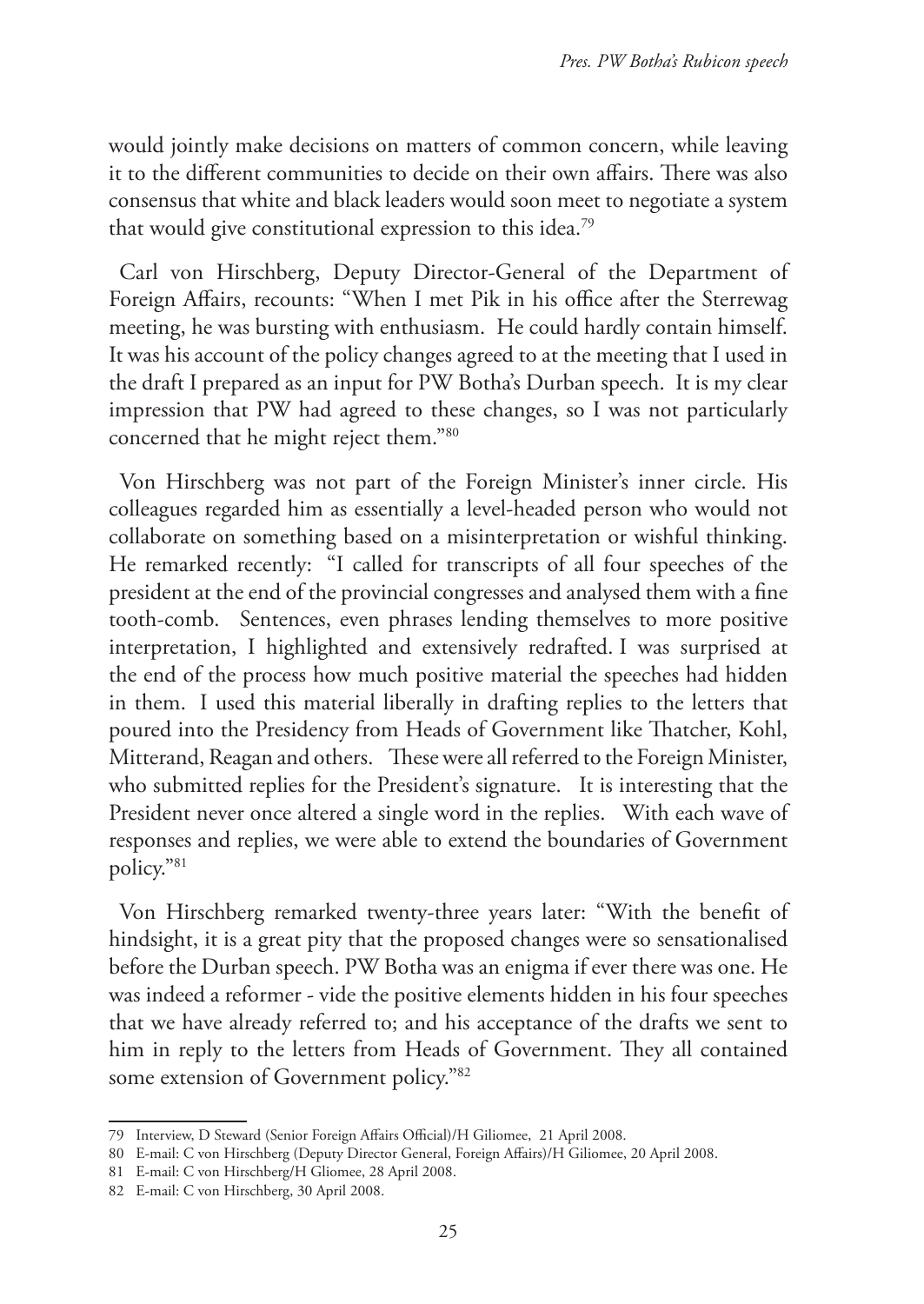Pres. Botha had indeed moved far, or was nudged to move far. Opening Parliament in January 1985, he accepted the permanence only of those blacks settled in the "white areas"; at the Cape congress early in September he had come to accept one citizenship in a single South Africa with universal franchise. Peter Sullivan, a senior political reporter, wrote after the latter event of the President's "great courage".83 On the face of it the Machiavellians in Pretoria had made enormous progress.

 The key question is: why did the President not announce the full package in his Rubicon speech? There are opposite views on this. One view is that Botha cared and understood little about the outside world and was acting purely from a party political perspective in spreading the announcement over the four congresses. Doing so would avoid creating the impression that he was favouring one provincial party over the other. Also, a message spread out over two months would limit the shock to his more conservative supporters.<sup>84</sup>

The other possibility is that Botha did not realise at Sterrewag where the reformers were leading him. Magnus Malan recounts people in his circle saying that it would take at least five years for the NP government to persuade the electorate to accept the Sterrewag recommendations.<sup>85</sup> Botha ripped the heart out of the respective inputs of Heunis and Pik Botha, not realising the enormous damage the speech would do to, given the expectations that had built up. He would announce the rest of the Heunis package at the other congresses in order to salvage the situation. But the damage had been done and neither he nor his government would get any credit for what were in fact bold moves.86

#### **From Sterrewag to Vienna**

To inform the leaders of South Africa's main trading partners of the imminent new policy direction that the president would announce, Pik Botha flew to Europe. On 8 and 9 August he met separately with emissaries of the British, US and German leaders. He made it clear in a subsequent report to Pres.

<sup>83</sup> *Sunday Star*, 6 October 1985.

<sup>84</sup> Interview, AH van Wyk, 7 May 2008; P Sullivan, "Why PW jibbed at his rubicon", *Sunday Star*, 6 October 1985.

<sup>85</sup> Interview, M Malan, 8 February 2008.

<sup>86</sup> This view is held by F van Zyl Slabbert and a senior NP leader.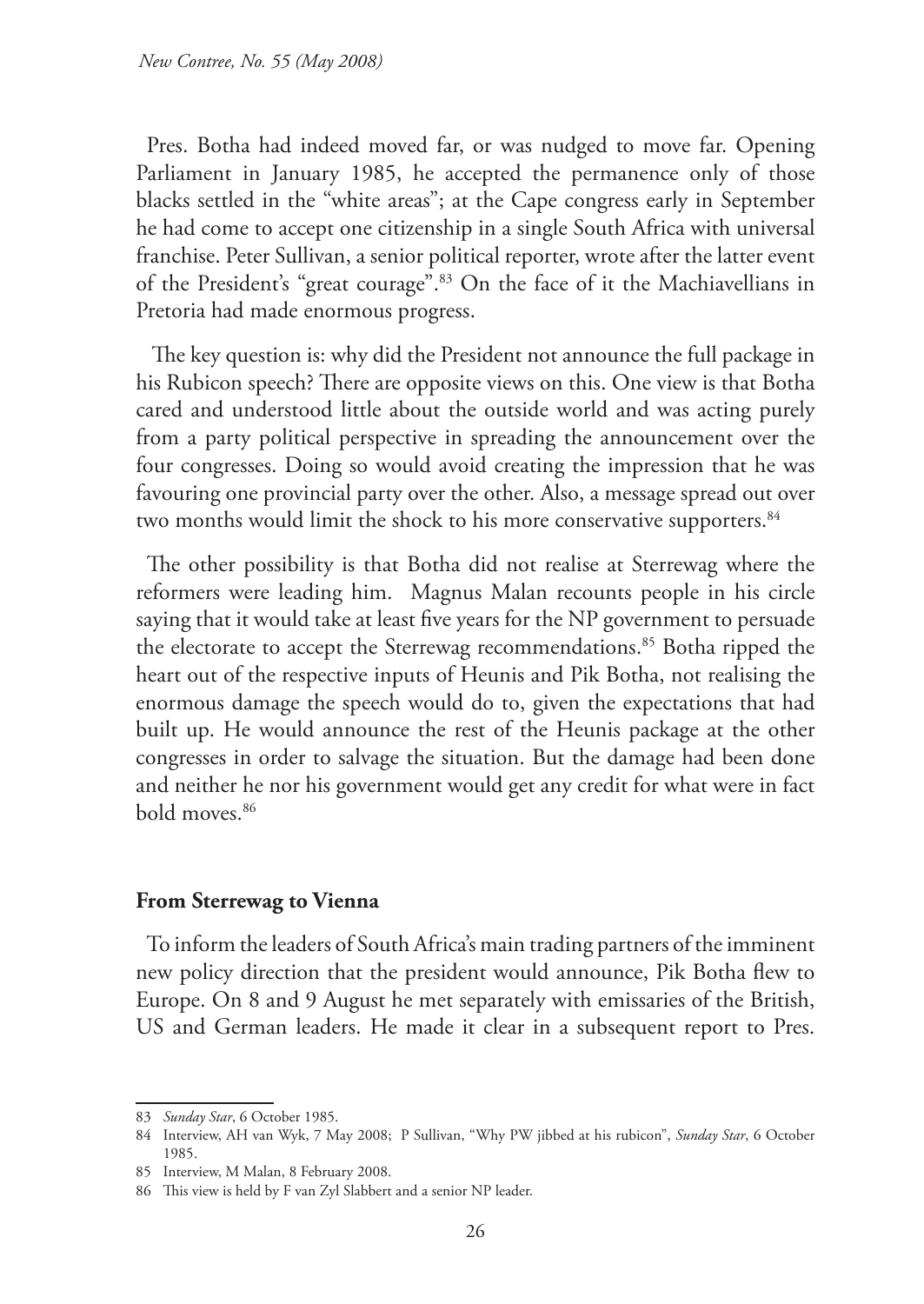Botha that, while he had mentioned the Sterrewag recommendations, he also emphasised that the President was still considering them.

At a meeting in Vienna he met with Robert MacFarlane of the US National Security Council, Chester Crocker, US Assistant Secretary of State for Africa, and Herman Nickel, who would soon become US Ambassador to South Africa. He stated that the recommendations included "the political involvement of blacks at the highest level, citizenship for all South Africans and the concept of a single territory for the whole of South Africa."87 The Foreign Minister also explained the government's position with respect to the release of Nelson Mandela and the factors complicating that. (Three days after the meeting he denied that he had said that Mandela would be released unconditionally.)

Speaking in San Francisco the day after the Rubicon speech, Crocker stated that Botha's message "contained the stated hope of drawing black leaders into negotiations about the sharing of political power."88 However, in his memoirs, published seven years later, Crocker left an unflattering account of Botha's briefing in Vienna: "Pik Botha was at his Thespian best, walking out on limbs far beyond the zone of safety to persuade us that his president was on the verge of momentous announcements. We learned of plans for bold reform steps, new formulas on constitutional moves, and further thinking relative to the release of Mandela."89

In Vienna Botha also met Ewan Ferguson, a senior official from the Foreign Office and special representative of Prime Minister Margaret Thatcher. Here he spoke of proposals for "co-responsibility for decisions on the highest level that affect the entire country, one citizenship, and one undivided South African territory." He added that because of "sensitivities in South Africa" terms like "power-sharing or a unitary state" had to be avoided. There would be no constitutional blueprint in Botha's speech, only guidelines that had to be worked out further by leaders. After the Vienna meetings Botha travelled to Frankfurt to meet the representatives of Chancellor Kohl.

Dave Steward, a senior Foreign Affairs official who accompanied Botha on the visit, recounts that while Botha spoke of "big plans", he did not go beyond presenting them as "strong recommendations" He stressed that the

<sup>87</sup> *Stem uit die wildernis*, p. 1362.

<sup>88</sup> *The Star,* 22 September 1985.

<sup>89</sup> CA Crocker, *High noon,* p. 275.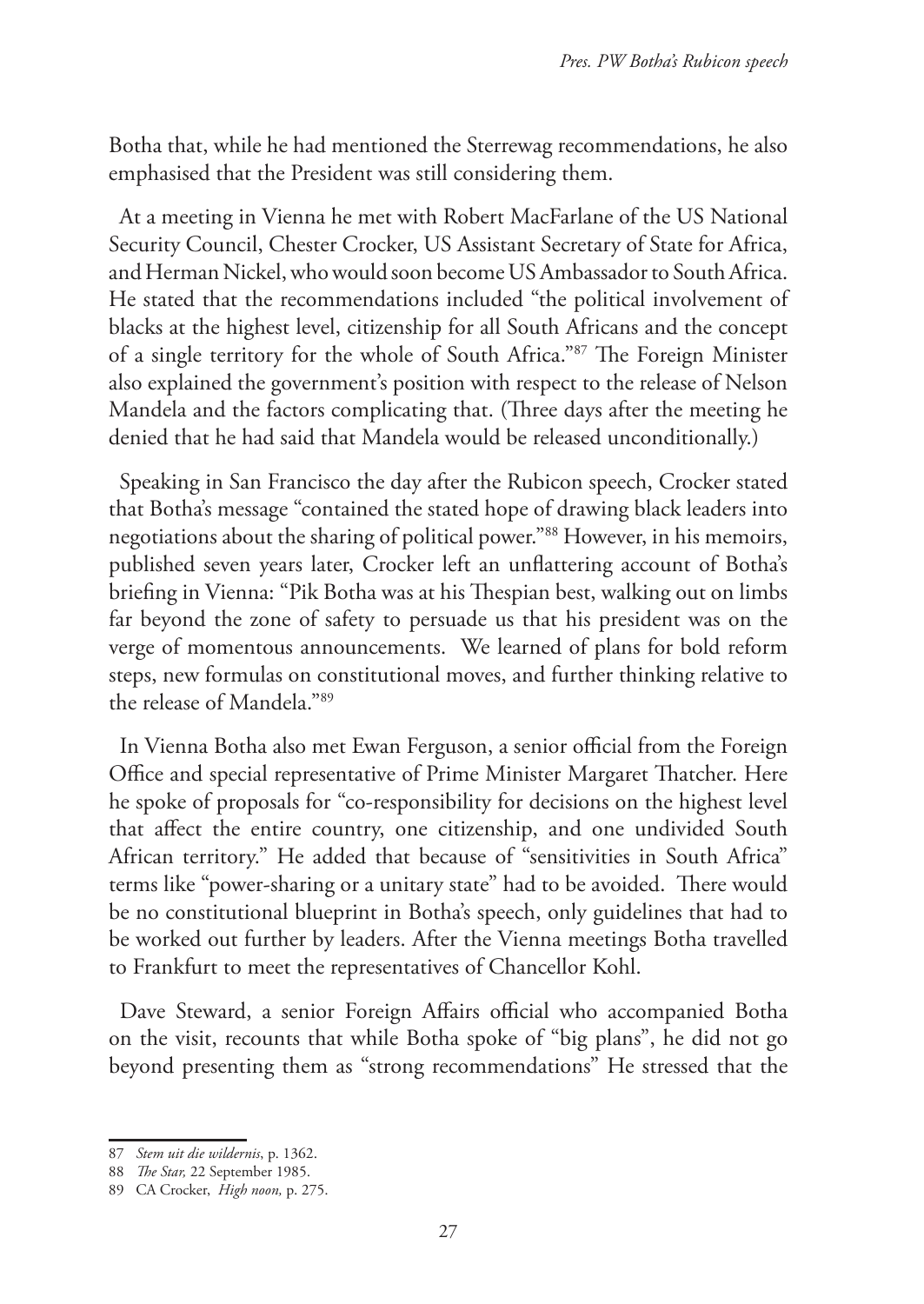final decision was the President's prerogative.<sup>90</sup> Werner Scholtz, a South African diplomat who attended the briefings, recounts: "Pik Botha spoke with great enthusiasm and several times said: Gentleman, we are crossing the rubicon". Pik Botha presented the proposals as virtually the final draft of the president's speech. The representatives of the Western powers believed Pik Botha because they thought he spoke with his president's full blessing and had cleared everything. It simply was inconceivable that he would try to sell reform proposals that were still half-baked recommendations as important policy shifts."91 Neil van Heerden, a senior Foreign Affairs official who briefed regional African leaders in advance, sums it up as follows: "Pik Botha would definitely try to extract the maximum political and diplomatic advantage from the Sterrewag recommendations, but he would certainly not lie or deliberately mislead."92 But Pres. Botha's speech was such a communications disaster that the US officials felt that they had been misled.

After the disaster of the Rubicon speech much of the discussion revolved around the question of whether Pik Botha had "over-promised" in these meetings. De Klerk mentions that it is not clear what angered Pres. Botha most: the fervid media speculation after the Sterrewag meeting or "too much enthusiasm" from Pik Botha in selling the decisions abroad.<sup>93</sup> Botha had received permission from his President to inform representatives of Western leaders in Vienna and Frankfurt of the important speech they could expect. By then the President already had received the Foreign Affairs input for his speech, which spoke of common decision-making on all levels in a single constitutional unit and a formula for bringing about Mandela's release. The Foreign Minister was clearly hopeful (but not certain) that these points would be included in the President's speech. The emissaries of the Western leaders whom Pik Botha met in Europe in all probability interpreted his briefing as a clear sign that the South African government was poised to announce the end of apartheid and to set the stage for all-party negotiations.<sup>94</sup>

When Pik Botha flew out to Europe, he did not know whether his President had accepted the input from his department into to the speech that he was to give at the Natal congress. He was undoubtedly encouraged by the fact that the President had kept quiet at Sterrewag and was prepared to consider the far-

<sup>90</sup> Interview, D Steward, 21 April 2008.

<sup>91</sup> E-mail: W Scholtz (Diplomat stationed in Vienna), 15 April 2008; 23 July 2008.

<sup>92</sup> Interview, N van Heerden (Senior Foreign Affairs Official), 6 May 2008.

<sup>93</sup> FW de Klerk, *Die laaste trek*, p. 121.

<sup>94</sup> E-mail: D Prinsloo (Writer/Researcher)/H Giliomee (Researcher), 16 March 2008.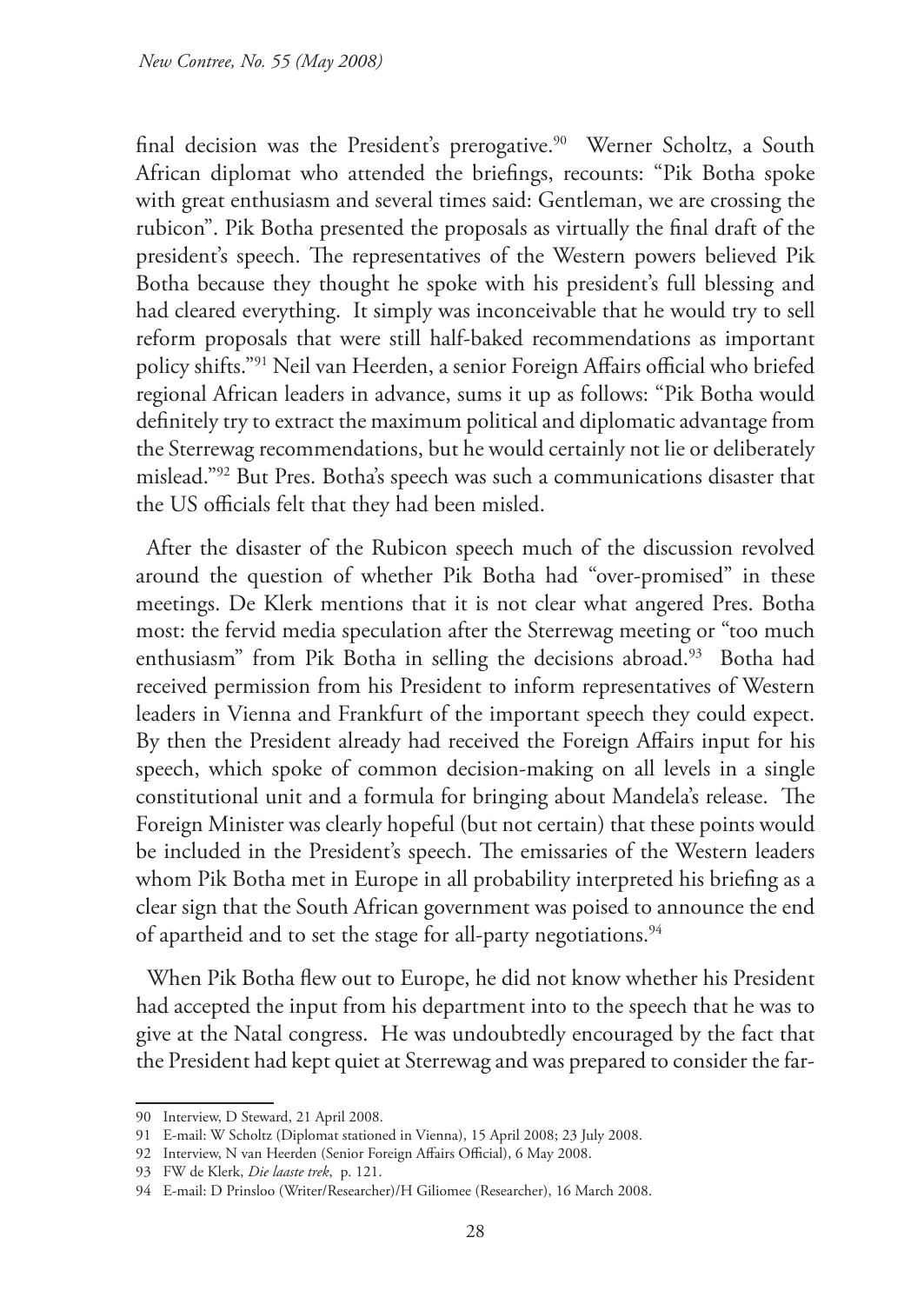reaching recommendations made to him. He had reason to be confident that Western governments would give strong backing to these policy initiatives if he presented the decisions and recommendations as part of a single package.

Pres. Botha, on the other hand, probably thought that he had clearly spelled out the framework in which he would consider any political reform: the appointment of some homeland leaders to the cabinet in a confederal form of government; the continued exclusion of the independent homelands from the constitutional framework of the RSA; and the rejection of elections based on a common electoral roll.95 To those whom Pik Botha briefed in Vienna and Frankfurt this would not signify much more than a warmed-up version of apartheid. Clearly the apparent unanimity at the Sterrewag meeting obscured major disagreements.

Why did Pik Botha put such a positive spin on a speech that his President had not yet made? An important reason could be that the Foreign Minister felt that urgent steps were needed to prevent an imminent escalation of sanctions. Given South Africa's poor credibility, his intention was simply to make sure that Western governments understood how bold the moves actually were, thus preventing them from being dismissed as mere "steps in the right direction."

There is also another possibility. Pik Botha knew that the President had not yet made up his mind and that there was still a strong body of conservatives who would have hesitated to speak up at the Sterrewag meeting. They would rather mobilize opposition to the recommendations in private meetings with, or messages to, the President before the Natal congress. According this perspective, the foreign minister used his meetings on 8 and 9 August in Europe not only to stave off further sanctions, but also to put pressure on the President to accept the recommendations as he interpreted them.

# **Drafting a fateful speech**

After the Sterrewag meeting Pres. Botha requested Chris Heunis, Pik Botha and Barend du Plessis to submit inputs for his speech on behalf of their respective departments. For Constitutional Development and Planning it was particularly important that a picture be conveyed of a government that had

<sup>95</sup> E-mail: D Prinsloo, 16 March 2008.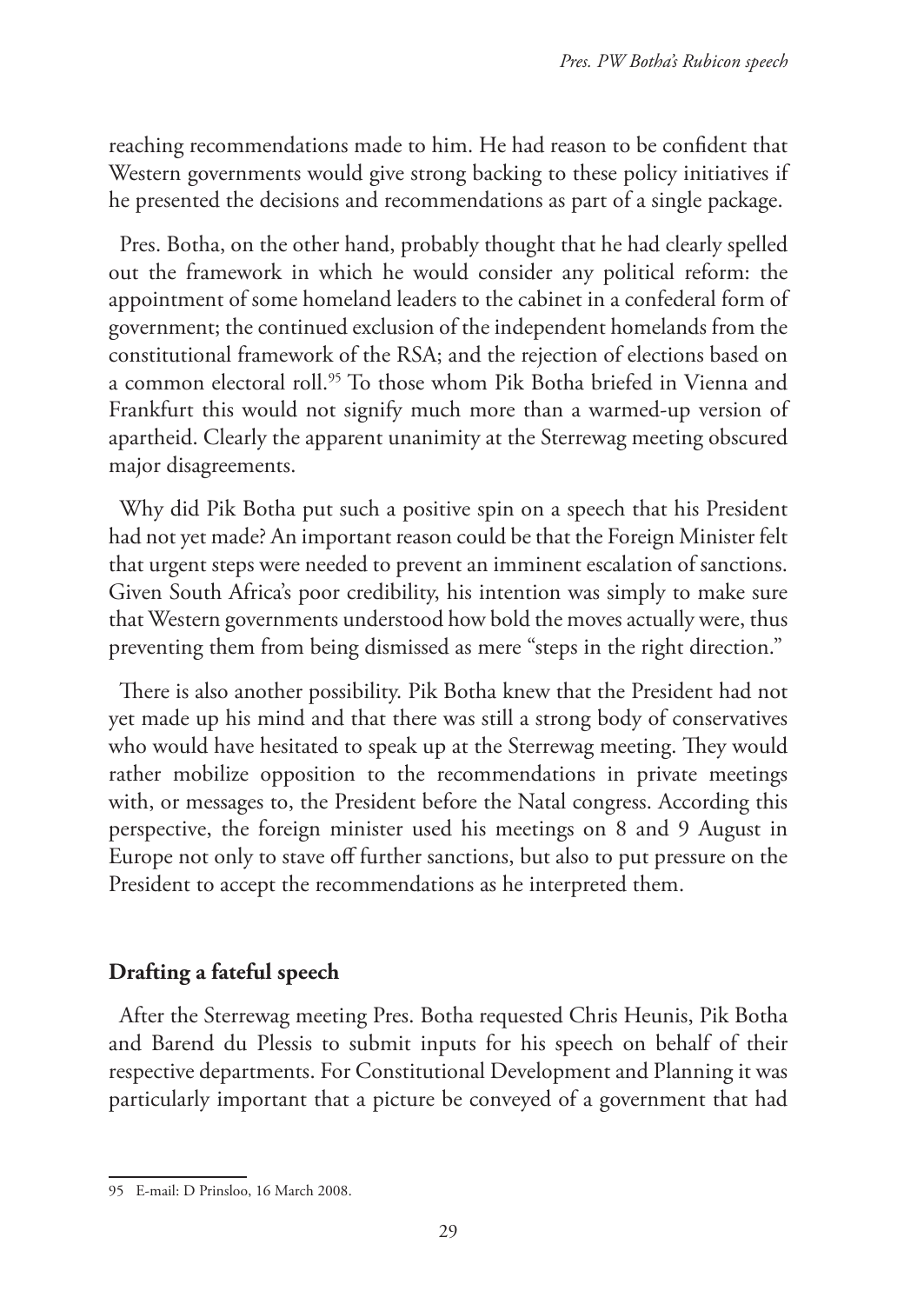abandoned old-style white arrogance and that it was intent on searching for solutions through negotiations in good faith with recognised black leaders.<sup>96</sup>

The Department of Constitutional Development and Planning's input committed the government to restore the citizenship of all blacks, including those living in the independent homelands. It would negotiate with black leaders about black participation at all levels of decision making, including the highest level, where their interests were affected. It pledged government to recognise black human dignity, eradicate all forms of discrimination, find democratic solutions and create equal opportunities.<sup>97</sup>

Heunis was scheduled to give a speech in Stellenbosch on the day after the President's speech, but he cancelled it at the last minute. This draft speech is the best indication of the spirit in which his department wanted the speech to be given. It expresses the desire of government to negotiate with black leaders on the question of black participation in the decision-making processes. Conflicting aspirations and demands had to be reconciled and there should be no non-negotiable positions. There should be a search for common interests and a desire to remedy the legitimate grievances of blacks.

Pik Botha, together with of his two senior officials, Carl von Hirschberg and Marc Burger, worked on the departmental input for the speech. Written with a rhetorical flair rare in official documents, the input tried to assuage white fears, meet black demands and satisfy foreign expectations. It started out with the assumption that it was the South African enemies that had rejected peaceful negotiation because it would lead to "joint responsibility for peace and progress." The challenge to South Africa was "to build a better future out of [differences in] cultures, values, and languages, which are demonstrably real in our heterogeneous society."

The government intended to do so in two ways. First, by "negotiation between leaders … in which there will be give and take." Second, by departing in the negotiations from the basis that "we are all human beings, created by the same God" and that all were endowed with the "inalienable human rights of life, liberty, and the pursuit of human happiness."

It also gave the assurance to the government's supporters that it would never surrender to outside demands. "South African problems will be solved by

<sup>96</sup> Interview, AH van Wyk, 7 July 2007.

<sup>97</sup> A Botha, "Notes on the Heunis papers", Institute for Contemporary Archives, Bloemfontein, 16 January 2007; J Heunis, *Binnekring*, pp. 84-85.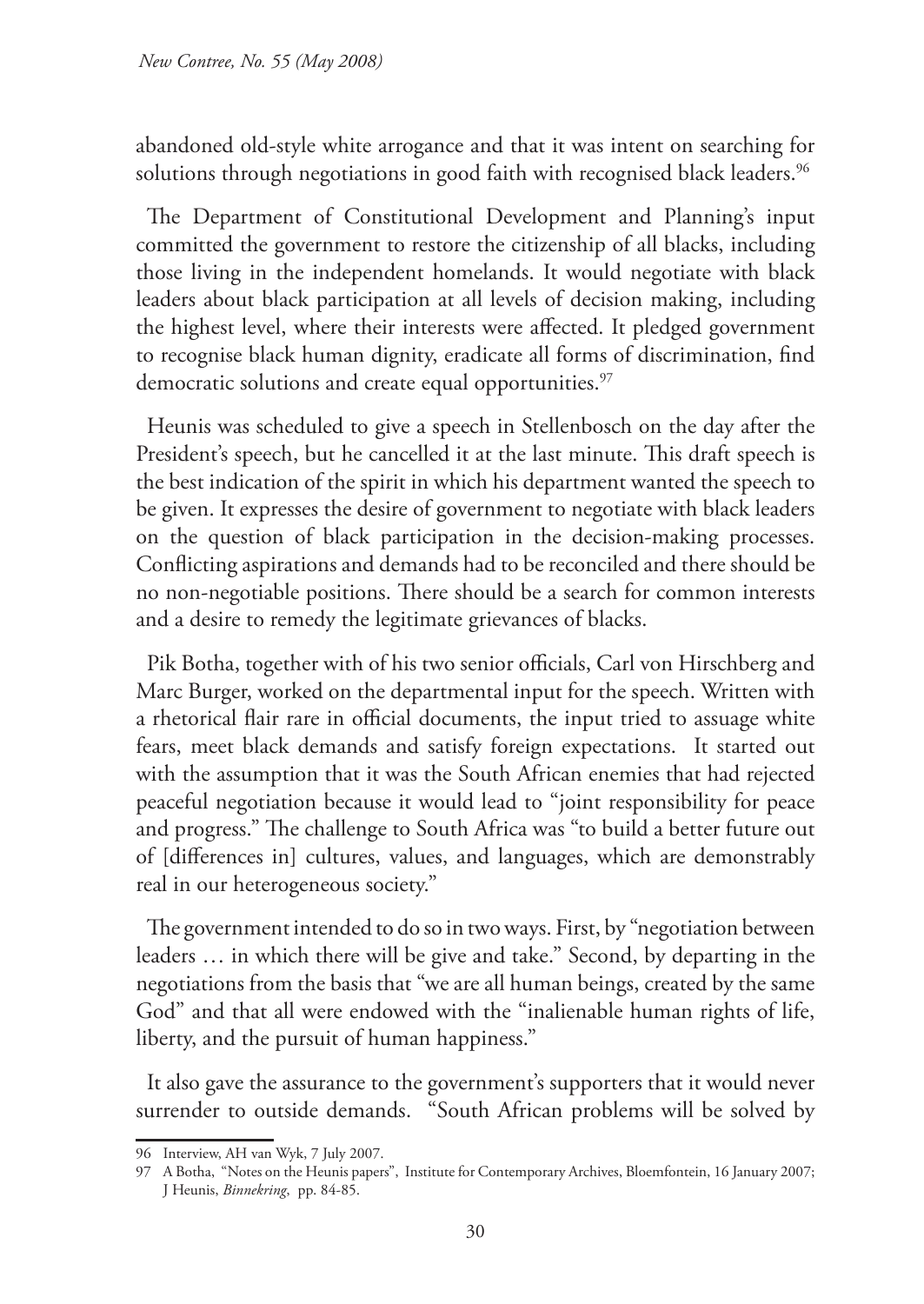South Africans and not by foreigners." The solution was to be found in "cooperation and co-responsibility" by means of a system that acknowledged the "right of each and everyone to share in the decisions which shape his destiny." It rejected a numbers-based approach with a "winner-takes-all" outcome. Instead it proposed a system based on "population groups". These groups would have to take responsibility for decision-making at all levels of Government in matters of common concern without domination of one population group over another."

The Government and the "black leadership" would negotiate the structures for this group-based approach. The government would not "prescribe who the leaders of the black people are." It would consider Nelson Mandela's release if it received satisfactory indications from respected black leaders or himself that he would conduct himself in a law-abiding manner.

On the issue of a common South African citizenship for all, it stated that thee government respected the independence of the "independent national states". However, if these governments should decide in the interests of their peoples "to negotiate with the South African government on the conferment of South African citizenship on their citizens" they would be welcome to do so.

The input also addressed the vexed issue of the political violence that was sweeping the urban areas. It implicitly acknowledged the role of apartheid by emphasising the government's commitment to address legitimate grievances and to abolish all discrimination on the basis of colour or race. "Any reduction of violence will be matched by action on the part of the Government to lift the State of Emergency."

It ends with a ringing declaration.. "The implementation of the principles I have stated can have far-reaching effects on us all. I believe that we are today crossing the Rubicon. There can be no turning back. We now have a manifesto for the future of our country."98 Von Hirscberg recollects that after he took the Foreign Affairs input for the President's to the airport where he met the Minister of Foreign Affairs on his return from his trip to Europe. Here Pik Botha phoned the President and then inserted the Rubicon phrase in the speech.<sup>99</sup>

<sup>98</sup> "The State President's Durban Manifesto". This document, which was not signed and not dated, was the formal input from the Department of Foreign Affairs for the President's speech. A copy is lodged in the library of the University of Stellenbosch. Pik Botha discussed this document in detail in "'n Feitelike resensie van J Heunis se '*Die binnekring'", Beeld,* 21 June 2007.

<sup>99</sup> Interview, C Von Hirscberg, 22 July 2008.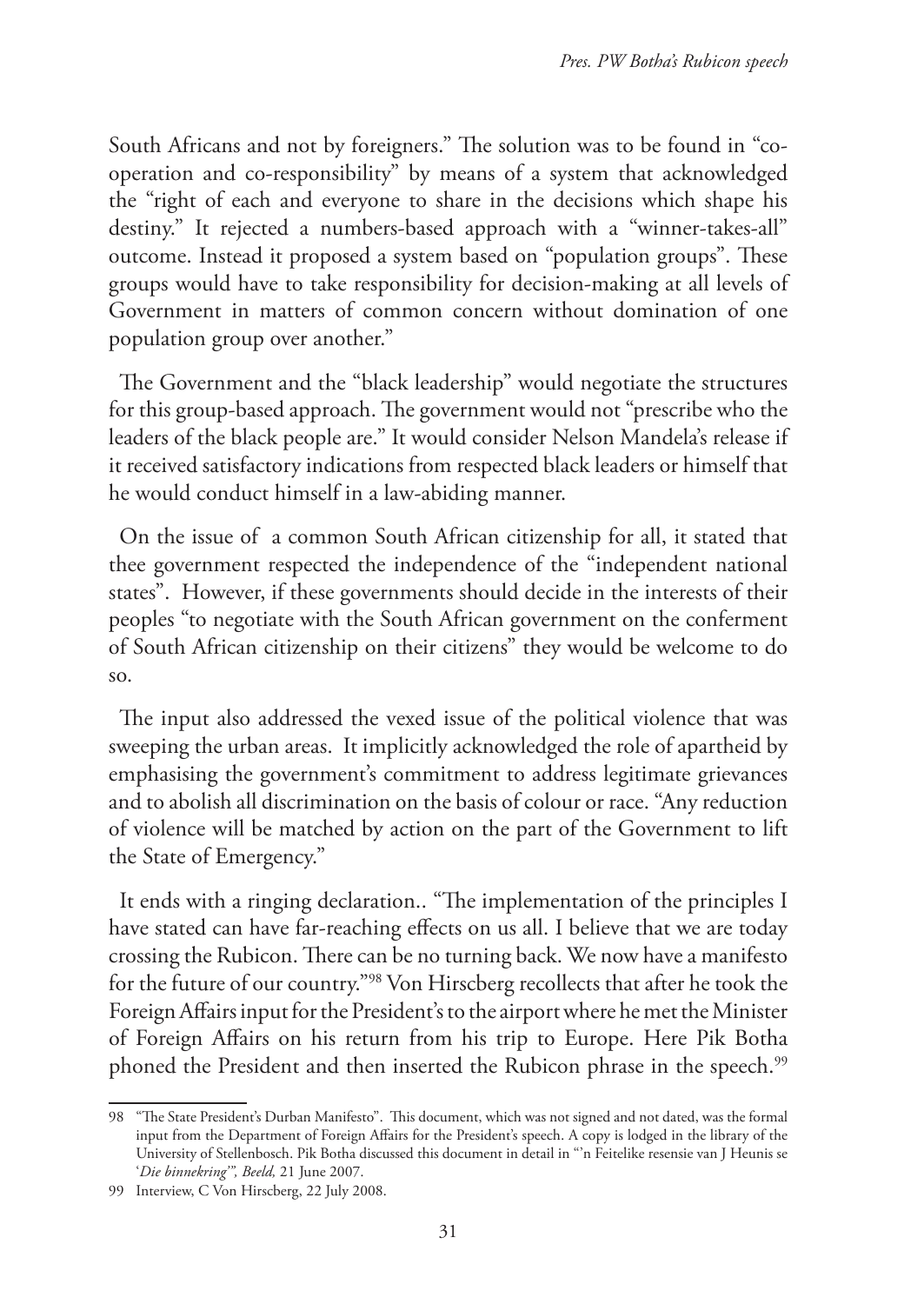Apart from the reference to Mandela, the inputs from Foreign Affairs and Constitutional Development did not differ much. Between the meeting in Vienna and the speech on 15 August media speculation both in South Africa and abroad reached a frenzy. *Time* magazine described it as the "most important announcement since the Dutch settlers arrived in South Africa 300 years ago". *Newsweek* wrote that promised reforms may be the best, if not the last, chance for eventual harmony among the races of South Africa." A few days before the Natal congress Gerrit Viljoen, the minister responsible for black affairs, told an audience of Afrikaans women that "the future position of whites would be radically different from the present and that the country's youth would have to be prepared for drastic changes."100 He was probably referring to future prospects in a general way, but his words simply increased the excitement. Even *Die Burger*, which rarely deviated from the Botha line, wrote of major changes that were likely to be announced until it received word of Botha's furious state of mind. It promptly published a cartoon depicting "anti- South African forces" pumping up expectations.<sup>101</sup>

On 10 August Pres. Botha decided to deviate from the original intention to put across a strong and consistent reformist message. In retirement, PW Botha told a journalist that Pik Botha had deliberately inflated international expectations in order to embarrass him. "That was his game, that's why he does not come here."102 But there is no evidence for this. Prinsloo's biography of Botha states that a report by a senior journalist, Tos Wentzel, in the *Weekend Argus* of 10 August provided "the catalyst" for Botha to discard most of their initial inputs. The journalist later revealed that his anonymous source was an academic who had just left Heunis's department to take up a university post. Wentzel wrote that the President would announce far-reaching changes in his speech and speculated that "the government was trying to find a powersharing formula with blacks without stating this too openly for fear of a rightwing revolt."<sup>103</sup> (He subsequently told Prinsloo that he protected his source by referring to the Foreign Minister's "over-selling" in Vienna.)

The orthodoxy today among NP insiders today is that the president abruptly changed his mind when news reached him that Pik Botha "over-promised" in briefing emissaries of the main Western leaders. Ters Ehlers, his private secretary and aide-de-camp, who worked closely with him during these days, disputes

<sup>100</sup> D Prinsloo, *Stem uit die wildernis*, pp. 346-347.

<sup>101</sup> *Die Burger,* 14 August 1985.

<sup>102</sup> P Waldmeir, *Anatomy of a miracle* (New York, Vintage, 1997), p. 54.

<sup>103</sup> *Weekend Argus*, 10 August 1985.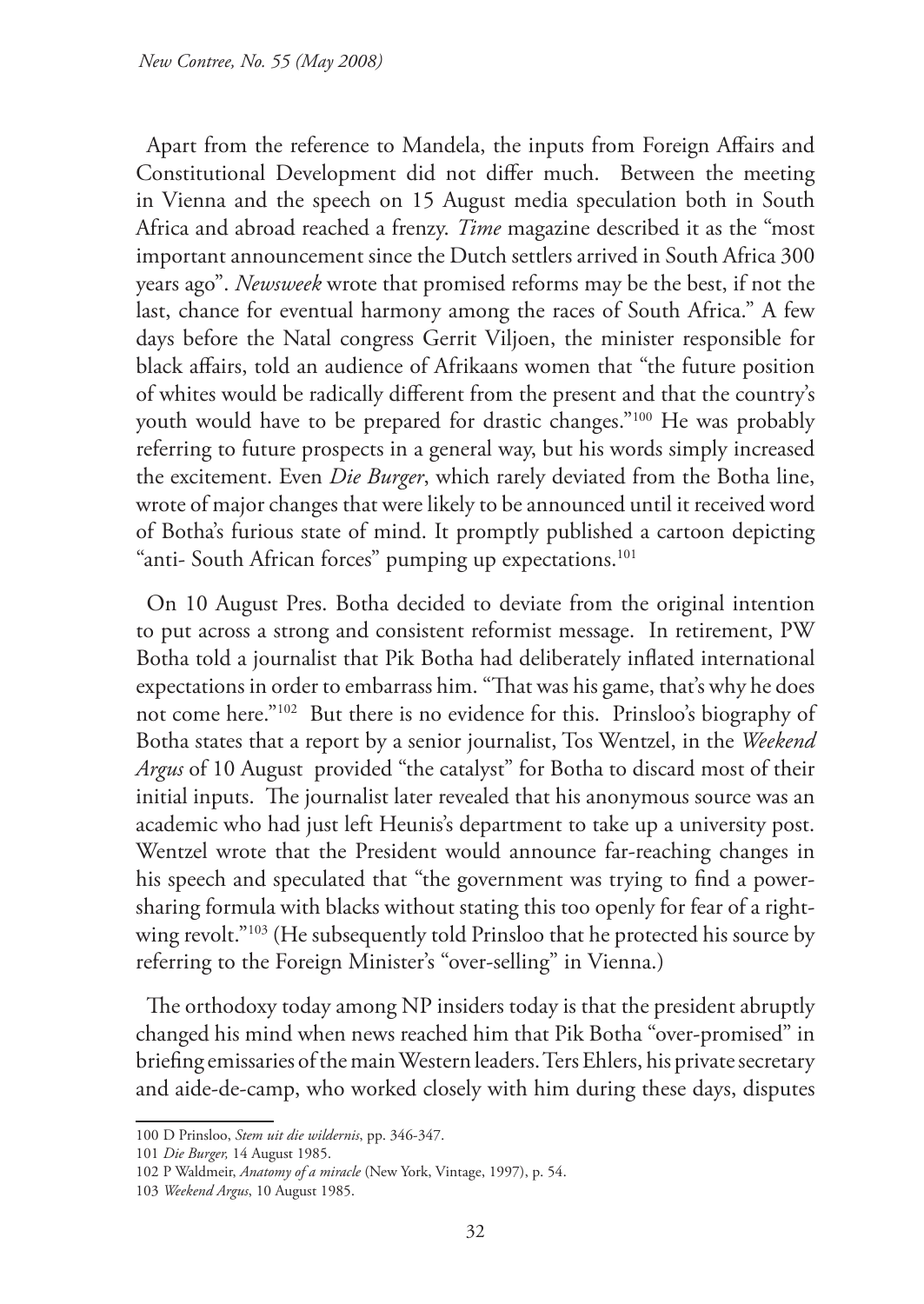this. He is adamant that the president did not once mention his foreign minister in giving the reasons for deciding to make his own speech, as he called it.<sup>104</sup>

According to Ehlers, the president said to him: "I am not going to let people like Chet Crocker prescribe to me the kind of speech I must make."105 Botha had never forgiven the USA for not coming to South Africa' assistance in Angola in 1975, as some CIA agents apparently promised it would do. On a personal level he disliked Crocker keenly. Clearly Botha he had soon come to regret not speaking out at Sterrewag, when the far-reaching recommendations were discussed. The word "Prog" speech or "a Crocker type of speech" must not be taken literally. These were the terms in which he indicated that he refused to cross the Sterrewag bridge of black political accommodation.

To this must be added the frenzy of press speculation that threatened to discredit any reform initiative. In the first part of the speech Pres. Botha would give, he warned about the deleterious consequences of this kind of politics. (Ironically Pik Botha strongly emphasized the importance of the reforms to prevent them from being dismissed as mere tinkering with the apartheid system.)

There also was a real threat that the speculation could jeopardize future negotiations. He had just received a letter from Margaret Thatcher, his strongest supporter among Western leaders, in which she suggested: "We should exchange our ideas as far in advance of your announcement as possible and preferably without attracting attention."106 It also possible that Heunis had conveyed to him his unhappiness about all the loose talk about powersharing, since that it could undercut his strategy for negotiations. At that stage Heunis was only concerned with making his opening move, namely inviting homeland leaders to serve in the cabinet.<sup>107</sup>

Finally there was the factor of Botha's character and his style of leadership. Here he was still busy contemplating his response to the recommendations

<sup>104</sup> Interview, T Ehlers/H Giliomee, 7 June 2008. On 9 August 1985 the *New York Times* published a report under the heading: "US and South Africa Aides meet in Vienna over 'serious situation'". It stated that White House and State Department officials disclosed information about the confidential meeting only after persistent questioning by journalists. Pik Botha, however, dismisses the possibility that this could have prompted the president to decide on a hard line speech rather than to appear to act under American pressure. He points it that the president did not take serious notice of what appeared in foreign papers. In newspapers in South Africa reported on his visit to Europe for which he has received the president's permission.. (Interview, 10 June 2008).

<sup>105</sup> Interview, T Ehlers, 7 June 2008.

<sup>106</sup> D Prinsloo, *Stem uit die wildernis*, p. 346.

<sup>107</sup> B Pottinger, *The imperial presidency: PW Botha; The first ten years* (Johannesburg, Southern , 1988), p. 330.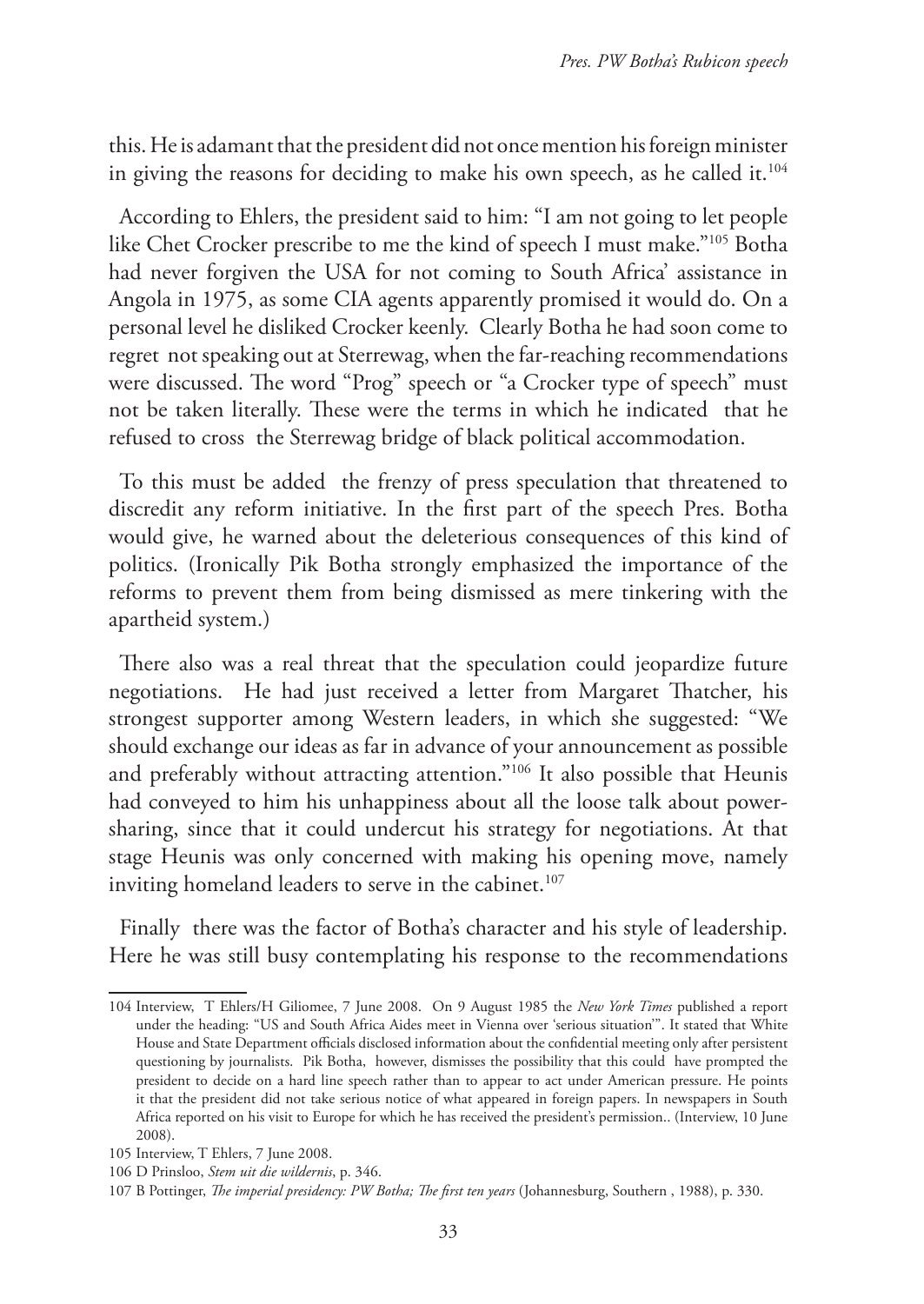of the Sterrewag meeting, but the press had already announced them as his decisions. "Power-sharing" touched a particularly raw nerve, because it was the very same word that caused the NP to split in 1982 on the much less weighty issue of coloured and Indian participation.<sup>108</sup> His entire career was directed at preventing blacks gaining first a foothold and then control over government.

The stakes for the country were incredibly high, but Botha was not the kind of leader who could be pressurised into a course of action about which he had doubts. It is possible that he felt trapped by the snares that the Machiavellians had prepared and now decided to cut loose and reassert his authority and control. He never understood how vulnerable to foreign pressure his government and the country's economy had become. He decided to lash out, regardless of the consequences, and to re-establish his dominance in policy making.

In the late afternoon of Saturday the 10<sup>th</sup> Botha told Heunis that he was not prepared to give the "Prog speech" that he had prepared for him. Heunis replied that it was not a Prog speech, but a draft that reflected the decisions taken at Sterrewag.<sup>109</sup>

On 13 August there was an indication that the reformers' plans were going awry. The President corrected Stephen Solarz, a visiting US congressman who, on the basis of an interview with Pik Botha, stated that South Africa was now committed to a unitary state: "No, no he could not have said it because it is not so … Not a unitary state" (Solarz probably misunderstood Pik Botha, who probably referred to the independent homelands being reintegrated into the RSA). On 14 August Botha summoned some cabinet members to a meeting.

De Klerk would state later:

That morning PW Botha demanded to know who was involved in providing inputs for the speech. He picked up all the inputs and threw them on the table.

He then said:

I will not make that speech. I shall make my own speech.<sup>110</sup>

<sup>108</sup> D Prinsloo, *Stem uit die wildernis*, p. 343.

<sup>109</sup> J Heunis, *Binnekring*, p. 82; Interview, Chris Heunis/J Heunis, 2005.

<sup>110</sup> *Beeld*, 12 November 2007.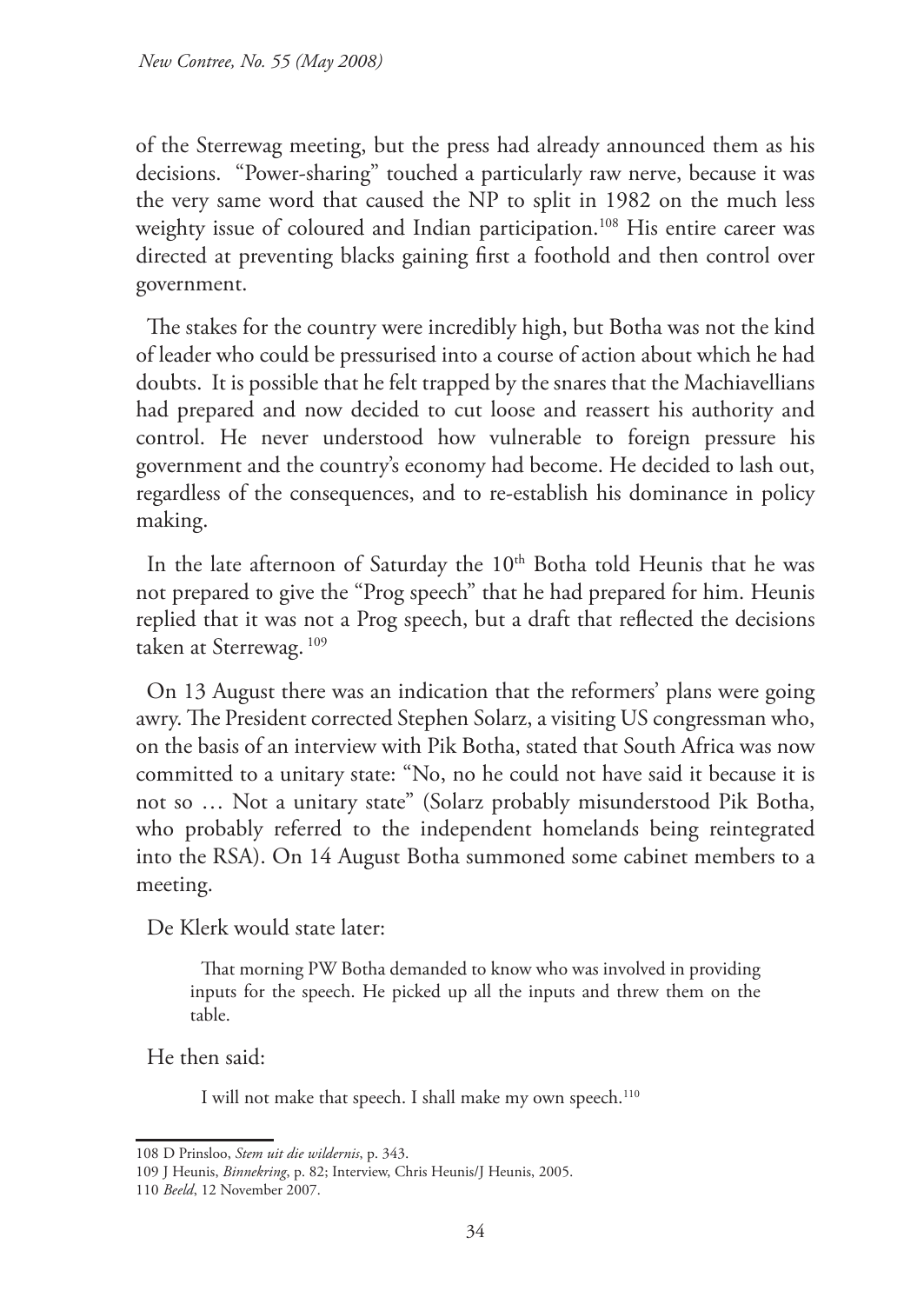The President then read a speech that was compiled by Daan Prinsloo, an official in his office. It drew on some of the material in the inputs submitted by Pik Botha, Heunis and Barend du Plessis, and added some introductory comments about the danger of expectations that had been raised too high.

The cabinet was stunned, according to every ex-cabinet minister interviewed for this article. A devastated Heunis felt that his department's proposal had been gutted. To cap it all, he felt humiliated by being forced to listen to the amended speech. He later told his son: "We sat there like a bunch of little children, listening to him reading his speech to us. No one protested, in fact everyone nodded in agreement."111

The speech Botha gave on 15 August was screened live to a world audience of more than two hundred million. Instead of a heroic leader renouncing apartheid and reaching out to blacks, they saw "an old president's twisted, hectoring image", making it difficult to listen to what he said.<sup>112</sup> "Don't push us too far", he warned at one point with a wagging finger, confirming the stereotype of the ugly, irredeeemable Afrikaner.

As regards the speech itself, Botha announced reforms that at other times would have been recognised as major policy shifts. Influx control was on its way out. Independence for some black peoples was part of the solution, but those who refuse it "will remain part of the South Africa nation, are South African citizens and should be accommodated within political institutions within the boundaries of the RSA". Structures would be established where all the South African communities would attain the goal of "co-responsibility and participation."113

This, in effect, meant the collapse of one of the core ideas of apartheid: the government now considered at least some blacks as full members of the citizenry, enjoying "legitimate rights". At the same time, he ruled out almost everything that listeners to the broadcast in Western Europe or the USA would have understood as a democracy. He rejected both majority rule and "oneman-one-vote" and turned down even a compromise solution like a black chamber in Parliament. That left preciously few alternatives. To listeners not versed in the NP reform rhetoric, it was a major mystery how Botha could

<sup>111</sup> Interview, C Heunis/J Heunis, 2005.

<sup>112</sup> P Waldmeir, *Anatomy of a miracle,* p. 54.

<sup>113</sup> Verbatim text, Speech, NP Information Service, 15 August 1985.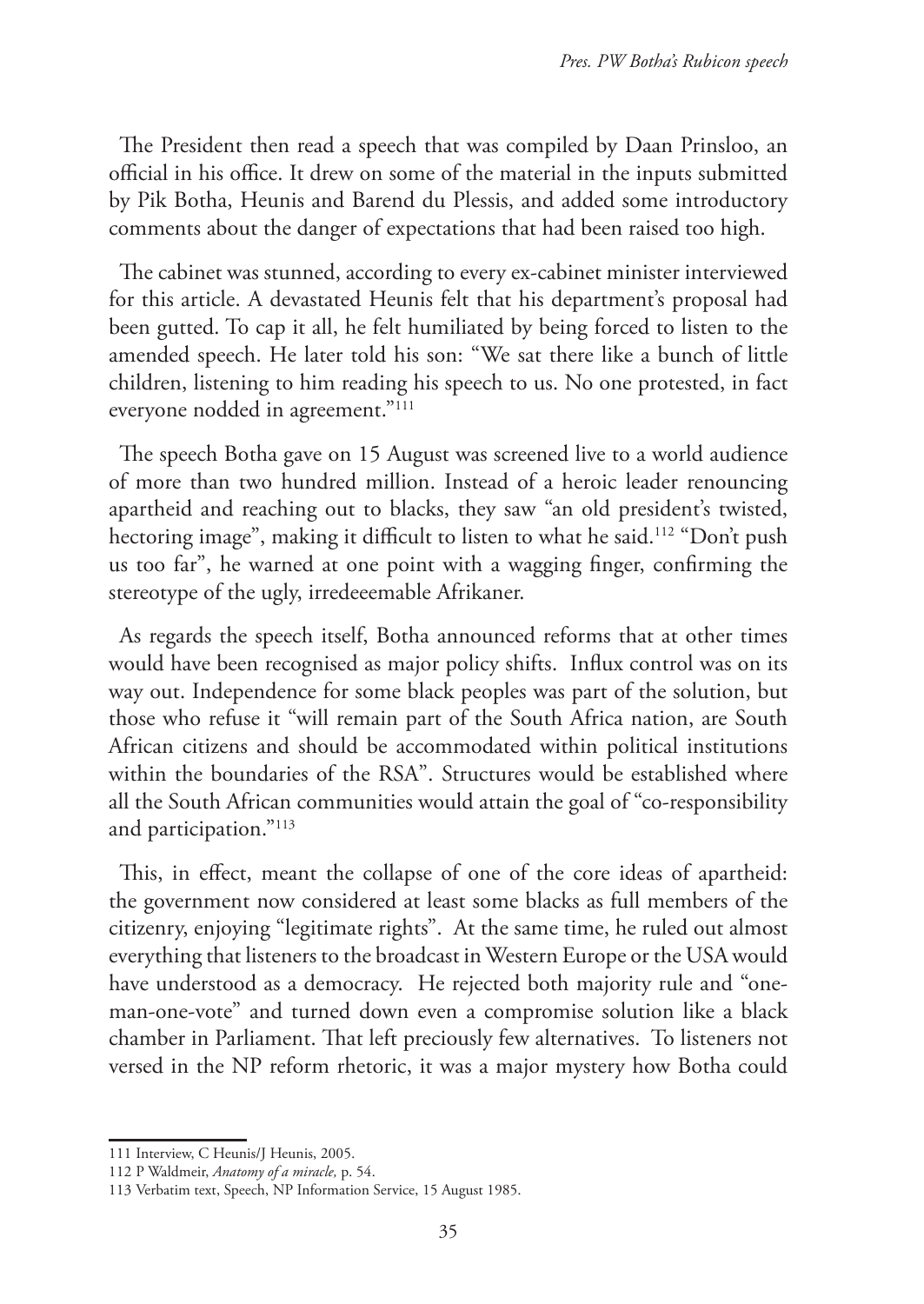call the speech the crossing of the Rubicon and a "manifesto for a new South Africa<sup>"</sup>

Dave Steward, who would become Pres. FW de Klerk's main communications adviser, sums it up well: "PW Botha showed an absolute lack of understanding of modern political communication. Instead of addressing his real audience of hundreds of millions of TV viewers in the West, he addressed the NP faithful. Instead of language that his real audience could understand, he used the rough and tumble idiom of South African political meetings. Instead of a short, well rehearsed statement containing the message he wanted to convey, he delivered a long, rambling speech."114

There were two particularly disastrous parts. The one was the rejection of the plea for the unconditional release of Nelson Mandela. He denounced Mandela and his comrades in arms who had tried to overthrow the state in the early 1960s and made it appear as if they were solely motivated by communist convictions. There was no reference to legitimate grievances and he presented no evidence that Mandela was indeed a communist.<sup>115</sup>

The other very negative part was the rejection of a statement of intent, which Buthelezi, the major internal black leader, insisted on as a prerequisite for negotiations. He sought an assurance that the negotiations would be about "power-sharing" and not about structures where blacks would merely be consulted. Quite incomprehensibly, Botha linked the demand to what he termed a "wish to destroy orderly government."116 Refusing to free Mandela unconditionally or to make a statement of intent, Botha drove Buthelezi and the ANC leaders into each other's arms in rejecting negotiations with his government.

Pik Botha was forced to pick up the pieces. He called it "a speech with which I definitely could live"<sup>117</sup> and told a press conference that Pres. Botha considered it as "one of the most historical occasions", adding: "I agree".118 Years later he remembered the press conference as "one of the most difficult tasks of his life", staying that "I tried to persuade the media that the [reformist]

<sup>114</sup> E-mail: D Steward (Foreign Affairs Official)/H Giliomee, 3 May 2008.

<sup>115</sup> Verbatim text, Speech, NP Information Service, 15 August 1985.

<sup>116</sup> L Schlemmer, "Message received", *Sunday Times*, 18 August 1985.

<sup>117</sup> D Prinsloo, *Stem uit die wildernis*, p. 345.

<sup>118</sup> *The Citizen*, 17 August 1985.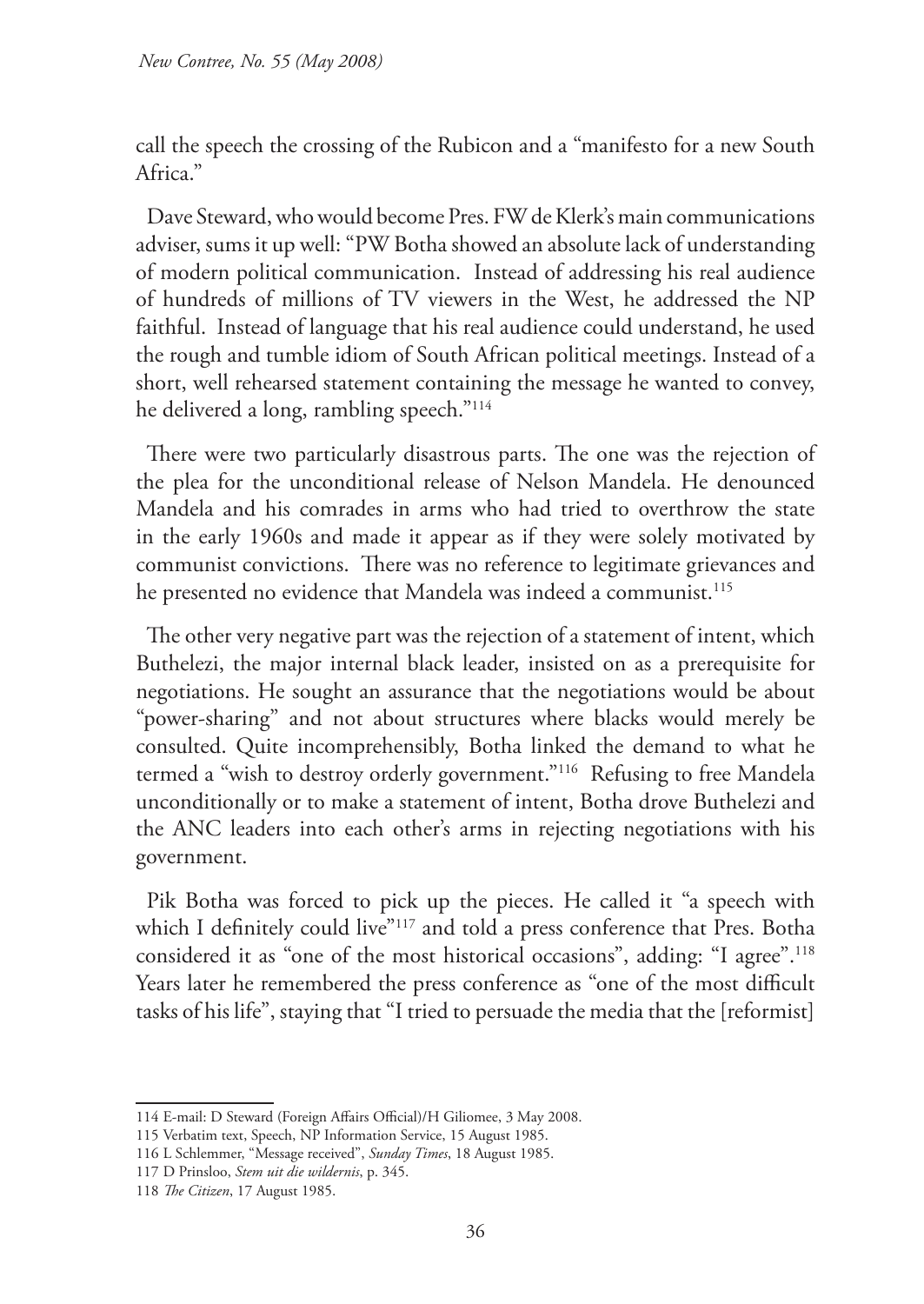elements on which we all waited were hidden under all the aggression and *kragdadigheid* (forcefulness)."119

The foreign press immediately fingered the foreign minister as the man who created false expectations. The *Lost Angeles Times* reported that in his meetings ten days earlier with British. German and American diplomats he led them to believe that his president would announce important steps such as "dismantling apartheid, abolishing rural tribal homelands, freeing imprisoned black nationalist leader Nelson Mandela and lifting the monthold state of emergency." In addition, there would be other major concessions in the speech: the acceptance of millions of urban blacks as permanent city dwellers and the possibility of South African citizenship to residents of the non-independent homelands."120

Oliver Tambo, the president of the ANC, almost certainly enjoyed one of his best days in office. His response, issued in Lusaka, spoke of "a ruling group who could not help show itself for what it is – a clique of diehard racists, hidebound reactionaries and bloodthirsty, fascist braggarts who will heed nobody but themselves." It continued that rather than release and talk to "the genuine leaders of our people", Botha promised to negotiate with his "salaried employees." The time had come for the Western world to "abandon all pretence that it has any say in influencing South Africa other than through the imposition of sanctions. South Africa has crossed her Rubicon."121

Even before Rubicon South Africa was in deep financial trouble. The country was always strongly dependent on foreign investment for growth. But a decline in investor confidence in gold and growing political uncertainty resulted in a serious weakening of confidence. Between 1980 and 1985 direct foreign investment in South Africa as a proportion of total foreign liabilities slumped from 46 per cent to 25 per cent, while the percentage share of portfolio investment declined from 19 per cent to 13 percent. By contrast, the share of short-term loans surged ahead from 18 per cent of the total to 39 per cent. .<sup>122</sup> Patty Waldmeir, a correspondent of the London *Financial Times* remarked that the perception of foreign investors was "South Africa was unstable and small, unstable countries, unlike large

<sup>119</sup> Cited by W Jordaan, *Beeld,* 19 August 2005.

<sup>120</sup> *Los Angeles Times*, 18 August 1985.

<sup>121</sup> ANC response to PW Botha's Rubicon speech, 16 August 1985, http://www.anc.org.za/ancdocs/pr/1980s/ pr850816.html, as accessed on 31 May 2008.

<sup>122</sup> CH Feinstein, *An economic history of South Africa* (Cambridge, Cambridge University Press, 2005), pp. 228- 229.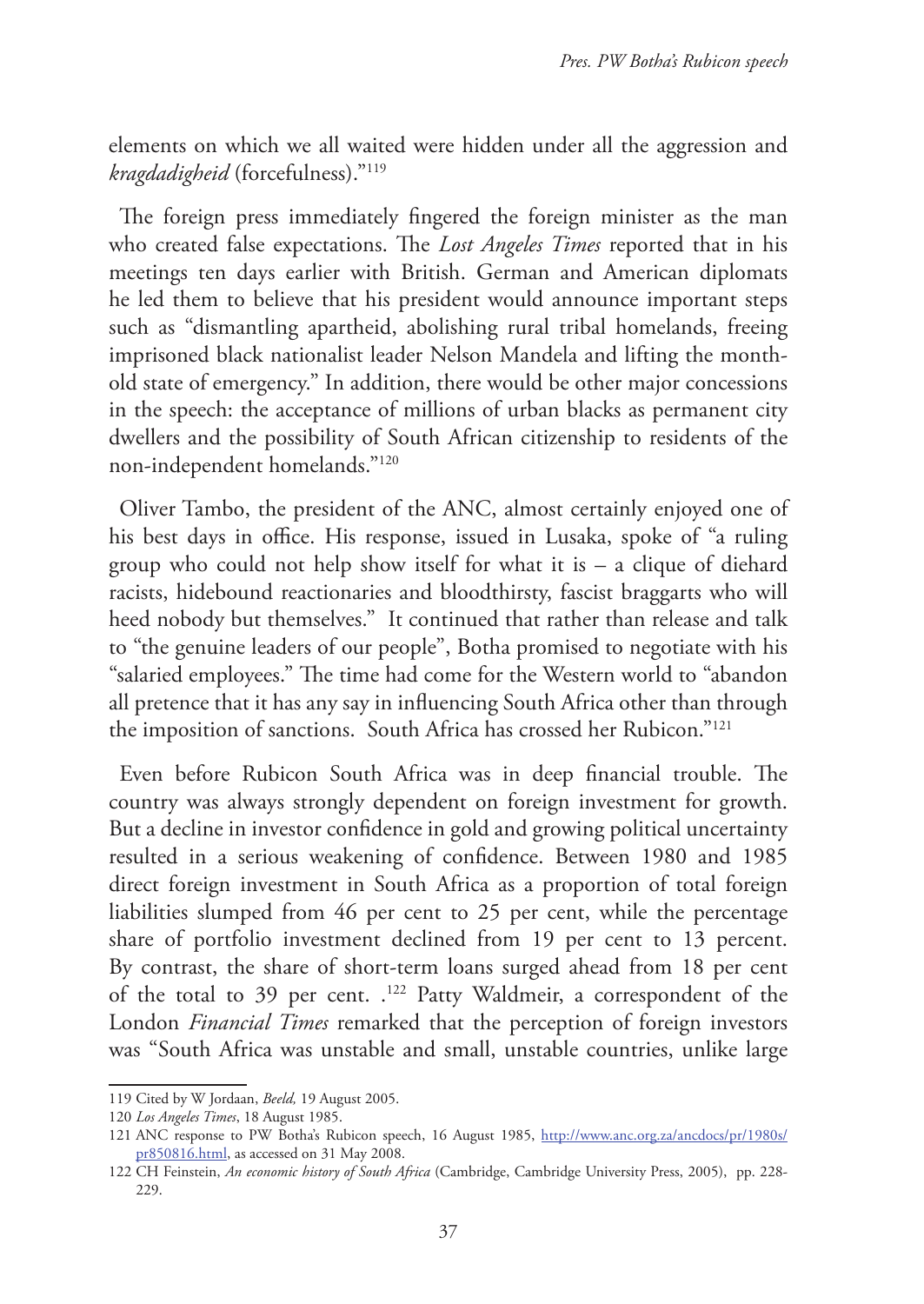ones, do not borrow money."123 It was because South Africa had become so vulnerable that the Rubicon speech was such an unmitigated disaster.

 The Western reaction was swift and severe. Chase Manhattan bank, one of South Africa's main short-term lenders, had already decided on 31 July to stop rolling over loans to South African lenders, but did not announce this. It was, as an executive of Chase remarked later, not the bank's intention to facilitate change in South Africa. "We felt that the risk attached to political unrest and economic stability had become too high for our investors."124 After the Rubicon speech Chase Manhattan announced that it would no longer roll over loans to South Africa, and other banks followed suit quickly. With two thirds of its foreign debt short term, South Africa was forced to default and declare a unilateral moratorium on foreign debt. These debts were later rescheduled, but South Africa's ability to raise foreign loans had received a mortal blow.

The rand fell sharply, capital fled the country and markets were forced to close. South Africa faced an escalation of sanctions. In late August 1985 the US Congress passed the Comprehensive Anti-apartheid Act, which banned new investment and loans, withdrew landing rights and severely curbed imports of coal, uranium, iron and steel. The European Community and Commonwealth also imposed a variety of milder sanctions. South African whites were never more isolated. Gerhard de Kock, Governor of the Reserve Bank, would remark half in jest that the speech cost the country billions of rands – at a rate of few million rand per word.<sup>125</sup> But even a well-packaged, eloquent speech in the place of the Rubicon speech would not have dispelled the serious doubts about the country's growth prospects.

Although the reforms announced in the NP's four provincial congresses amounted to a major policy shift, the government's political credibility had received an almost fatal blow in Durban. The British Ambassador, Robin Renwick, described it as a turning point.<sup>126</sup> The Rubicon speech signals the day when the Botha government unmistakeably lost both the initiative and its credibility. In terms of security it could still hold the ring, but politically, economically and diplomatically it would not recover.

<sup>123</sup> P Waldmeir, *Anatomy of a miracle,* p.56.

<sup>124</sup> H Giliomee, "Surrender without defeat", *SA Institute of Race Relations Topical Papers*, 1997.

<sup>125</sup> FW de Klerk, *Die laaste trek*, p. 123.

<sup>126</sup> R Renwick, *Unconventional diplomacy*, p. 110.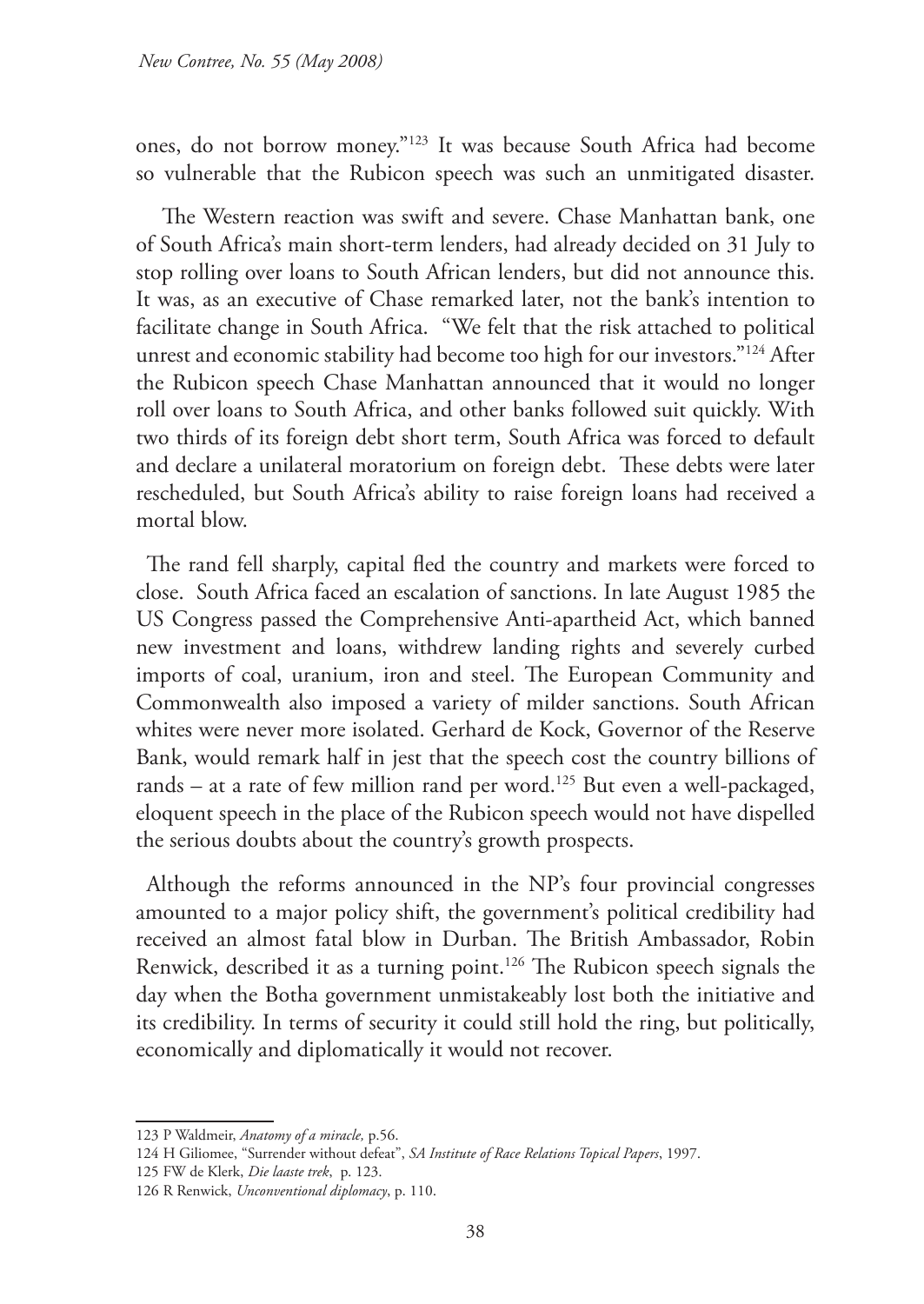What would have happened if Botha had made a speech that the international community interpreted as a decisive step to abandon apartheid and negotiate a democratic dispensation with credible black leaders? Everything depended on the concrete steps that would follow. In retrospect it is clear that the best course for the government was not to pursue a national deal, but a series of regional power-sharing deals along the lines proposed in 1981 by the Buthelezi Commission for KwaZulu-Natal. Such Multi-racial governments with considerable autonomy had the potential of becoming counterweights to the ANC. The government's failure to make a courageous political move meant that increasingly it would have only one option left: to try to strike a deal with the ANC. And it because it continued to fritter away time and opportunities, the outside world, including the West, would soon insist that the only equitable solution in South Africa was one that the ANC endorsed.

# **Conclusion**

A recent article analysing successful governance reforms singles out three variables as of critical importance. They are: a strong and consistent commitment among the politicians at the helm, a high level of technical capacity and some degree of isolation from societal interests, and the opportunity to use incremental approaches with cumulative benefits.127 As far as the first variable was concerned, the NP leaders, with the exception of Pik Botha and Chris Heunis, were not committed to substantial reform. The NP was beholden to a constituency that had not been persuaded of the need for substantial reform.

As for the second variable, there was a reasonable technical capacity, particularly in the Department of Foreign Affairs and the Department of Constitutional Development and Planning, but Pres. Botha made his decisions mainly with an eye to white party politics. Accordingly the officials of these departments had to use the strategy of incremental reform in which the acceptance of broad, non-racial principles was the crucial first step.

A very bold leader who had made up his mind could have embarked on a new road after the Sterrewag meeting. Pres. Botha, however, was profoundly sceptical about incorporating blacks into the political system. To complicate the matter even further he was being asked to approve a momentous change

<sup>127</sup> M Robinson, "The politics of successful governance reforms: Lessons of design and implementation", *Commonwealth and Comparative Politics*, 45 (4), 2007, pp. 521-548.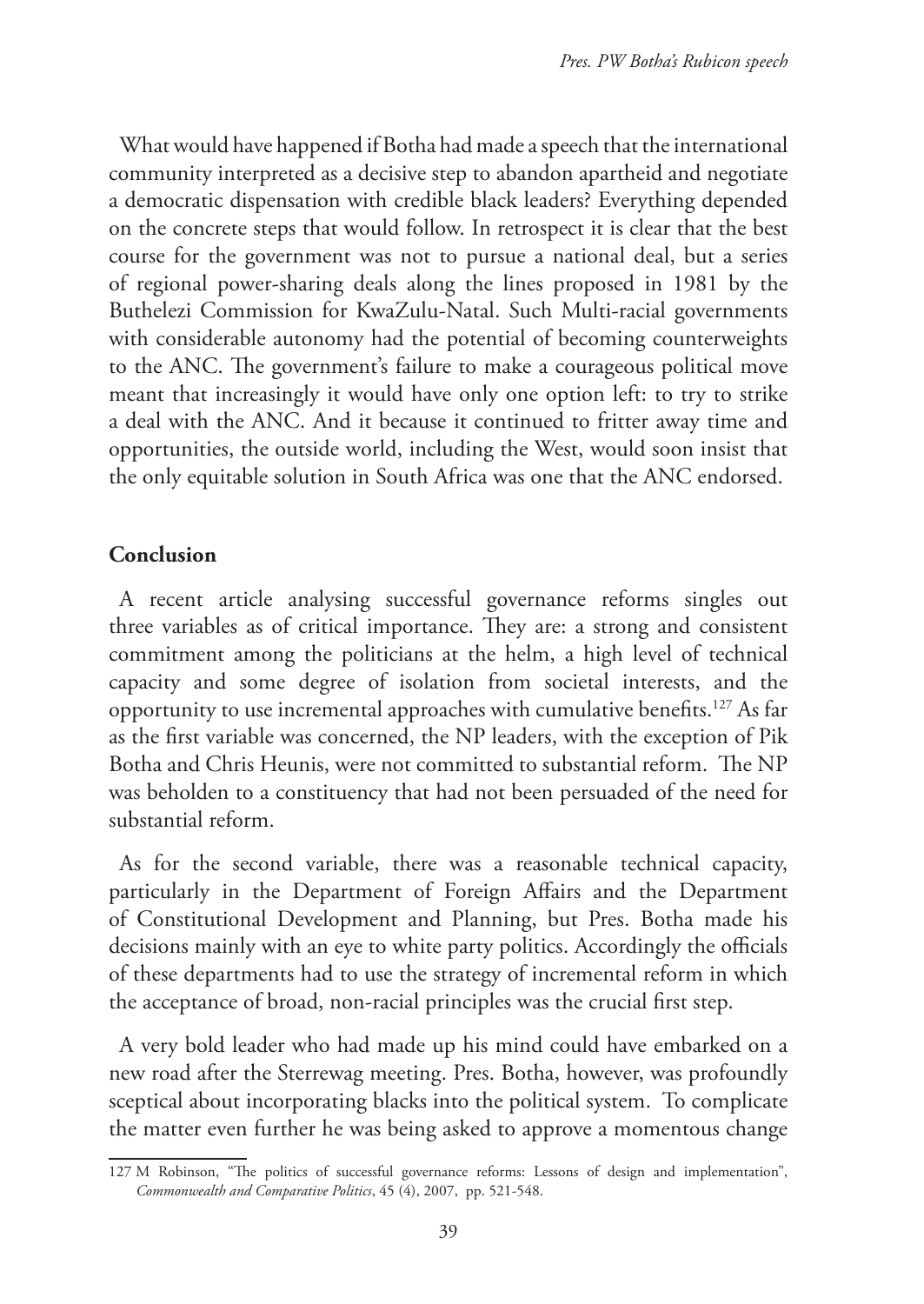at a time of large scale disturbances. He had failed to speak up at the meeting of his cabinet two weeks before the Rubicon meeting where far-reaching recommendations were made, and probably was taken aback by the frenzy of media speculation. Feeling trapped, he offered to people in his inner circle two unconvincing reasons (a report in the *Cape Argus* and a refusal to satisfy Chester Crocker) for not wanting to give a speech that reflected the spirit of the Sterrewag meeting. In his Rubicon speech that he gave in Durban he resorted to the style he was familiar with: the confrontational and abrasive one suitable for a NP congress but repulsive to Western audiences. In the end, Botha's Rubicon speech was a disaster in failing to meet the high expectations. FW de Klerk had learnt the lessons of the Rubicon debacle well when took the world by almost complete surprise in making his famous speech of 2 February 1990.

To end the article with an exercise in counter-factual speculation. Looking back on the speech recently, De Klerk remarked that Botha destroyed all the credibility that the cabinet's plan for the Rubicon speech may have yielded. "Maggie Thatcher and other Western leaders world wide were waiting for a speech that would break the mould. The speech turned out to be a heavy setback."128

South African history may have taken quite a different direction had the respective inputs of Constitutional Development and Foreign Affairs been used fully. Such a speech should have received enthusiastic endorsement by the conservative leaders who were in power at the time in Britain, the USA and Germany. The anti-South African lobby abroad would have received a body blow. Already weakened by the recent Nkomati Accord, the ANC exile would have been plunged in a major crisis. The chances are very good that the movement would have split, with a section breaking away in desperate attempt to negotiate a compromise settlement with the South African government. If such a settlement had been agreed on, Moscow, beset by major financial troubles, may well have withdrawn its support for the intransigent section of the ANC. The South African government could have released Mandela without any fears of prolonged political turmoil. South Africa would have become an example of prosperous power-sharing system.

This is mere speculation and things may have turned out quite differently. But it is a useful exercise to imagine what could have been. As the great Dutch

<sup>128</sup> *Beeld*, 12 November 2007.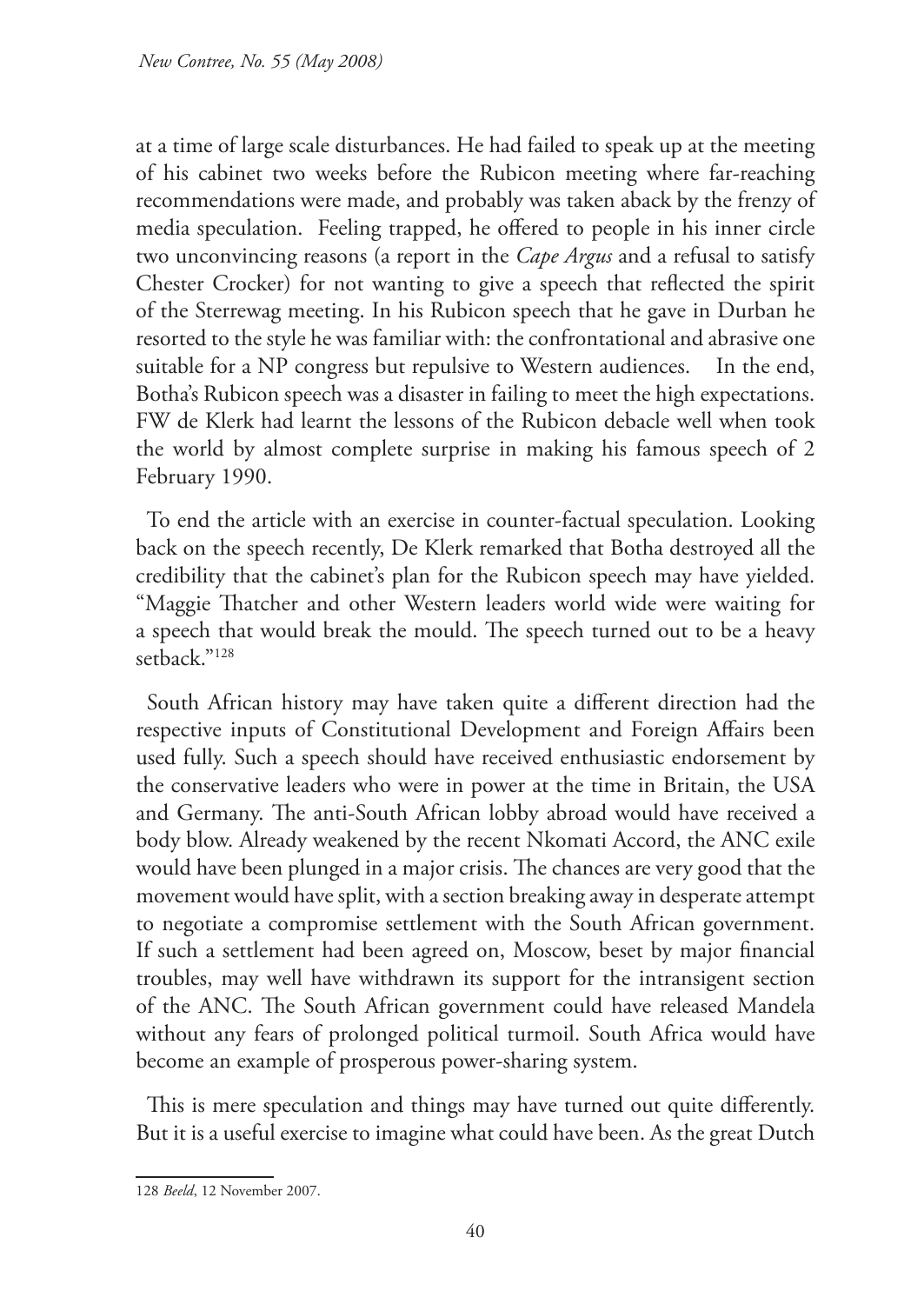historian Johan Huizenga wrote:

The historian must constantly put himself at a point in the past at which the know factors will seem to permit different outcomes. If he speaks of Salamis, then it must be as if the Persians might still win; if he speaks of the coup d'etat of Brumaire, then it must remain to be seen if Bonaparte will be ignominiously repulsed. 129

As it happened, it was Botha, or rather his reputation as reformer, that was repulsed. But there was nothing inevitable about South Africa's future course of history until a few days before his momentous speech.

<sup>129</sup> Niall Ferguson, *Virtual History: Alternatives and Counterfactuals* (London, Picador, 1997), p. 1.